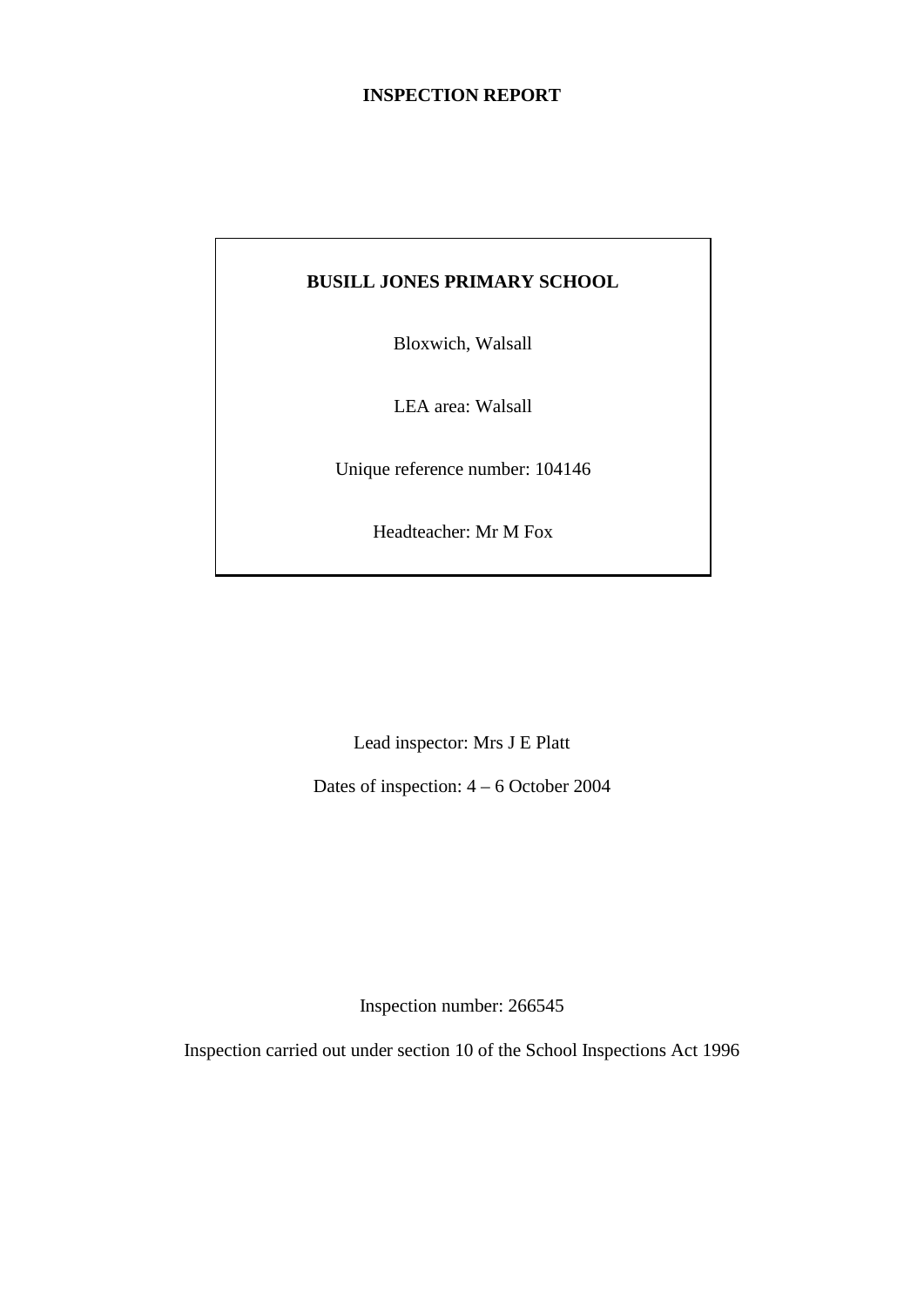#### © Crown copyright 2004

This report may be reproduced in whole or in part for non-commercial educational purposes, provided that all extracts quoted are reproduced verbatim without adaptation and on condition that the source and date thereof are stated.

Further copies of this report are obtainable from the school. Under the School Inspections Act 1996, the school must provide a copy of this report and/or its summary free of charge to certain categories of people. A charge not exceeding the full cost of reproduction may be made for any other copies supplied.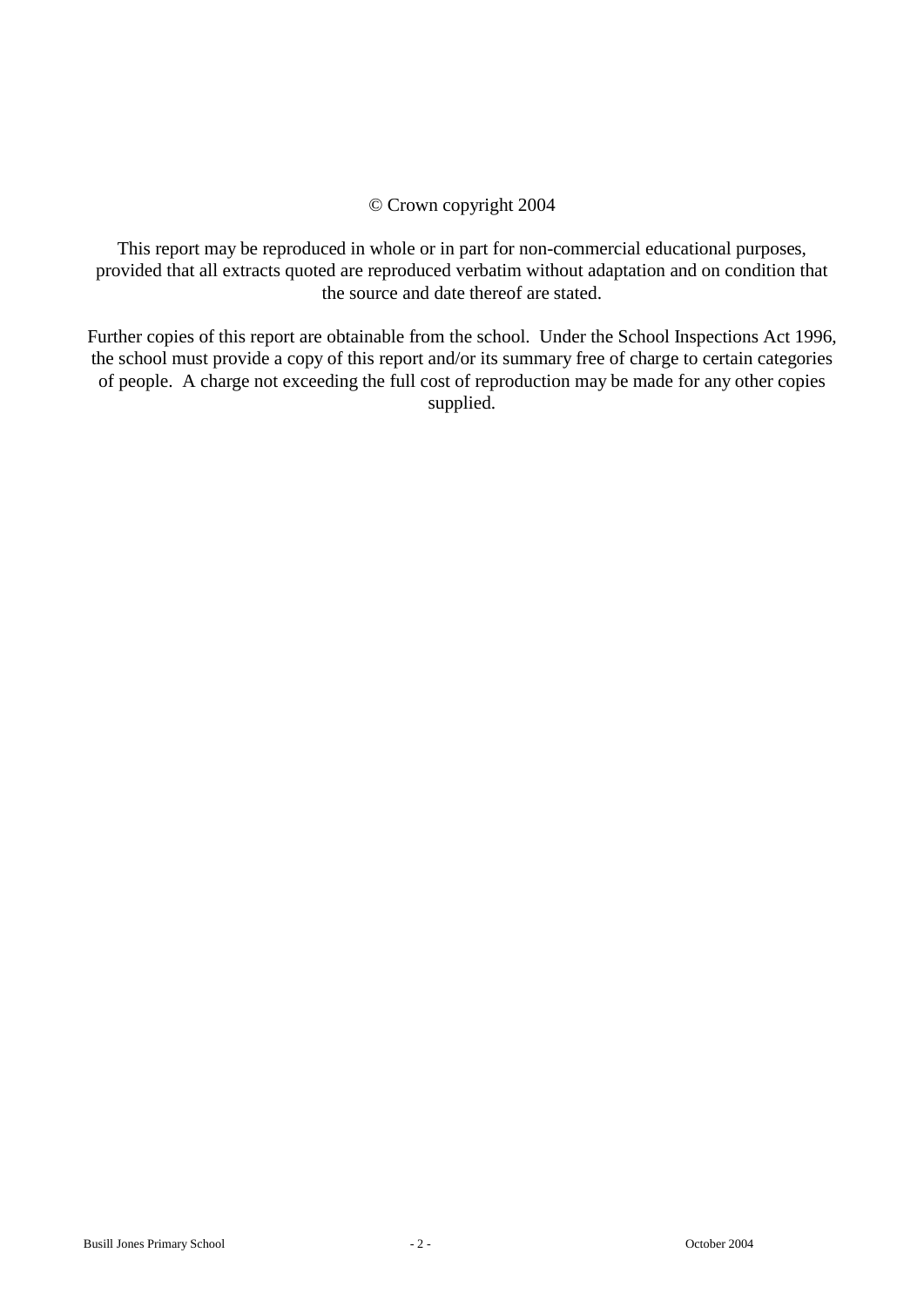## **INFORMATION ABOUT THE SCHOOL**

| Type of school:                                       | Primary                                   |
|-------------------------------------------------------|-------------------------------------------|
| School category:                                      | Community                                 |
| Age range of pupils:                                  | 3 to 11                                   |
| Gender of pupils:                                     | Mixed                                     |
| Number on roll:                                       | 260                                       |
| School address:                                       | Ashley Road<br><b>Bloxwich</b><br>Walsall |
| Postcode:                                             | <b>West Midlands</b><br>WS3 2QF           |
| Telephone number:                                     | 01922 710700                              |
| Fax number:                                           | 01922 710075                              |
| Appropriate authority:<br>Name of chair of governors: | Governing body<br>Mr A Davies             |
| Date of previous inspection:                          | 8 March 1999                              |

## **CHARACTERISTICS OF THE SCHOOL**

Busill Jones Primary School is a larger than average size school with 260 boys and girls on roll plus 12 full time equivalent in the Nursery. Pupils are taught in mixed age classes. Overall attainment on entry to the school is well below average. The school serves an area which is socially and economically disadvantaged. The percentage of pupils known to be eligible to free school meals is above average. A very small number of pupils come from minority ethnic backgrounds and no pupils need support because English is not their first spoken language. A small number of Traveller pupils receive support from the local education authority. The overall proportion of pupils with special educational needs is above average and an above average number of pupils have formal Statements of Special Educational Need. Difficulties include autism, speech and communication and moderate learning difficulties. The school is involved in the Leadership Development Strategy in Primary Schools and plays an active part in the local cluster of schools. In 2003, the school was awarded a nationally recognised Achievement Award for improvement in national tests in Year 6.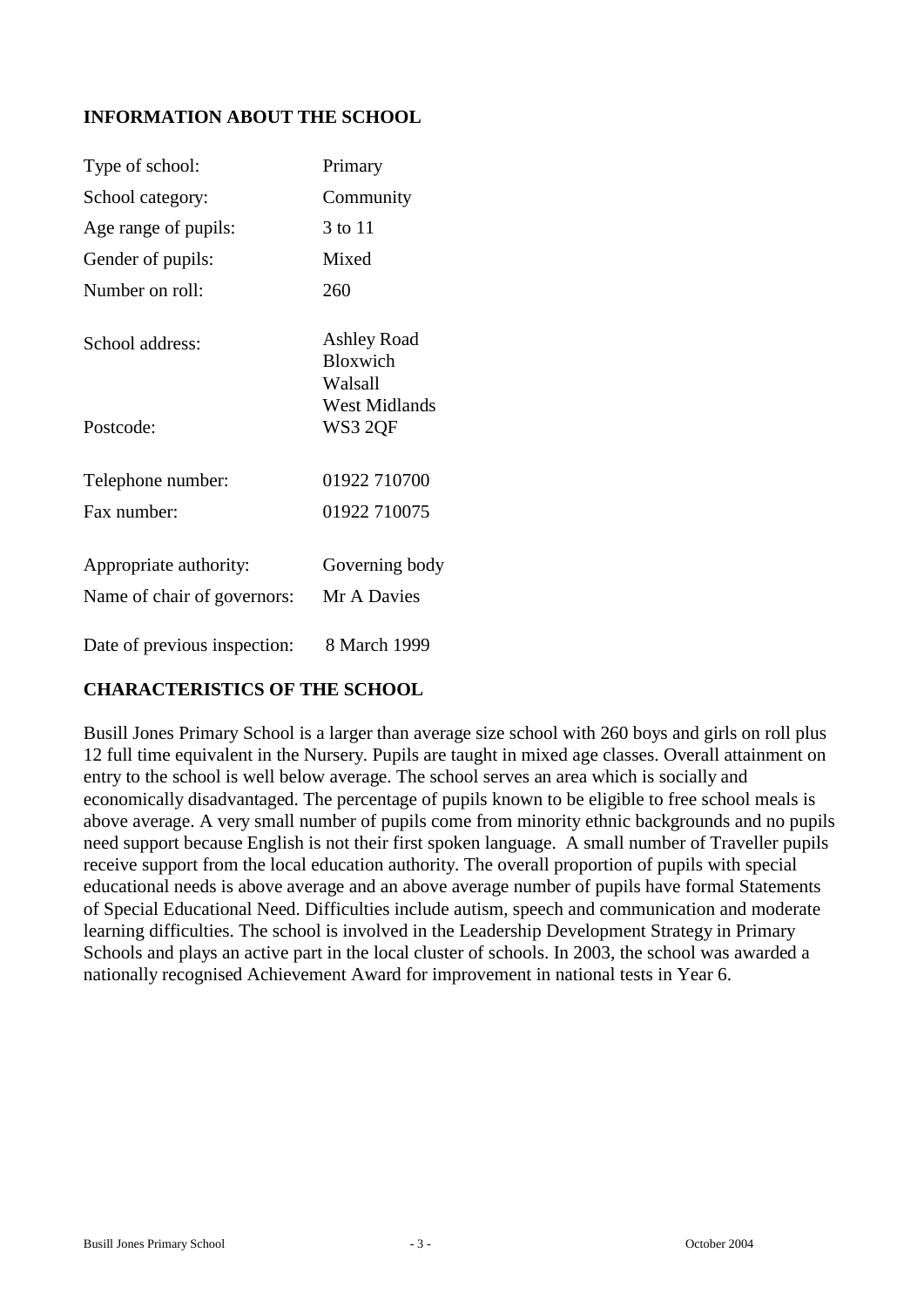## **INFORMATION ABOUT THE INSPECTION TEAM**

| Members of the inspection team |               | <b>Subject responsibilities</b> |                                                     |
|--------------------------------|---------------|---------------------------------|-----------------------------------------------------|
| 11565                          | Mrs J E Platt | Lead inspector                  | English                                             |
|                                |               |                                 | Music                                               |
|                                |               |                                 | Physical education                                  |
|                                |               |                                 | English as an additional language                   |
| 9399                           | Mr R Watts    | Lay inspector                   |                                                     |
| 22740                          | Mrs M Leah    | Team inspector                  | Science                                             |
|                                |               |                                 | Art and design                                      |
|                                |               |                                 | Design and technology                               |
|                                |               |                                 | Areas of learning in the Foundation<br><b>Stage</b> |
| 19897                          | Mr A Evans    | Team inspector                  | <b>Mathematics</b>                                  |
|                                |               |                                 | Information and communication<br>technology         |
|                                |               |                                 | Geography                                           |
|                                |               |                                 | History                                             |
|                                |               |                                 | Religious education                                 |
|                                |               |                                 | Special educational needs                           |

The inspection contractor was:

Nord Anglia School Inspection Services Anglia House Carrs Road Cheadle Stockport SK8 2LA

Any concerns or complaints about the inspection or the report should be made initially to the inspection contractor. The procedures are set out in the leaflet *'Complaining about Ofsted Inspections'*, which is available from Ofsted Publications Centre (telephone 07002 637833) or Ofsted's website (www.ofsted.gov.uk).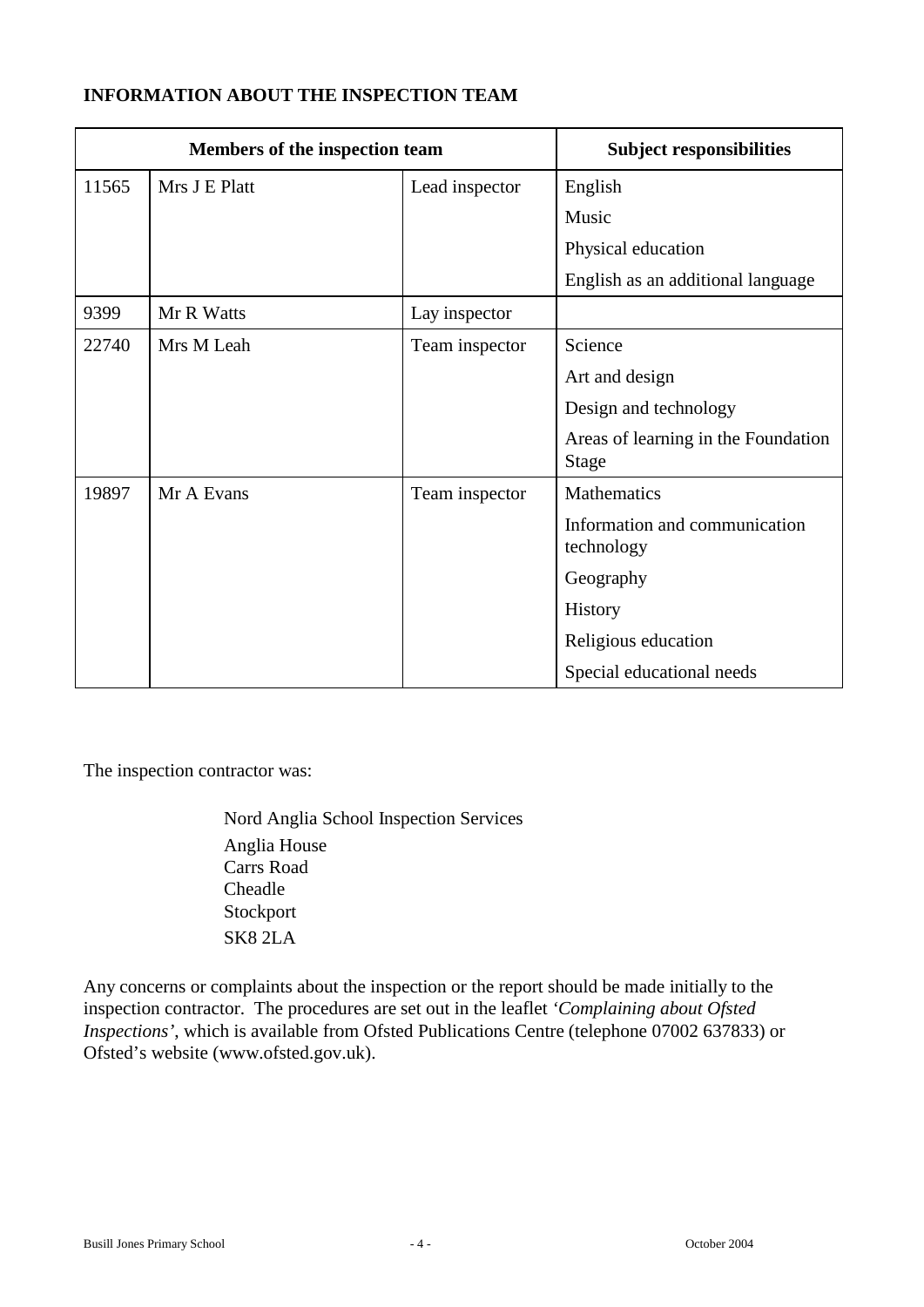## **REPORT CONTENTS**

|                                                                                       | Page |
|---------------------------------------------------------------------------------------|------|
| <b>PART A: SUMMARY OF THE REPORT</b>                                                  | 6    |
| PART B: COMMENTARY ON THE MAIN INSPECTION FINDINGS                                    |      |
| <b>STANDARDS ACHIEVED BY PUPILS</b>                                                   | 9    |
| Standards achieved in areas of learning, subjects and courses                         |      |
| Pupils' attitudes, values and other personal qualities                                |      |
| <b>QUALITY OF EDUCATION PROVIDED BY THE SCHOOL</b>                                    | 12   |
| Teaching and learning                                                                 |      |
| The curriculum                                                                        |      |
| Care, guidance and support                                                            |      |
| Partnership with parents, other schools and the community                             |      |
| <b>LEADERSHIP AND MANAGEMENT</b>                                                      | 17   |
| PART C: THE QUALITY OF EDUCATION IN AREAS OF LEARNING,<br><b>SUBJECTS AND COURSES</b> | 20   |
| AREAS OF LEARNING IN THE FOUNDATION STAGE                                             |      |
| <b>SUBJECTS IN KEY STAGES 1 and 2</b>                                                 |      |
| <b>PART D: SUMMARY OF THE MAIN INSPECTION JUDGEMENTS</b>                              | 31   |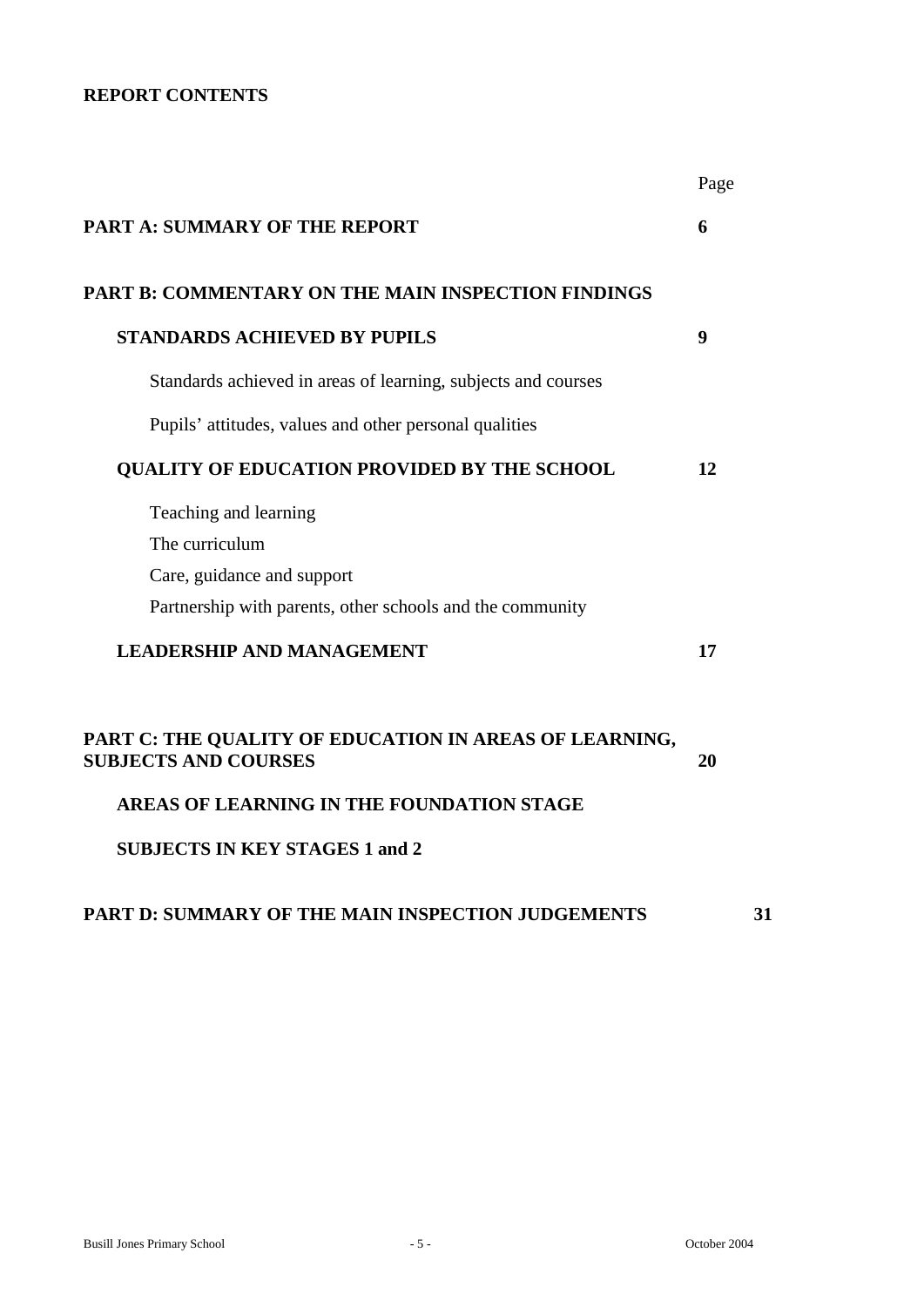# **PART A: SUMMARY OF THE REPORT**

## **OVERALL EVALUATION**

The school provides an **acceptable quality of education** with some good features. Teaching and learning are satisfactory with a strength in developing pupils' positive attitudes to learning and raising their self-esteem. Overall achievement is satisfactory although standards in Year 6 are often below average. Under the good leadership of the headteacher the school has established a clear focus for future improvements. The school represents satisfactory value for money.

The school's main strengths and weaknesses are:

- pupils make good progress in Years 3 to 6 in mathematics and information and communication technology (ICT) and in Year 6 reach the level expected for their age; pupils underachieve in writing and investigative science and standards are well below average in these aspects;
- overall progress is satisfactory in Years 1 and 2 but standards are below average in mathematics, reading and writing and well below average in science;
- provision for pupils with special educational needs and Traveller pupils is good and these pupils play a full part in school life;
- some stimulating teaching was seen which captured pupils' enthusiasm but this was not evident in all lessons;
- teachers make effective use of assessment information in mathematics and ICT but this is not the case in other subjects;
- pupils behave well and the school helps them to become mature and responsible because provision for moral and social development is good;
- governors are supportive of the school but rely heavily on the headteacher for information;
- attendance is below average.

Progress since the last inspection has been satisfactory. Results of national tests in Year 6 have improved at a faster rate than the national trend especially in mathematics however, this improvement is less evident in the Infants. Standards in speaking and listening remain below average. On the other hand new resources and staff training have led to a significant improvement in standards in ICT. New planning has improved the balance of the curriculum and time is now used well. The role of subject leaders has improved especially in mathematics and ICT. Children aged under-five now enjoy regular access to an imaginative and safe play area.

#### **STANDARDS ACHIEVED**

| <b>Results in National Curriculum</b><br>tests at the end of Year 6, |      | similar schools |      |      |
|----------------------------------------------------------------------|------|-----------------|------|------|
| compared with:                                                       | 2002 | 2003            | 2004 | 2004 |
| English                                                              |      |                 | Е    |      |
| <b>Mathematics</b>                                                   |      |                 |      |      |
| Science                                                              |      |                 |      |      |

*Key: A - well above average; B – above average; C – average; D – below average; E – well below average Similar schools are those whose pupils attained similarly at the end of Year 2.*

#### Overall achievement is **satisfactory.**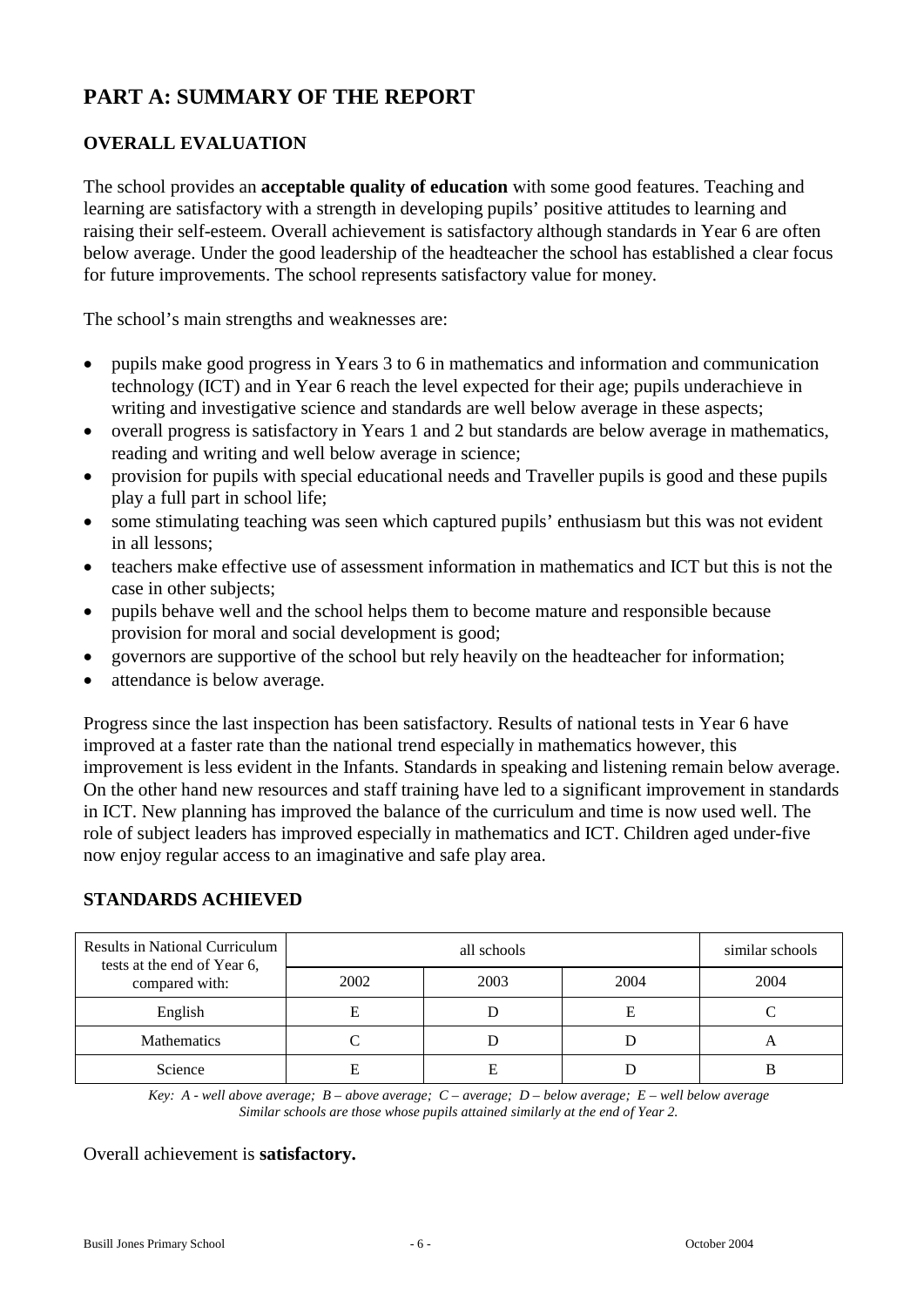When reviewing the results in national tests the pupils' well below average starting point must be taken into consideration. Children in the Foundation Stage<sup>1</sup> make satisfactory progress although many do not attain the goals children of their age are expected to reach by the end of the reception

 $\overline{a}$ 

 $<sup>1</sup>$  The Foundation Stage starts when children reach the age of three and ends at the end of the reception class.</sup>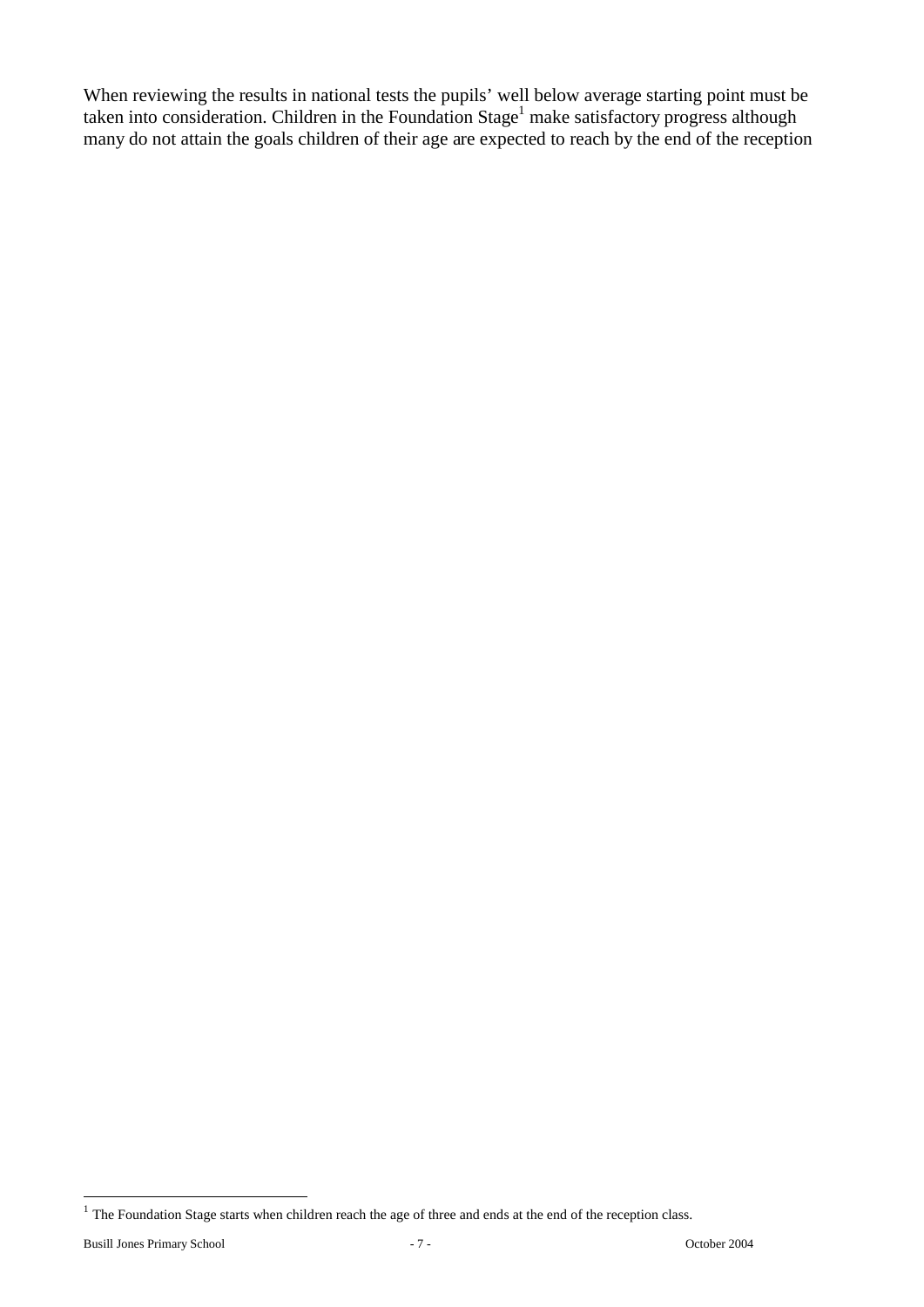class. Overall achievement in the Infants is satisfactory although in writing higher attaining pupils could make better progress. At Year 2, pupils' standards are below average in reading, writing and mathematics and well below average in science. Although Year 6 test results in 2004 were below the national average and lower in English many pupils had made good progress compared with the standard they had reached in Year 2 national tests. Current standards show an improvement in mathematics and achievement is good with pupils reaching the level expected for their age. Overall achievement in English and science is satisfactory although standards are below average overall because pupils do not make enough progress in writing and investigation in science. A contributory factor to the current standards is the increase in the number of pupils with special educational needs. These pupils make good progress against the targets set for them. This is especially the case in reading and social skills which are often targets for additional support.

Pupils' personal development is **good.** They have positive attitudes to learning and behaviour is good. Overall attendance is below average and not all parents ensure their children arrive punctually. Pupils' moral and social development is **good** and this contributes significantly to the school's happy atmosphere. Spiritual development and the appreciation of other cultures are **satisfactory.** 

## **QUALITY OF EDUCATION**

The quality of education is **satisfactory** overall. Teaching and learning are **satisfactory.** Most of the good teaching seen was in Years 2 and 5 and 6 and learning is often good in these classes. These lessons are pacey and include a variety of activities that captures pupils' interest. This is less evident in other classes and leads to some pupils finding it difficult to sustain concentration. Thorough assessment procedures are in place in mathematics and ICT and this is aiding teachers to plan lessons closely matching pupils' ability. This is not always the case in other subjects and pupils are not always clear about how to improve their work. In writing and science teachers are not always sufficiently challenging and fail to consistently build on what pupils already know. Lessons are conducted in an orderly atmosphere because of teachers' good management skills and focus on raising pupils' self-esteem. The curriculum covers all required areas and a good range of enrichment activities enhance what pupils learn in class. Provision for pupils with special educational needs is good and staff listen to and value all pupils. Care and support are good and pupils are secure in the knowledge that staff will help them with any concerns. Partnership with parents is good. Not all parents are supportive of the school. For example, in ensuring children attend regularly. Good links with other schools and the community benefit staff and pupils.

## **LEADERSHIP AND MANAGEMENT**

The overall quality of leadership and management is **satisfactory** with some good features**.** The headteacher is a good and purposeful leader and has sensitively introduced changes to establish a strong team of staff committed to raising standards. He has effectively managed the provision for pupils with special educational needs and Traveller children. Governors are supportive but are not fully involved in making or challenging decisions. Overall management is satisfactory with a strength in self-evaluation which is leading to a clearer picture of future needs. Action plans to improve subjects do not always include measurable targets.

## **PARENTS' AND PUPILS' VIEWS OF THE SCHOOL**

Parents have positive views of the school and raised no significant concerns. Parents of Traveller children are especially satisfied with the support their children receive. Pupils enjoy school.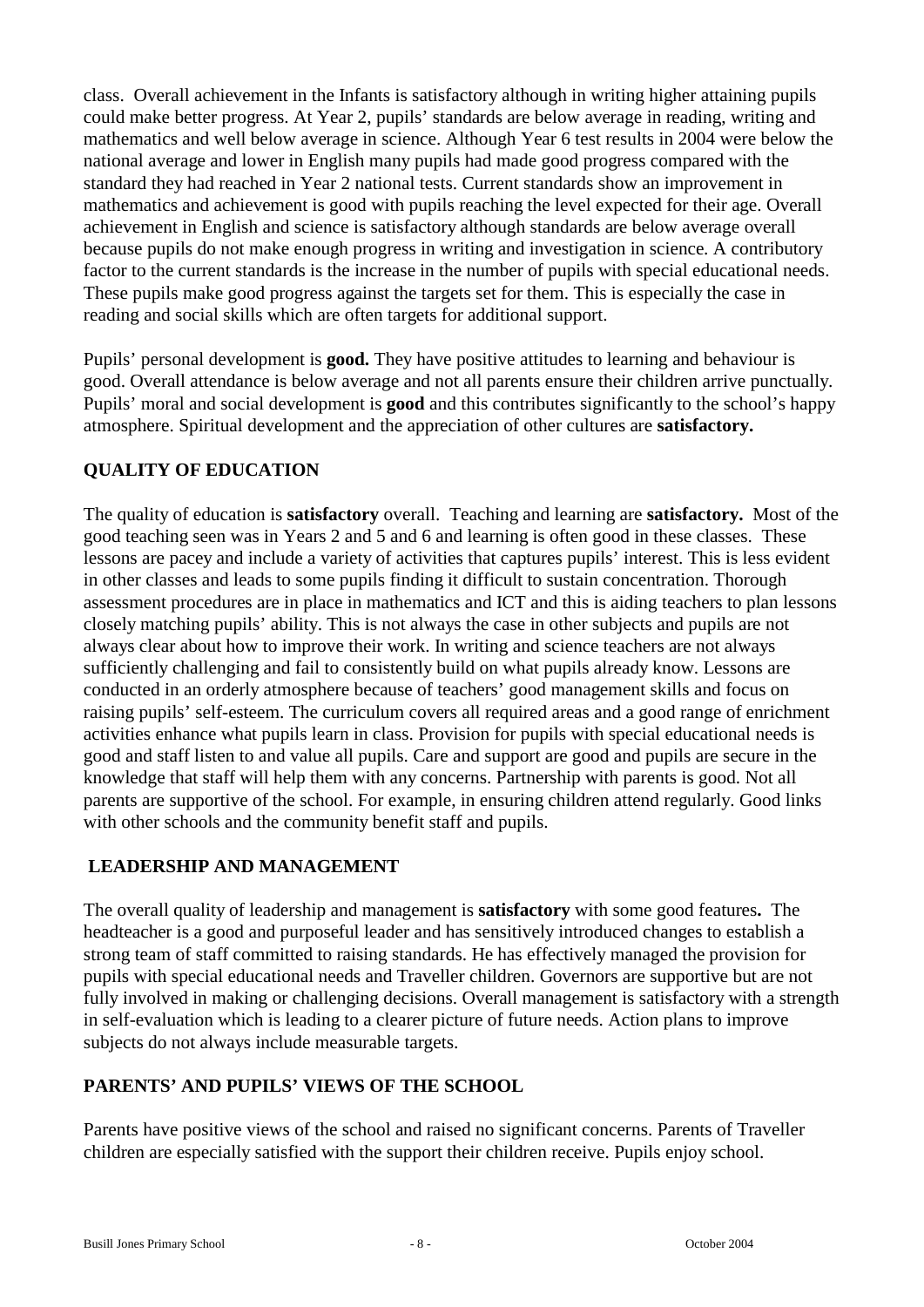## **IMPROVEMENTS NEEDED**

The most important things the school should do to improve are:

- raise pupils' attainment throughout the school in English, particularly their writing skills, and in science and in the Infants improve standards in mathematics;
- ensure that all teaching is of a good quality and increase the rate of learning in lessons;
- improve assessment and make better use of assessment information;
- improve governors' involvement in setting priorities and questioning decisions;
- improve attendance.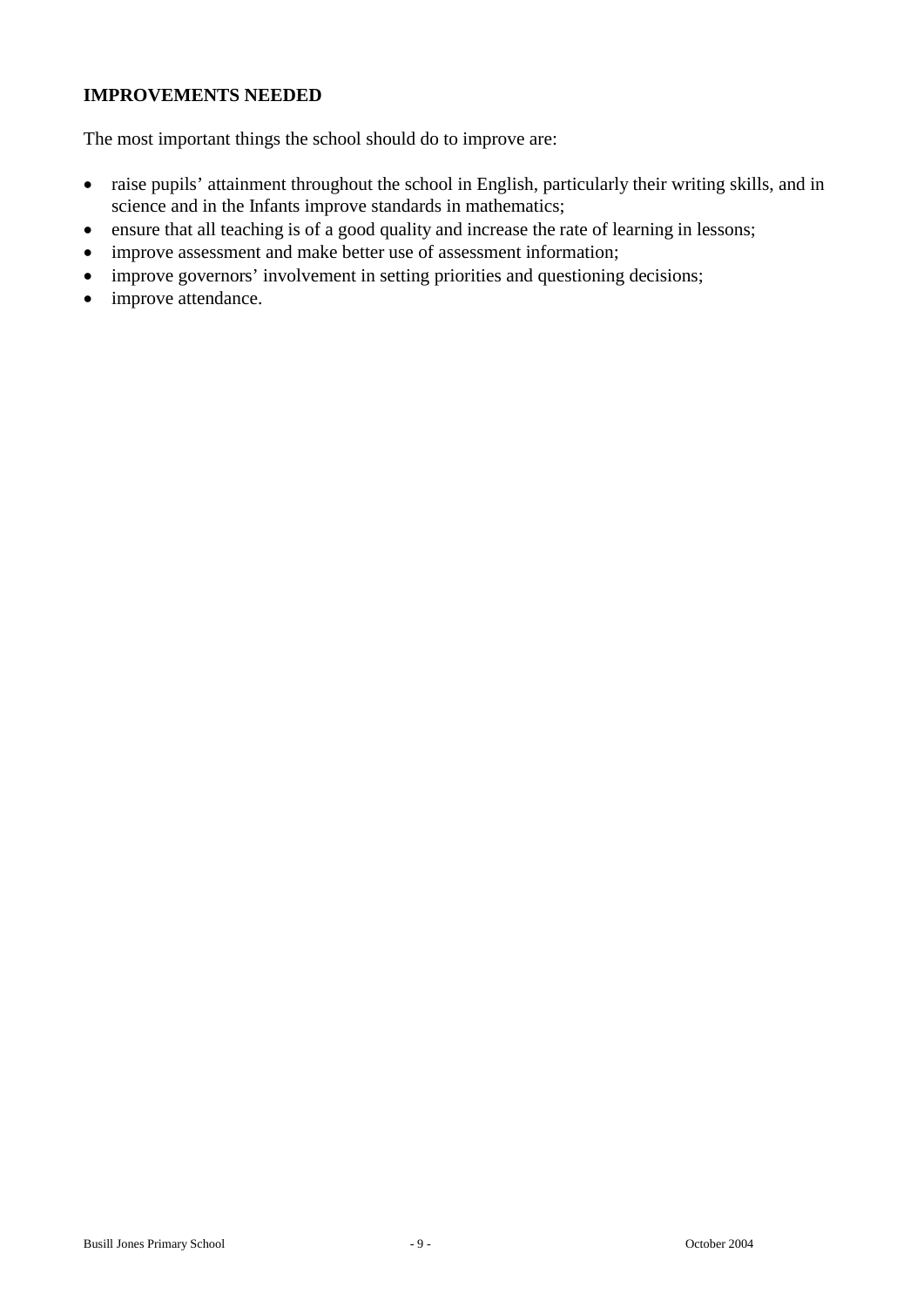# **PART B: COMMENTARY ON THE INSPECTION FINDINGS**

## **STANDARDS ACHIEVED BY PUPILS**

#### **Standards achieved in areas of learning, subjects and courses**

Overall achievement is satisfactory although standards in Year 6 are below average in science and English.

#### **Main strengths and weaknesses**

- Achievement in the Foundation Stage is good in personal, social and emotional development and mathematics.
- Achievement in mathematics is good and pupils in Year 6 reach the level expected for their age.
- Achievement in information and communication technology (ICT) is good and standards are average.
- Standards in writing are below average in Year 2 and well below average in Year 6.
- Pupils' skills in investigation in science are weak and hold down standards in science.
- Pupils with special educational needs make good progress against the targets set for them.

#### **Commentary**

1. Many children enter the Nursery with well below average skills especially in speaking and listening. Changes have been made recently in the Nursery, which is now led by a teacher supported by a teacher assistant. It is too soon to see how this change will affect standards and achievement. Overall progress in the Foundation Stage is satisfactory and children benefit from a balanced variety of activities. Despite this progress children do not reach the early learning goals<sup>2</sup>. Children's attainment in speaking and listening and literacy is especially low and this hampers children's progress as they move into the Infants. To counteract this, significant attention is given to developing children's social skills and they make good progress which helps to establish good learning habits for future education.

| Standards in: | School results | National results |
|---------------|----------------|------------------|
| reading       | 13.9(13.7)     | 15.8(15.7)       |
| writing       | 14.0(13.3)     | 14.6 $(14.6)$    |
| mathematics   | 14.8(14.6)     | 16.2(16.3)       |

| Standards in national tests at the end of Year $2$ – average point scores $3$ in 2004 |  |  |  |
|---------------------------------------------------------------------------------------|--|--|--|
|---------------------------------------------------------------------------------------|--|--|--|

*There were 42 pupils in the year group. Figures in brackets are for the previous year* 

2. The grid shows results of national tests were well below the national average in reading and mathematics and below average in writing. Compared with similar schools results were slightly higher being average in writing, below average in mathematics, but remaining well below

 $\overline{a}$  $<sup>2</sup>$  Early learning goals are the expectations for most children to reach by the end of the Foundation Stage.</sup>

<sup>&</sup>lt;sup>3</sup> The average point score provides schools with a single statistic to compare the overall grades by all of their pupils with the grades attained by all pupils in another similar school as well as an average for all schools nationally. The score is obtained from the National Curriculum level attained by pupils in the national assessments. For example, in mathematics pupils are awarded 9 points for a level 1, 15 points for a level 2 and 21 points for level 3. The average score is calculated by adding up all of the points and then dividing by the number of pupils who were tested.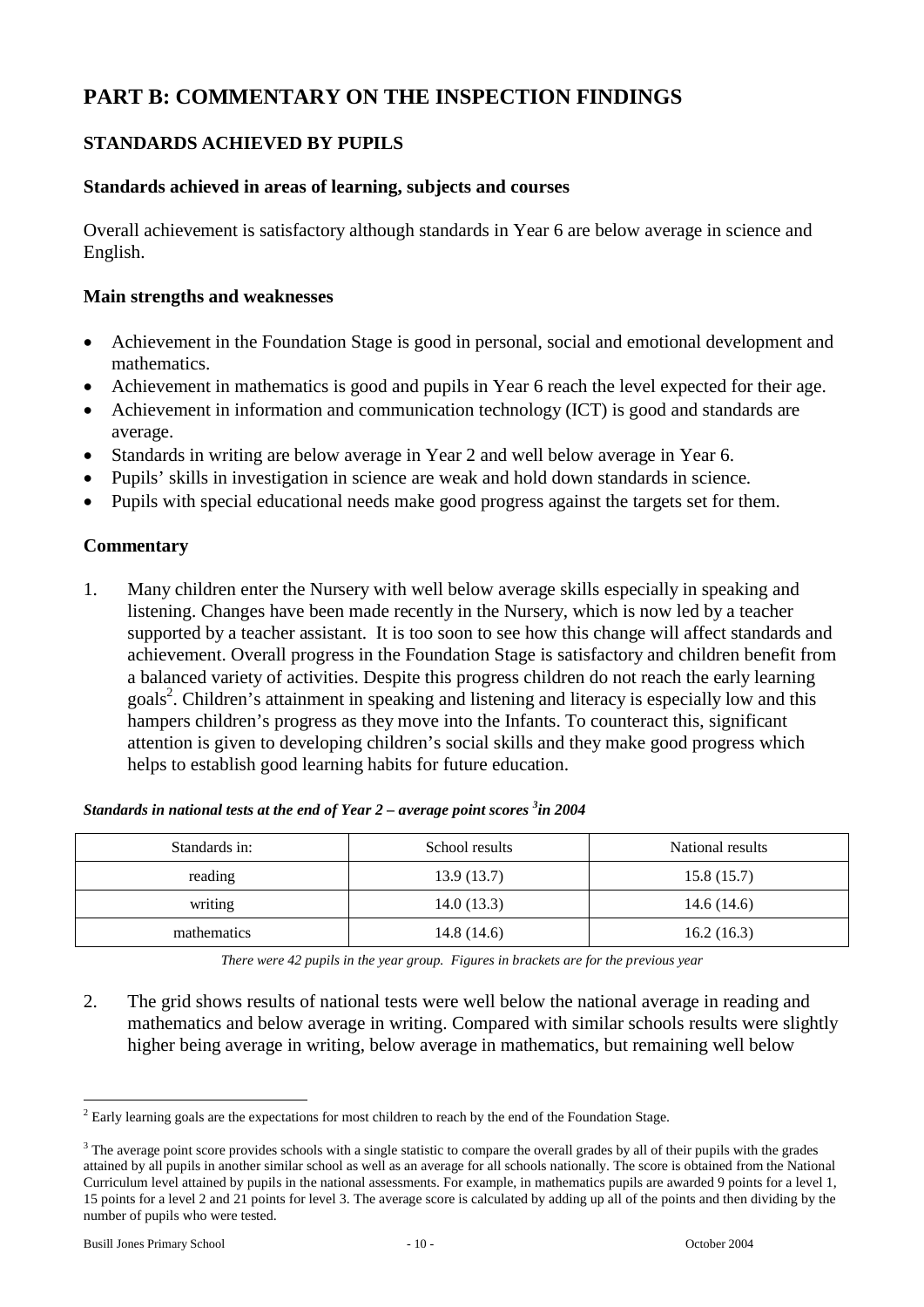average in reading. The main reason for these low test results are few pupils exceed the level expected for their age and this holds down the school's overall performance. Other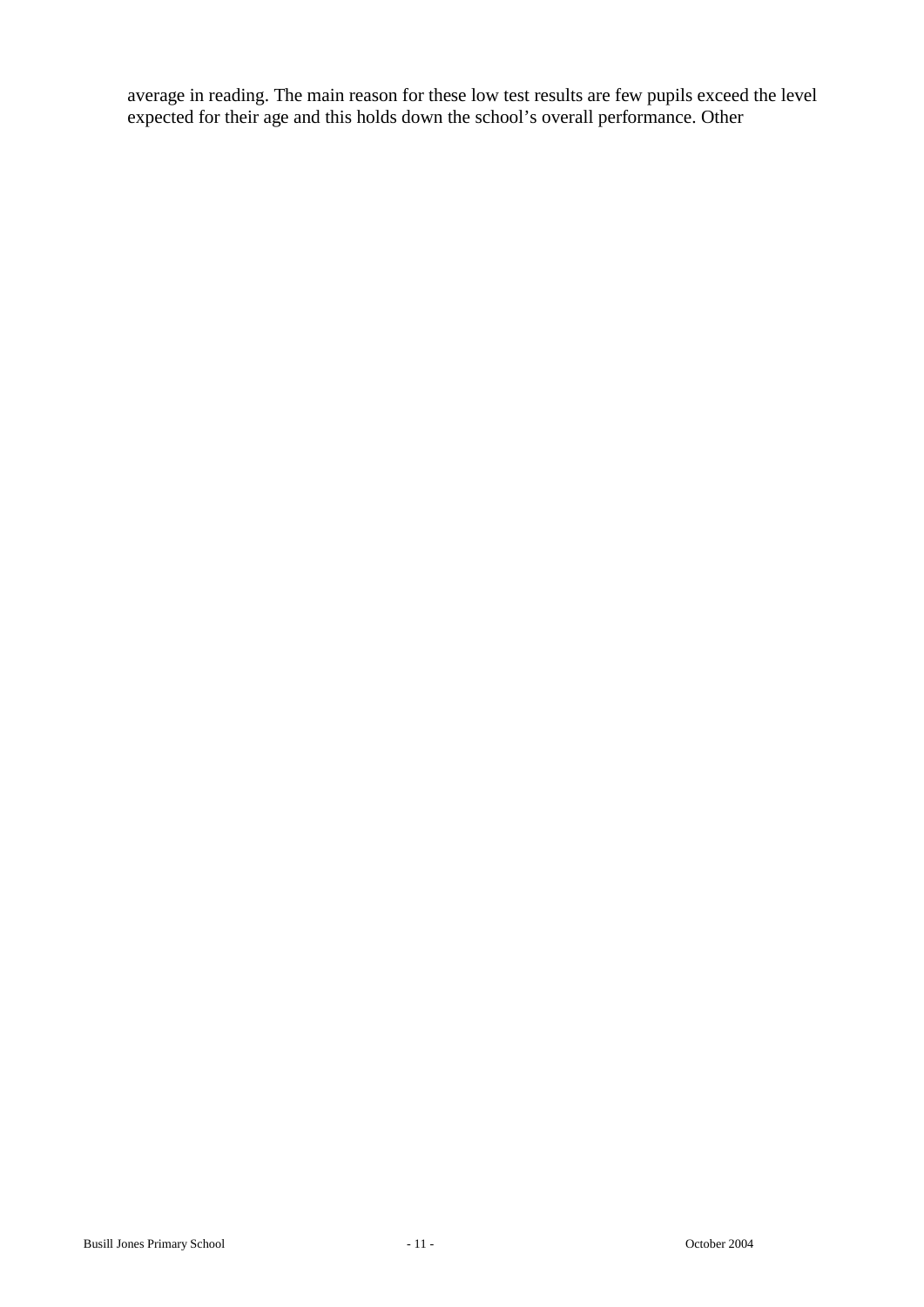contributory factors to the low test results are the above average number of pupils with special educational needs and the well below average starting point of many pupils. Overall achievement in the Infants is satisfactory. Although current standards remain below average in mathematics achievement is good and there is an increase in the number of pupils working at levels higher than expected. This has been brought about by better assessment procedures and work is more closely set to ability. This improvement is not yet evident in writing and higher attaining pupils are underachieving and overall standards are below average. Achievement for most is satisfactory in reading although standards overall are below average. The previous inspection identified speaking and listening as a weakness and this continues to be the case. The school has tackled this with more opportunities for pupils to share ideas with a partner and more discussions in class. The effectiveness of this varies between classes but most pupils are gaining in confidence although limited vocabulary often hampers progress in other subjects. The school is very aware of the shortcomings in English and has obtained resources and attended training to introduce a new approach to teaching these basic skills in the very near future. In science, standards are well below average because pupils are not taught the skills of scientific investigation effectively and are underachieving in this aspect of the subject.

| Standards in:      | School results | National results |
|--------------------|----------------|------------------|
| English            | 24.8(25.6)     | 26.9(26.8)       |
| <b>Mathematics</b> | 26.5(25.7)     | 27.0(26.8)       |
| Science            | 27.8 (27.3)    | 28.6(28.6)       |

*Standards in national tests at the end of Year 6 – average point scores in 2004*

*There were 39 pupils in the year group. Figures in brackets are for the previous year*

- 3. More improvement can be seen in test results in the Juniors and in 2003 the school received a nationally recognised achievement award for improvement in results. The grid above shows that compared with national results standards were well below average in English, and below average in mathematics and science. However, when compared with similar school results were better and were below average in English, average in science and above average in mathematics. The trend in results over the last five years has been above the national trend. Most improvement has been seen in mathematics and current standards in Year 6 are average. Effective teaching and good use of assessment information is enabling pupils to make good progress. Overall achievement in English is satisfactory although standards in reading are below average and writing is well below average. Many pupils make good progress in reading because of the additional amount of time allocated to reading and the additional group sessions which help boost pupils who are struggling with reading. Many have underachieved in writing and are not confident with basic punctuation and find it difficult to make their writing interesting. Achievement in science is satisfactory overall. However, the current Year 6 have underachieved in scientific investigation because these pupils have experienced some ineffective teaching of these skills and teachers now have to close the gap in this aspect of the subject. Overall standards in science are below average.
- 4. The school requested their aim *to provide education for all pupils regardless of ability* to be a focus for the inspection. It is very apparent that the school does not allow the comparison of test results with other schools to affect their determination to fulfill this aim. Pupils with special educational needs are well supported and make good progress against the targets set for them. In reading, progress is good because of the additional support these pupils often receive. Pupils with statements of special educational needs make good progress because staff have attended training and consult closely with professionals to ensure they can provide for the specific needs of these pupils. The school also works closely with the authority's support for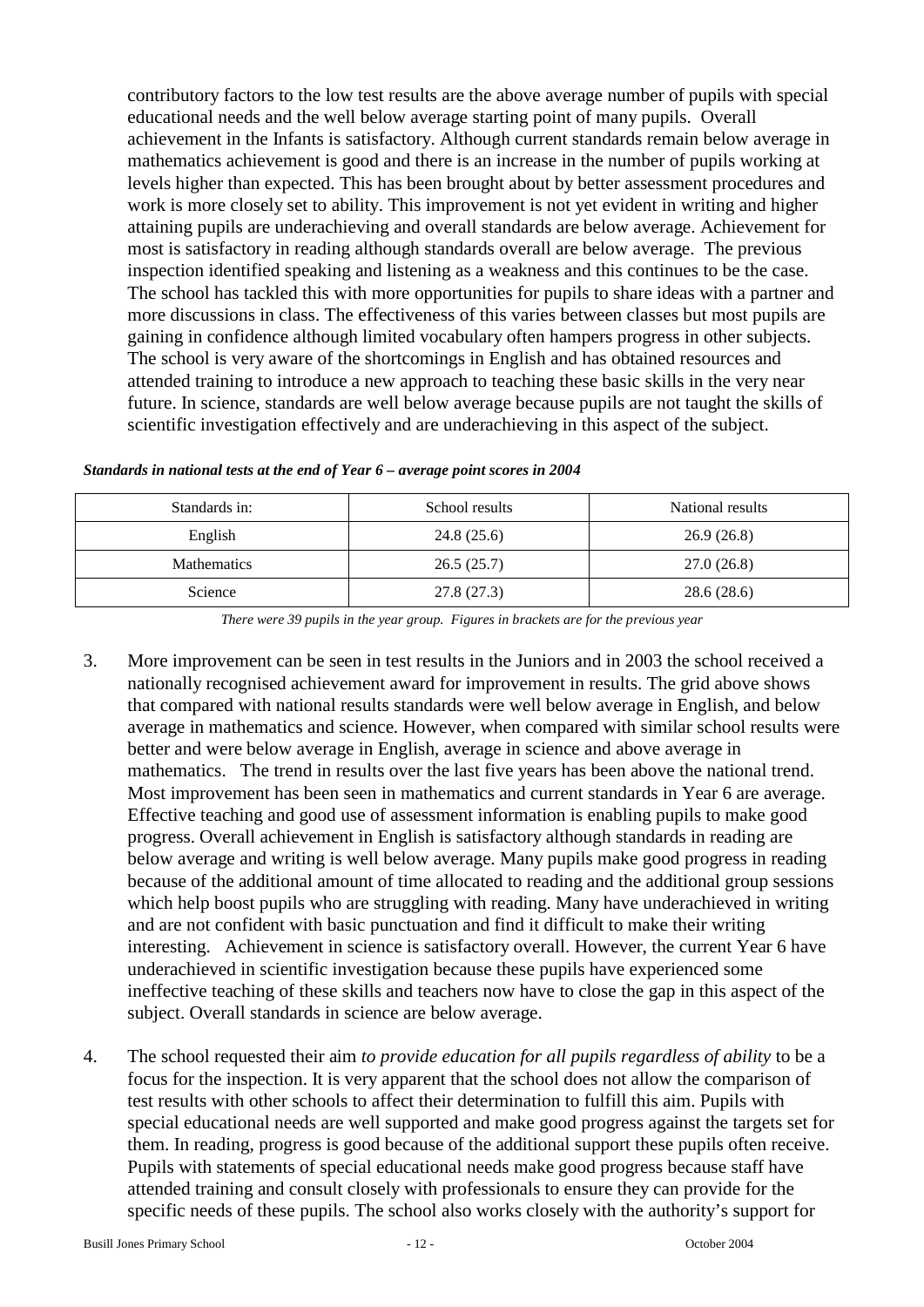Traveller children and their parents expressed their appreciation of the help their children receive both academically and socially. The school carefully analyses test results and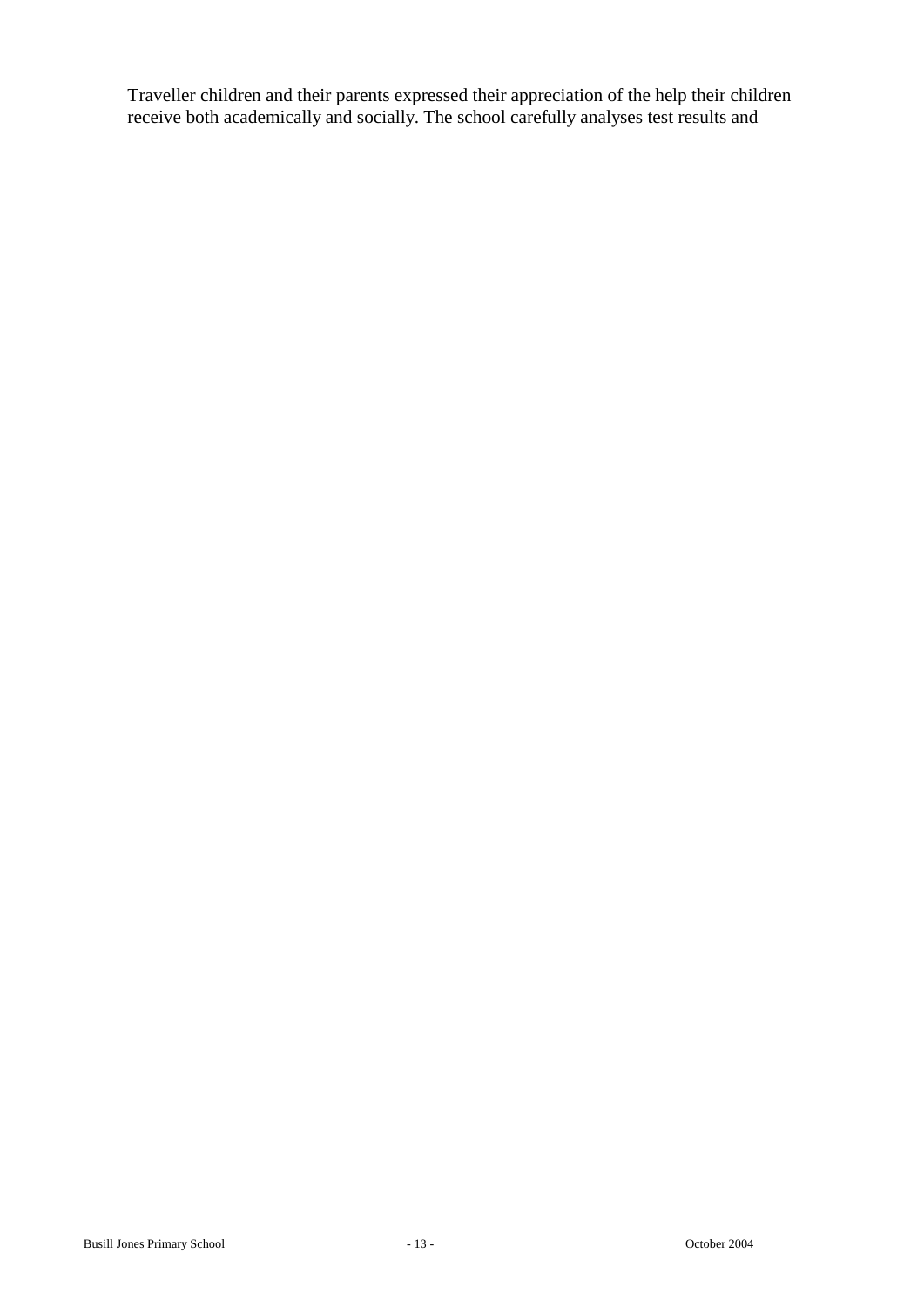have put in extra support for boys' reading. Current information shows no significant difference in the attainment of boys and girls. No pupils are identified as academically gifted. However, the school maintains records of pupils who are talented in sport and music. These pupils benefit from the rich range of extra activities provided to improve their skills.

5. Effective management has led to improved standards in ICT. Pupils now make good progress and reach the levels expected for their age. Standards in religious education meet the requirements of the locally agreed syllabus.

#### **Pupils' attitudes, values and other personal qualities**

Pupils' attitude to school and behaviour are **good** but their attendance and punctuality are **unsatisfactory**. Their personal development is **good,** with strengths in moral and social development.

#### **Main strengths and weaknesses**

- Although the school has good procedures for monitoring and improving attendance, overall it is below average and too many pupils are late in a morning.
- Most pupils enjoy school and work hard.
- Pupils' behaviour in lessons and around the school is generally good and often better.
- Pupils mix well together and are learning to co-operate. They have a clear view of right and wrong and generally apply it.

#### **Commentary**

#### *Attendance in the latest complete reporting year (%)*

| Authorised absence |     | Unauthorised absence |  |  |
|--------------------|-----|----------------------|--|--|
| School data        | b.8 | School data          |  |  |
| National data      |     | National data        |  |  |

*The table gives the percentage of half days (sessions) missed through absence for the latest complete reporting year.*

- 6. Although the overall attendance is below the national average, a substantial improvement has been made since the previous inspection and unauthorised absence has more than halved. The school has good procedures for monitoring attendance and reminding parents of the value of education to their children. As previously, some of the absence is incurred by families from the traveller community leaving the area for work in the summer. Staff work closely with this community to lessen the impact on learning, for example, by providing work to do while the child is away. They also seek to reduce the high levels of unauthorised absence by a few pupils. Another cause identified by the school is the large numbers of holidays taken in term time. A significant number of pupils are a few minutes late each morning and, although few interrupt formal lessons, they do nevertheless miss the opportunity for social interaction provided during the registration period.
- 7. Almost all pupils say that they enjoy school and their parents agree. In most lessons pupils are attentive and keen to answer the teacher's questions. Many pupils are receptive to new ideas and develop these on their own. They go quickly to their tasks and work hard. The higher attaining pupils persevere when they encounter problems and complete their tasks. Some pupils, however, have short attention spans and are easily distracted, particularly when asked to record answers or take the task beyond what is already provided by the teacher. This is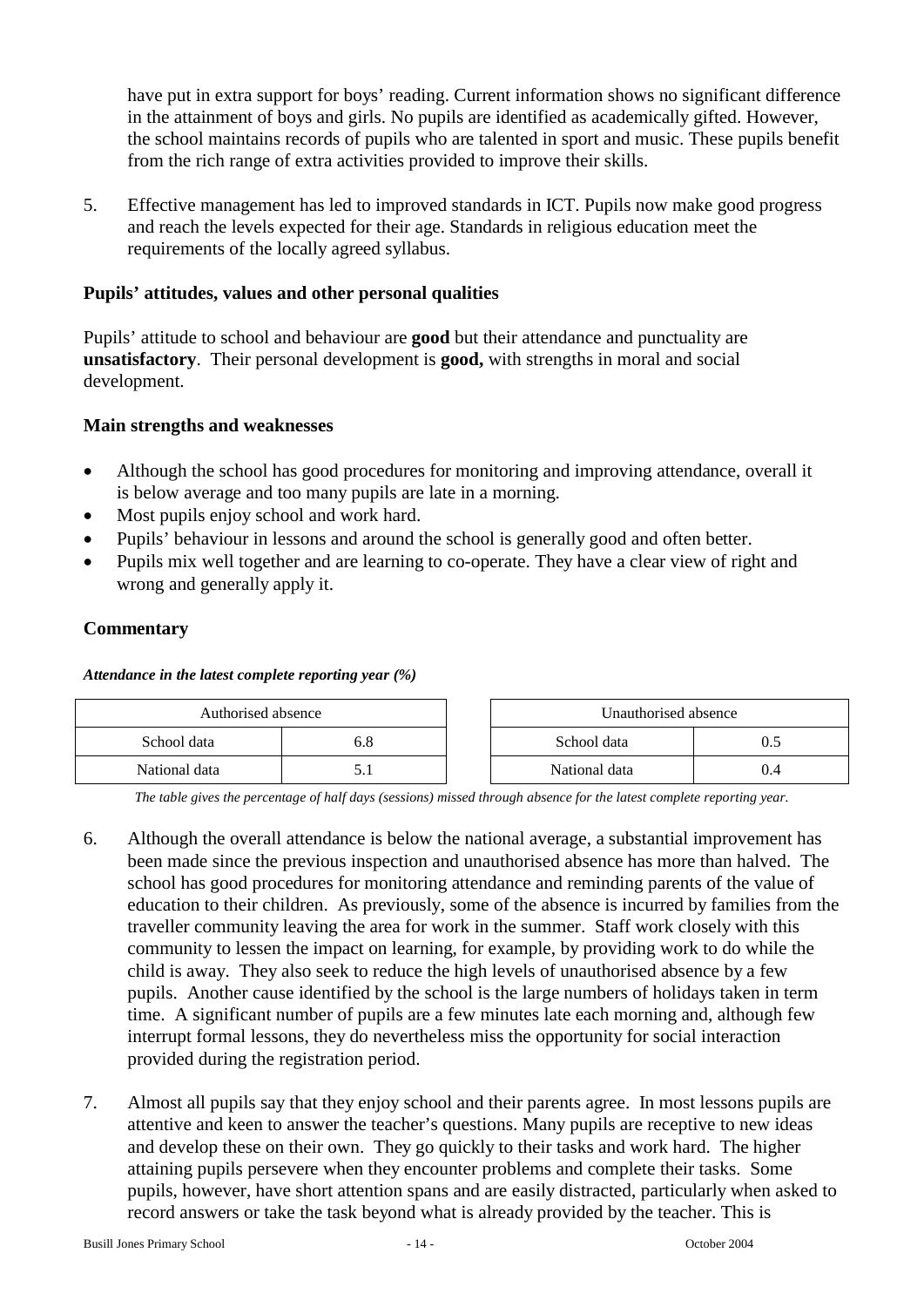especially evident in pupils' skills in science. Most are eager to help, taking on responsibilities around the school, and many work hard to raise money for charities.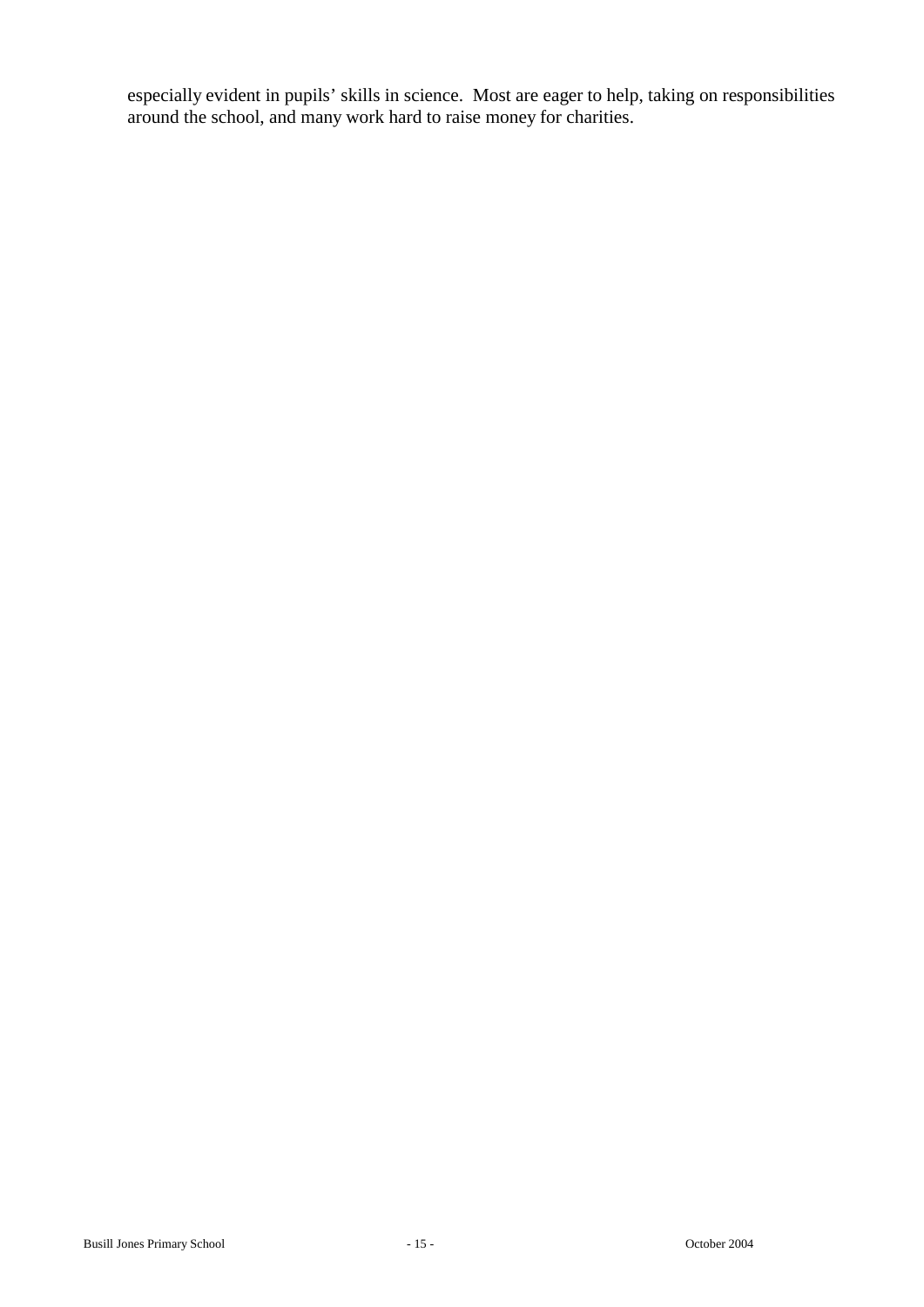8. Pupils have a clear sense of what is right and wrong, well fostered by the school in assemblies and personal and social education lessons. Pupils remember those assemblies in which they were set problems involving moral dilemmas and have learned the lesson well. Behaviour seen during the inspection was good and, although there were four fixed-term exclusions last year, most parents and pupils agree that good behaviour is a strength of the school. Teachers need to spend little time in lessons correcting behaviour and they are well supported by teaching assistants who keep a sharp lookout for potential problems and promptly nip them in the bud. Pupils mix well at playtimes and parents and pupils say that occasional instances of bullying are promptly and effectively handled. No incidents of anti-social behaviour were seen. A few instances of name-calling are likewise handled effectively.

## **Exclusions**

#### *Ethnic background of pupils Exclusions in the last school year*

| Categories used in the Annual School Census | No of pupils on<br>roll | Number of<br>fixed period<br>exclusions | Number of<br>permanent<br>exclusions |
|---------------------------------------------|-------------------------|-----------------------------------------|--------------------------------------|
| White $-$ British                           | 255                     |                                         |                                      |
| White – Irish                               | 14                      |                                         |                                      |
| Mixed – White and Black Caribbean           |                         |                                         |                                      |

*The table gives the number of exclusions, which may be different from the number of pupils excluded.*

- 9. Relationships between staff and pupils and between pupils are good and a pleasant rapport is experienced in lessons, providing a good atmosphere for learning. Many children enter the school with poor social skills and low self-esteem and the school works hard to improve them. These efforts are effective but lack of confidence is still a factor in limited progress for some pupils in lessons. Pupils expressed tolerance for those of other beliefs and of different races.
- 10. Whilst assemblies comply with requirements to have a daily act of worship, those seen were not spiritual events, often lacking a focus or time to reflect on the personal implications of the content. Pupils' knowledge of other religions is satisfactory and examples of world cultures are displayed around the school. However, pupils generally lack an awareness of the importance of other cultures in the everyday life of many Britons who are not represented in their largely white community.

## **QUALITY OF EDUCATION PROVIDED BY THE SCHOOL**

The overall quality of education is **satisfactory.** Teaching and learning and the curriculum are **satisfactory.** The range of extra-curricular activities is **good.** Pupils' welfare and safety are given **good** attention. Links with parents, other schools and the community are **good.**

## **Teaching and learning**

The overall quality of teaching and learning is **satisfactory.** Assessment procedures are **satisfactory**  overall.

## **Main strengths and weaknesses**

• The best teaching seen is stimulating and enthuses the pupils but other lessons lack sufficient pace and pupils' interest wanes.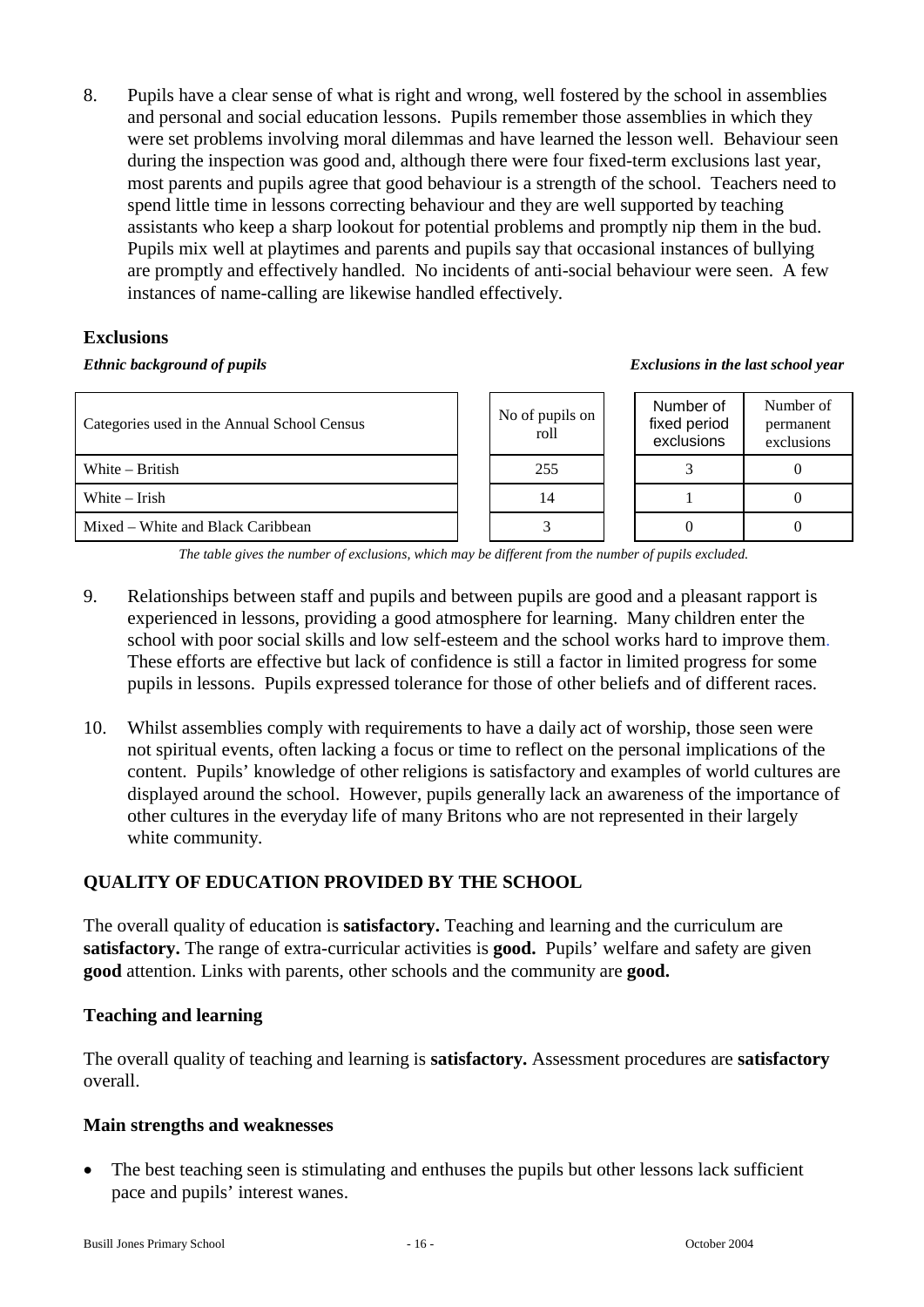- Teachers have good subject knowledge in mathematics and ICT and these subjects are taught effectively. Teachers are not as confident teaching writing and investigation in science.
- In the Foundation Stage resources are used effectively and children are kept busy.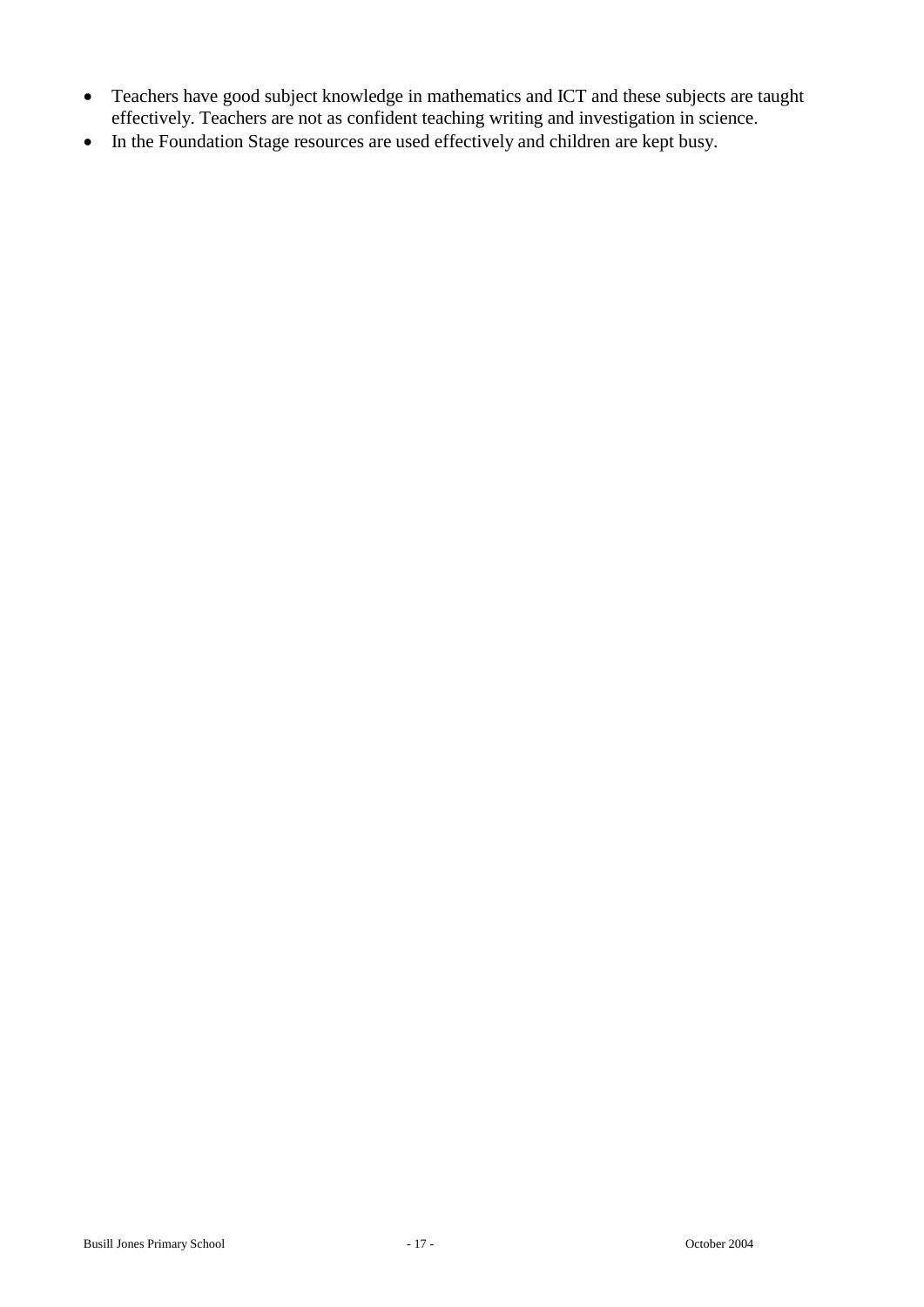- Teaching assistants play a full part in lessons and good attention is given to equality of opportunity.
- Staff have good relationships with pupils and insist on high standards of behaviour.
- Assessment procedures are good in mathematics and ICT but not as securely in place in other subjects so pupils are unsure about improving their work and tasks are not always matching ability.

#### *Summary of teaching observed during the inspection in 36 lessons*

| Excellent | Very good | Good    | Satisfactory | Unsatisfactory | Poor     | Very Poor |
|-----------|-----------|---------|--------------|----------------|----------|-----------|
| $0(0\%)$  | (3%)      | 15(42%) | 20(55%)      | $0(0\%)$       | $0(0\%)$ | $0(0\%)$  |

*The table gives the number of lessons observed in each of the seven categories used to make judgements about lessons; figures in brackets show percentages where 30 or more lessons are seen.*

- 11. During this inspection not as much very good teaching was seen as during the previous inspection. However, the unsatisfactory teaching previously observed was not evident. The best teaching is in Years 2 and 5 and 6 and most is achieved in these classes. In these lessons the pace of learning is brisk and the variety of activities sustains pupils' attention and learning is effective. For example, in English in the mixed Year 5 and 6 class pupils used the interactive white boards, read parts in a play and moved on to highlighting key points in a given text. Pupils remained interested and good learning was assured. Although teaching is always at least satisfactory in other classes a common weakness is a lack of pace. In some lessons too long is spent sitting on the carpet listening and this leads to restlessness and some lack of full concentration. Whereas, in the best lessons the focus of learning is clear this is not always the case and the overload of information and instructions clouds the focus of learning and confuses pupils.
- 12. Mathematics and ICT have improved since the last inspection. Numeracy is taught effectively throughout the school including in the Foundation Stage. Most lessons include practical activities and start with brisk openings involving teachers asking pupils to explain how they arrived at their answers. Consequently, pupils learn from each other and use a range of strategies to solve problems. The previous inspection identified ICT as a weakness. The school has responded well to this and additional training and resources have greatly improved teachers' confidence. Teachers use the interactive white board with varying degrees of success. When used effectively pupils are kept on their toes as they know they may be selected to show their skills and understanding to the rest of the class. Although teachers have a sound knowledge of other subjects some shortcomings exist in the teaching of writing and science. Teachers are not always building effectively on previous learning and so the important basic skills of punctuation, grammar and scientific investigation are not being fully developed.
- 13. The Foundation Stage has undergone changes in staffing this term with a teacher now leading in the Nursery. Further changes to the accommodation are planned as the school strives to improve the progress of children in the early years. Although the impact of these changes is not yet showing because of the relative shortness of time since their introduction the teaching has strengths in the variety of tasks and effective use of resources which enables children to extend their learning in a practical and interesting way.
- 14. During his three years in post the headteacher has given considerable attention to increasing the number and expertise of teaching assistants. This has been effective and teachers and support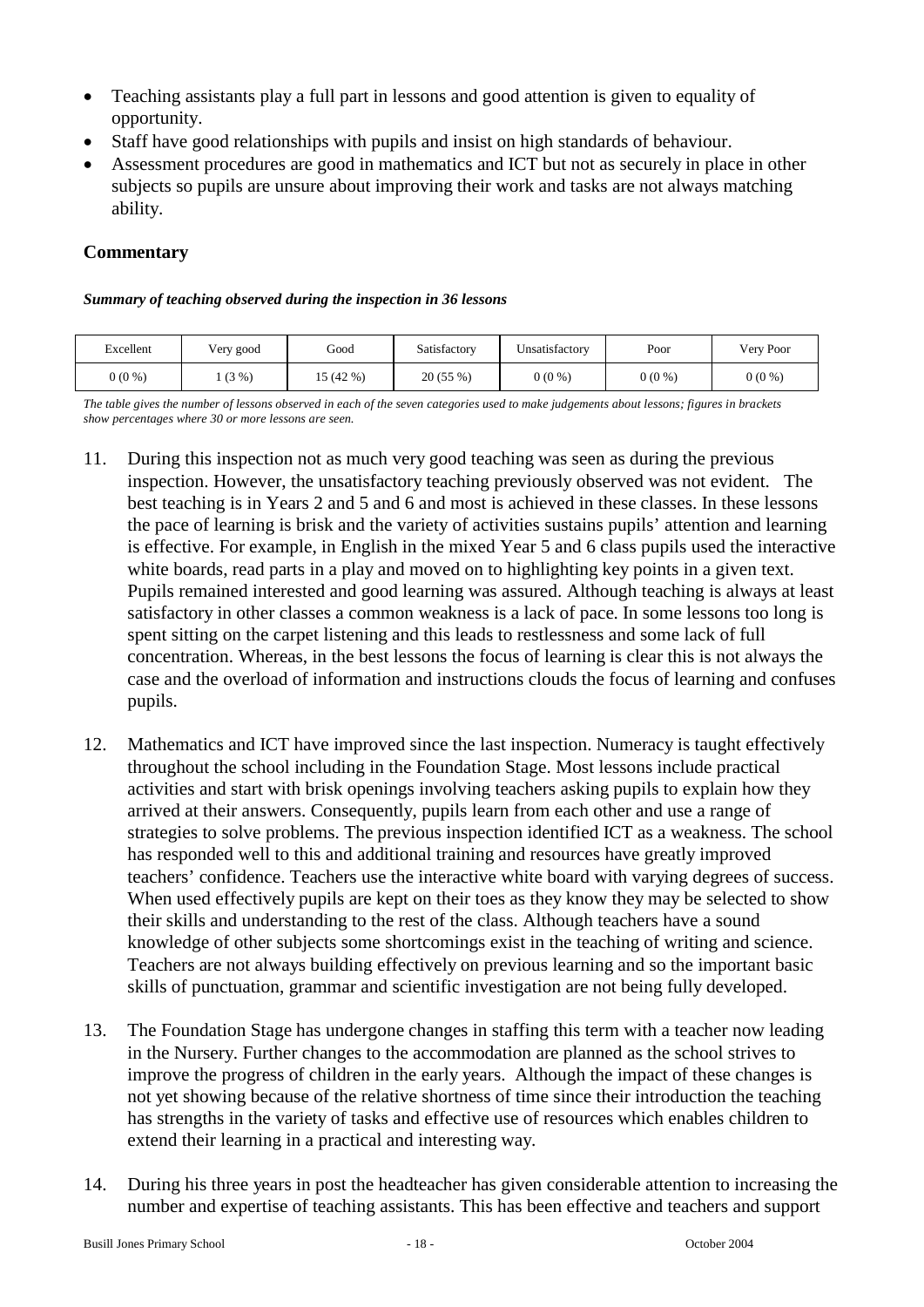staff work well together to the benefit of their pupils. Support staff confidently lead small groups for additional support and, especially in reading, this enables pupils in Years 3 to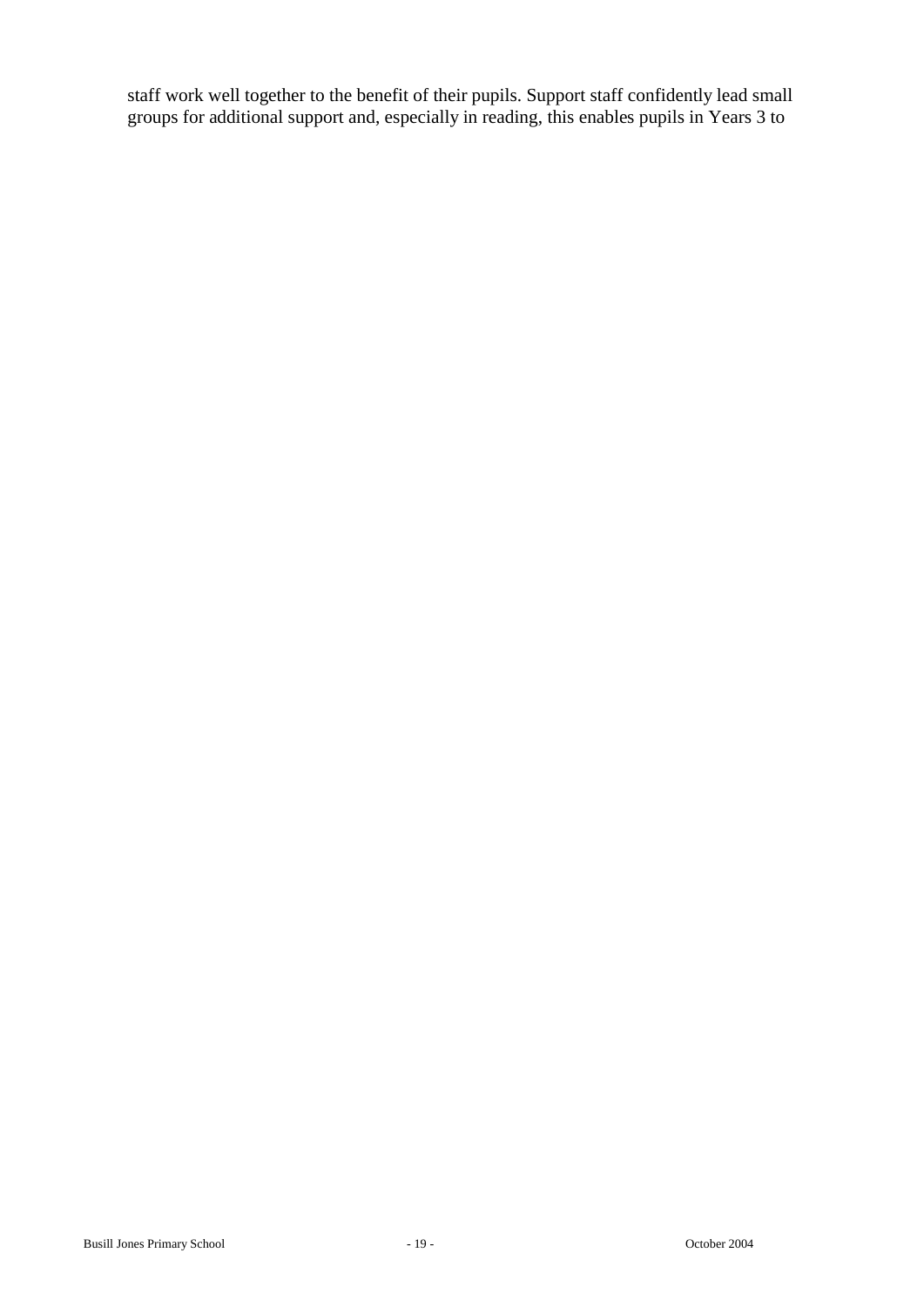6 to make good progress. As part of the school's determination to enable pupils with special educational needs to have full access to the curriculum, staff have been trained to meet their very specific needs. This enables these pupils to make good progress to meet the targets set for them. Advice is sought in meeting the needs of Traveller pupils and support assistants have worked effectively with the West Midland Education Service for Traveller Children to help these pupils establish positive relationships and grow in self-esteem.

- 15. A positive feature in most lessons is the warm relationships between teachers, support staff and pupils, often sharing humour. This leads to an enjoyment in learning and pupils trying to please their teachers. Teachers have high expectations of pupils' behaviour and pupils rise to this and behave well. Lessons seen were orderly and ran smoothly.
- 16. One of the major reasons for the improved progress in mathematics and ICT is the assessment procedures. Teachers make effective use of assessment information in planning and also set pupils' individual targets so that they are aware of what they need to do to improve. In English, teachers make effective use of regular tests to group pupils according to their ability but as yet systems to set pupils' individual targets are not in place. Similarly, because teachers are less secure in their knowledge of pupils' current ability, tasks are not always closely matched to ability. This leads to some lack of challenge especially in writing tasks for higher attaining pupils. However, the school has systems almost ready to put in place to build on the good practice seen in mathematics. In other subjects assessment procedures are not securely in place.

## **The curriculum**

The quality of the curriculum is **satisfactory**. Provision for extra curricular activities is **good**. The accommodation is **satisfactory**. The curriculum is supported by a **good** range of suitable resources.

#### **Main strengths and weaknesses**

- The school provides a lively curriculum with strengths in mathematics and ICT.
- The curriculum in English and in science does not fully match the needs of pupils.
- Good arrangements are made to ensure all pupils are fully included in all aspects of school life.
- A good range of extra curricular activities, well-planned visits and interesting visitors enhance the curriculum significantly.

#### **Commentary**

- 17. Statutory requirements are met in all subjects. Since the last inspection, the balance of the curriculum has improved. Topics in the Infants are planned efficiently to give appropriate coverage to all subjects. The curriculum is specifically designed to successfully meet the needs of pupils in mixed-age classes. In the Foundation Stage, the curriculum is now clearly planned in all six areas of learning<sup>4</sup> and the provision of outdoor play is stimulating and fully meets children's needs.
- 18. The organisation of the curriculum provides suitable breadth and motivates pupils to learn. The good attention given to problem solving is raising standards in mathematics. Higher attainers in mathematics attend specific booster classes to enable them to reach higher levels of attainment.

 $\overline{a}$ 

<sup>&</sup>lt;sup>4</sup> Areas of learning include communication, language and literacy; mathematical development; personal, social and emotional development; knowledge and understanding of the world; physical and creative development.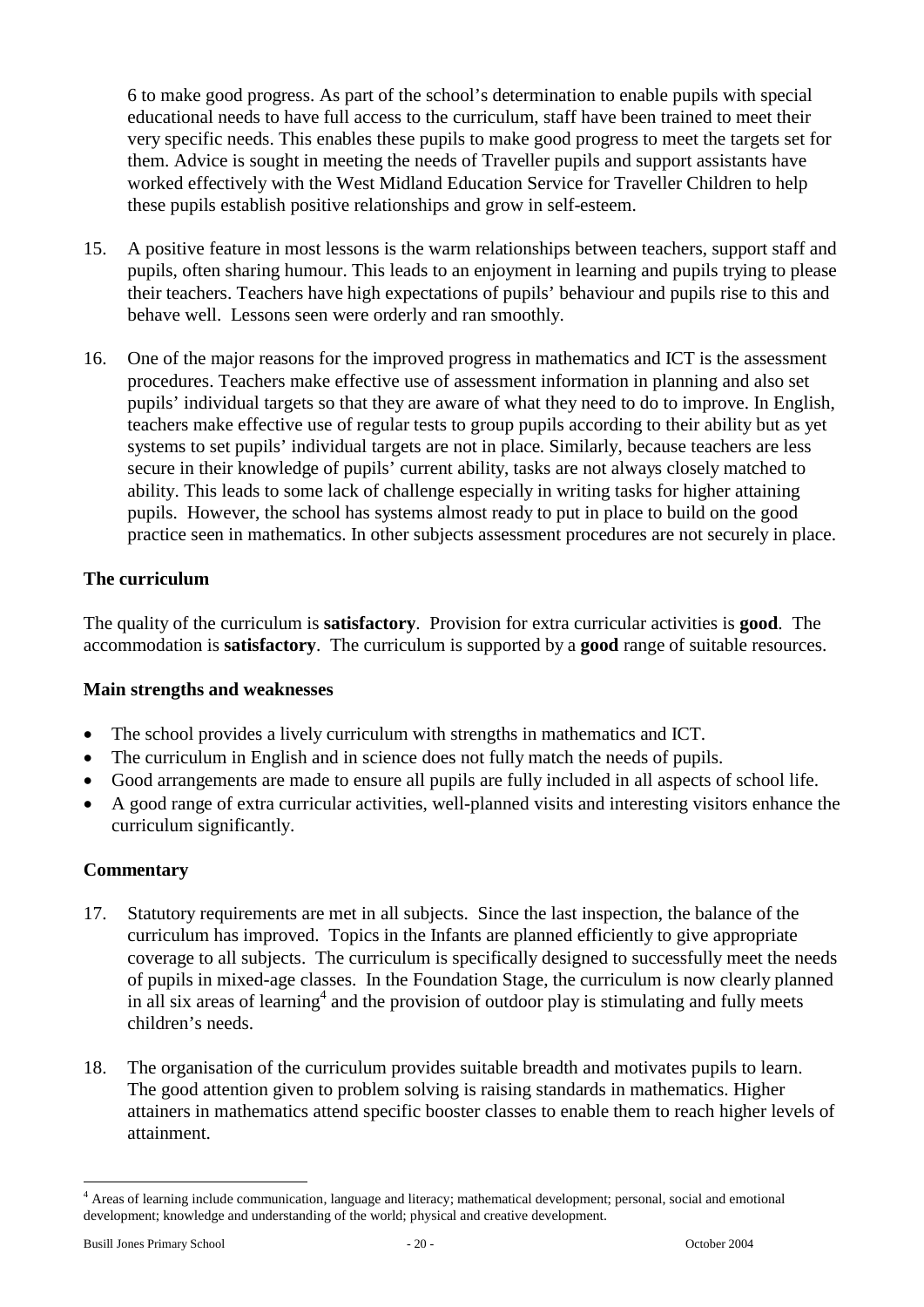- 19. The provision for ICT is much improved and is now good. Effective use is made of literacy, numeracy and ICT to support learning across other areas of the curriculum. The school's commitment to teaching pupils to swim is greater than in most schools and all pupils from Year 2 to Year 6 benefit from regular swimming lessons. This term the school has introduced the teaching of a modern foreign language to broaden the curriculum. Extra lessons in dance in the Nursery and Spanish in Year 6 greatly enhance the wealth of experiences offered.
- 20. The overall attention now given to speaking and listening skills is good and staff promote these skills across all subjects. However, the teaching of writing is inconsistent and this is not conducive to good progress. In science, not enough attention is given to the systematic teaching of investigative skills and this hampers pupils' ability to work independently.
- 21. The school rightly prides itself on its inclusive nature. Good provision is made for pupils with special educational needs. Teachers identify pupils who are having difficulties with aspects of work or behaviour as early as possible and record these observations. If needed teachers draw up individual education plans for the pupils. These plans are of good quality, with clear targets for the pupils to aim at and indicate the strategies and support which will help the pupils. Teachers review the plans each term and set new targets as necessary.
- 22. Particular consideration is also given to including Traveller children fully in all activities and providing good support to meet their needs. Special group activities are organised and these effectively develop friendships and build up an interest in school.
- 23. The good range and quality of extra curricular activities includes coaching and competitive sport, music and dance. Specialist support is provided in instrumental tuition and choral work. Residential visits in Years 5 and 6 enhance children's social skills and promote independence. Visitors and visits are especially effective in successfully extending pupils' learning of life beyond school.
- 24. The match of teachers to the curriculum is good. The good number of teaching assistants are well trained and appropriately deployed to meet specific requirements in school. They provide effective support for individuals and groups. All areas of the curriculum are suitably resourced. Information and communication technology resources are good including the computer suite and interactive white boards in all classes. The accommodation is spacious. A toilet is provided for pupils with physical difficulties, but access to the first floor would be difficult for pupils with severe mobility problems. The school works hard to overcome the separation into Infant and Junior buildings by holding joint assemblies and special events. However, the split site is not helpful to liaison between the two departments.

## **Care, guidance and support**

Procedures for ensuring pupils health, welfare and safety are **good**. The school provides **satisfactory**  academic and pastoral guidance and support. Pupil involvement in the work and development of the school is **satisfactory**.

- Procedures to ensure pupils' welfare are especially good and the school provides a caring environment where pupils feel secure in the knowledge they can turn to adults for support.
- When children start, they and their parents are introduced into the life of the school well.
- Governors are insufficiently involved in ensuring health and safety.
- In subjects, other than mathematics and ICT, pupils do not have targets to help them improve.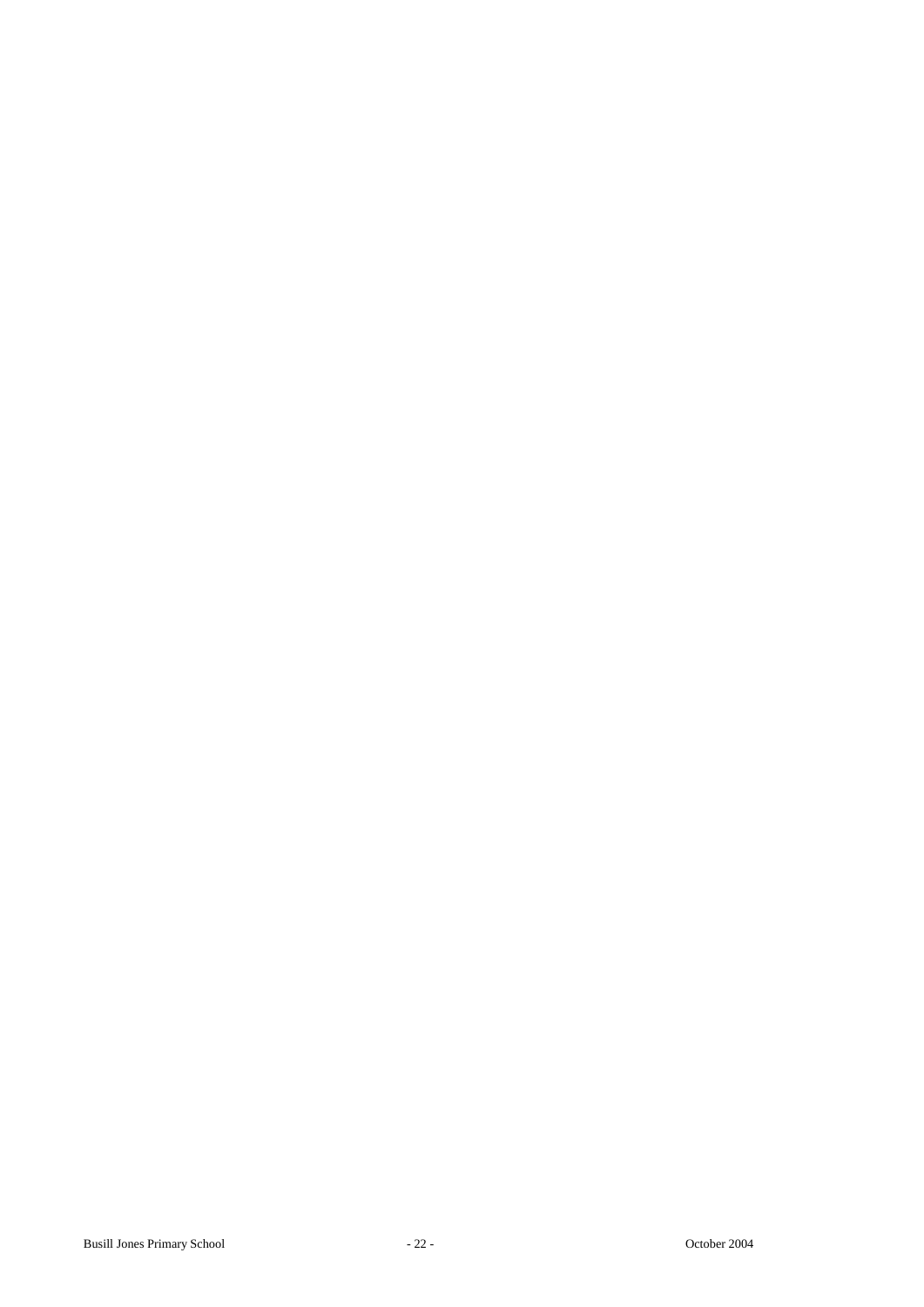- 25. The school has satisfactory health and safety procedures for assessing risks associated with the premises and these are generally secure. However, too much reliance is placed upon local authority inspection and this has been tardy, for example, providing an accessibility plan for those with disabilities. No governor has the responsibility for health and safety and, although safety issues are discussed at governors' meetings, they rely too heavily on staff for advice and lack the expertise to take an independent position. Nevertheless, equipment is inspected regularly and fire protection has been well assessed and brought up to standard. Risks are assessed for major off-site activities but this has yet to be extended to local trips. Child protection procedures are sound and the support given by outside agencies is seen as good by the school. The designated training needs to be updated, but staff are aware of procedures to be followed. Much is done to safeguard pupils' welfare. Learning to swim is given high priority because of the close proximity of the canal. Similarly, cycle proficiency is promoted and a risk assessment carried out if a pupil wishes to cycle to school. Staff give good attention to pupils who have accidents at school.
- 26. Staff know the pupils well and pass on information as required to the next class at the end of the year. Those teaching assistants with responsibilities for individual pupils are enabled to give informed help, for example, they take part in review meetings to discuss progress and the next steps. All support staff are very supportive of those pupils with special educational needs. Traveller children and their families get good advice and guidance from staff and the local authority. Some joint initiatives have been very successful. Parents were eager to discuss the writing of a book and making of a compact disc which has gone a long way to raise pupils' self-esteem. The use of assessment to set individual pupils targets so that they know what to do to improve is well established in mathematics but not in other subjects, notably where it is most required, in English.
- 27. When children start in the Nursery, staff visit the child and parents at home to smooth the introduction to school. Staff establish a good relationship with parents and assess how much the child has already developed. Parents meet with staff to talk about the way the Nursery works and how they can help at home. Children are phased into the class two at a time so that staff can concentrate on settling the newcomers in. This is done very successfully, with few, and short-lasting, tears.
- 28. The school has consulted pupils about issues, such as healthy food in the tuck shop, and about how they feel they learn best. Personal and social education sessions are used to bring up issues which have arisen with pupils. Those in the Junior department can access advice from the anonymous *wise owl* via the *listening tree* letterbox. The school plans to extend consultation and involvement shortly, through starting a school council and system of pairing older and younger pupils as *buddies*.

## **Partnership with parents, other schools and the community**

The school has **good** links with parents and the community. Liaison with other schools is **good** and provides support for staff and pupils.

- Parents are kept well informed with good quality information.
- The school and its pupils contribute well to local community life.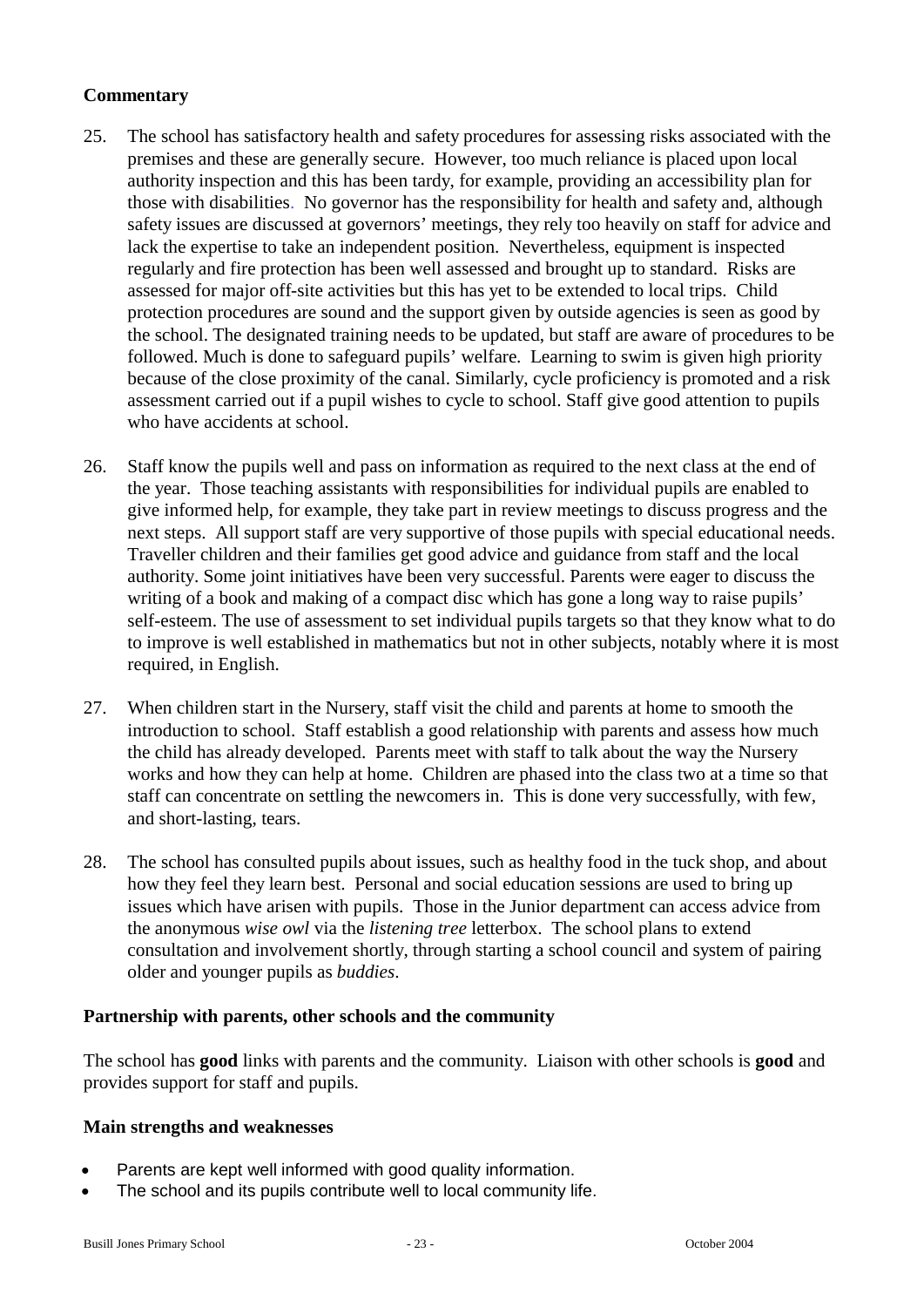- Not all parents are as supportive as they could be especially in ensuring their children attend regularly and arrive on time.
- Co-operation with other schools gives support across several areas of the curriculum.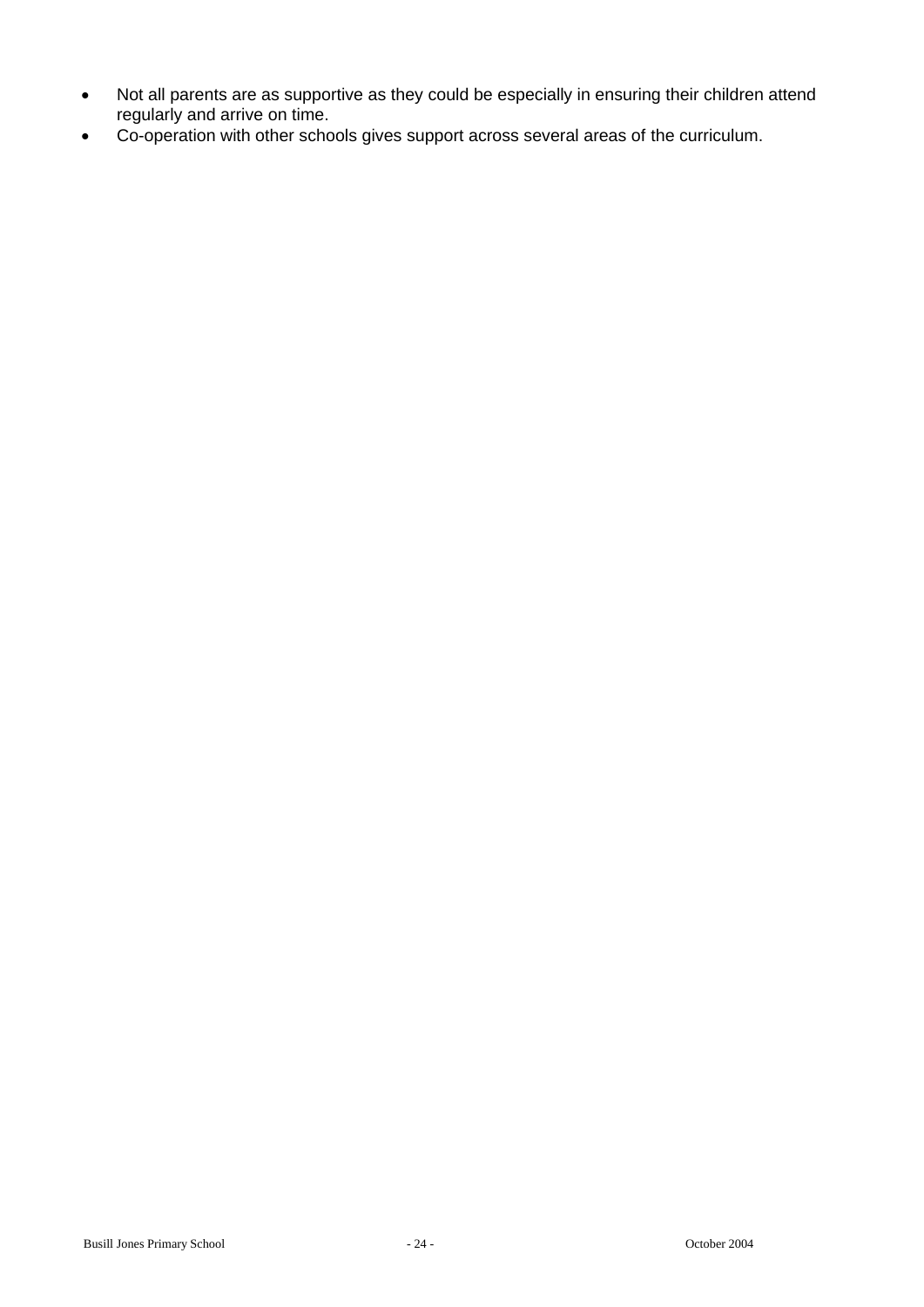- 29. Parents are kept in touch with what is happening in the school through good quality weekly newsletters and also have the opportunity to talk informally to staff if they have minor problems. Annual reports generally contain good and honest information about pupils' progress, particularly in the main subjects of English, mathematics and science. Comments on personal development are perceptive and give a personal feel to the reports. However, they often lack clear targets for improvement written in such a way that the parents can help at home. Formal meetings with teachers are held each term and parents find these useful, although attendance is not always high enough. Those parents who have difficulties with written communication are well supported by staff, who sometimes hand deliver letters to explain their content. Parents feel that they can always approach the headteacher to try and resolve problems, such as bullying, and are pleased with the school's response to their concerns. The school has consulted parents formally on several occasions, both on general issues and on more specific concerns, such as ways of raising boys' achievement.
- 30. The school has started several projects to involve parents more in their child's education, as they have found that more traditional workshops to explain teaching methods are not well attended. When their children start school, parents are given a good introduction to what they will be doing and generally how they will be taught. A few parents of Infant pupils attend the weekly *Share* classes where they learn to help their child at home. Adult classes for parents of Junior pupils were not well attended and have been discontinued. This reduction in parental interest as pupils get older is a feature of parental involvement in the school. However, several other parents come to weekly computer lessons. Not all parents are giving enough attention to their children's attendance and ensuring they arrive punctually.
- 31. The school has good relationships with the community it serves. Pupils have been involved in planning a traffic scheme for one local estate and this has enriched their geographical skills as well as their environmental awareness. The school works hard to foster the sense of community in the area. For example, by canvassing local organisations for worthy recipients for harvest festival produce and then delivering it by hand. Pupils also deliver over 1000 school Christmas cards to the areas surrounding the school. The demand for tickets to the school productions outstrips the supply. The school has successfully fostered good relationships with the traveller community so that they see Busill Jones as their school of choice.
- 32. The school has good and productive links with other schools, including schools for pupils with special educational needs. Staff exchange skills and this is most helpful for staff who support pupils with emotional and behavioural problems, autism and speech and language problems. The teaching of Spanish, ICT and physical education benefits from liaison with other local schools and work is afoot, in co-operation with an adjacent primary school, to develop a full children's centre at Busill Jones School.

## **LEADERSHIP AND MANAGEMENT**

The overall quality of leadership and management is **satisfactory** with some good features. Leadership from the headteacher is **good** with some very good features. Governance is **satisfactory.**  The overall effectiveness of the management of the school is **satisfactory.**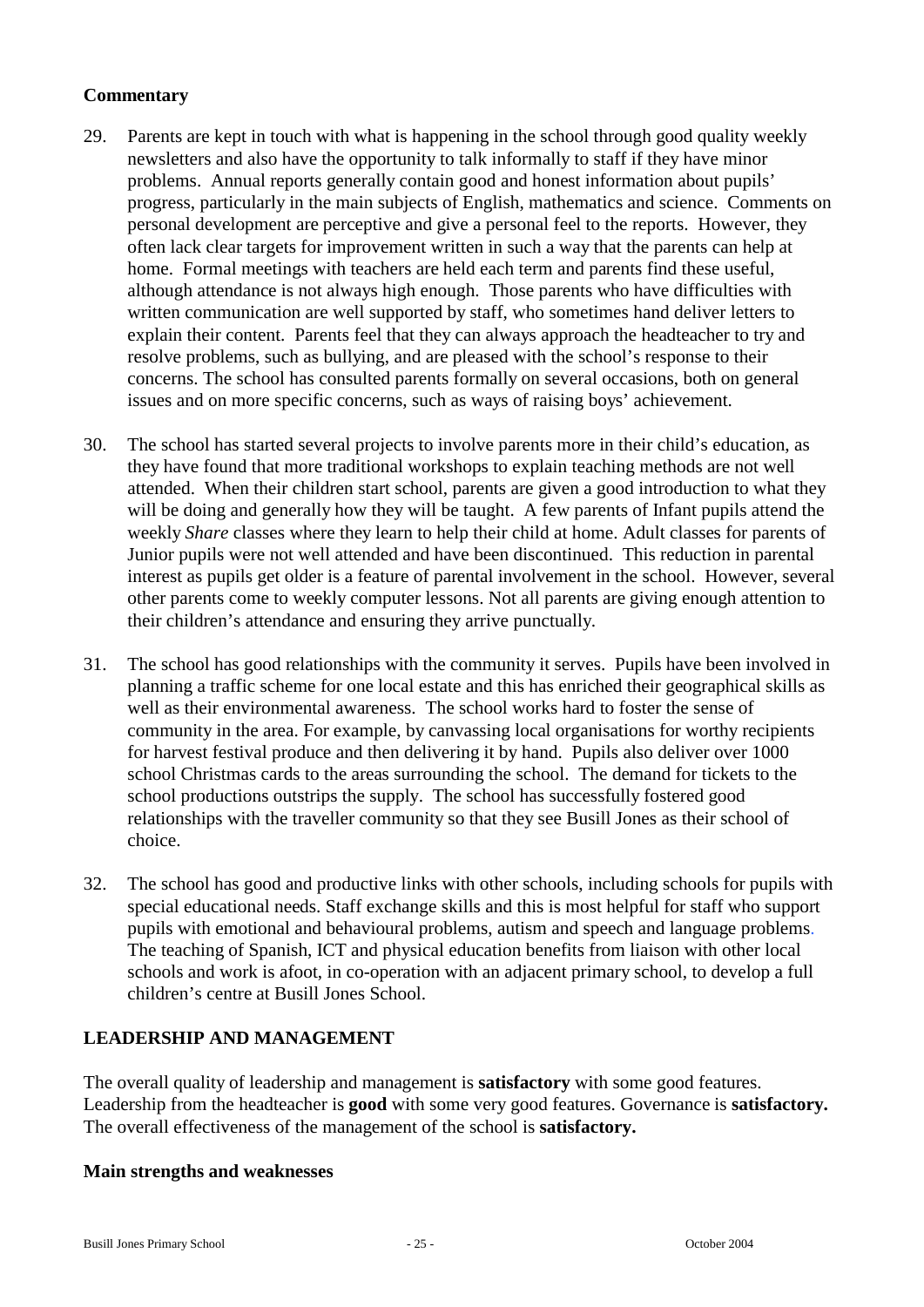- The headteacher is keen to develop the managerial roles of other staff and involve all in the future development of the school.
- The governing body is supportive but governors rely heavily on the headteacher for information.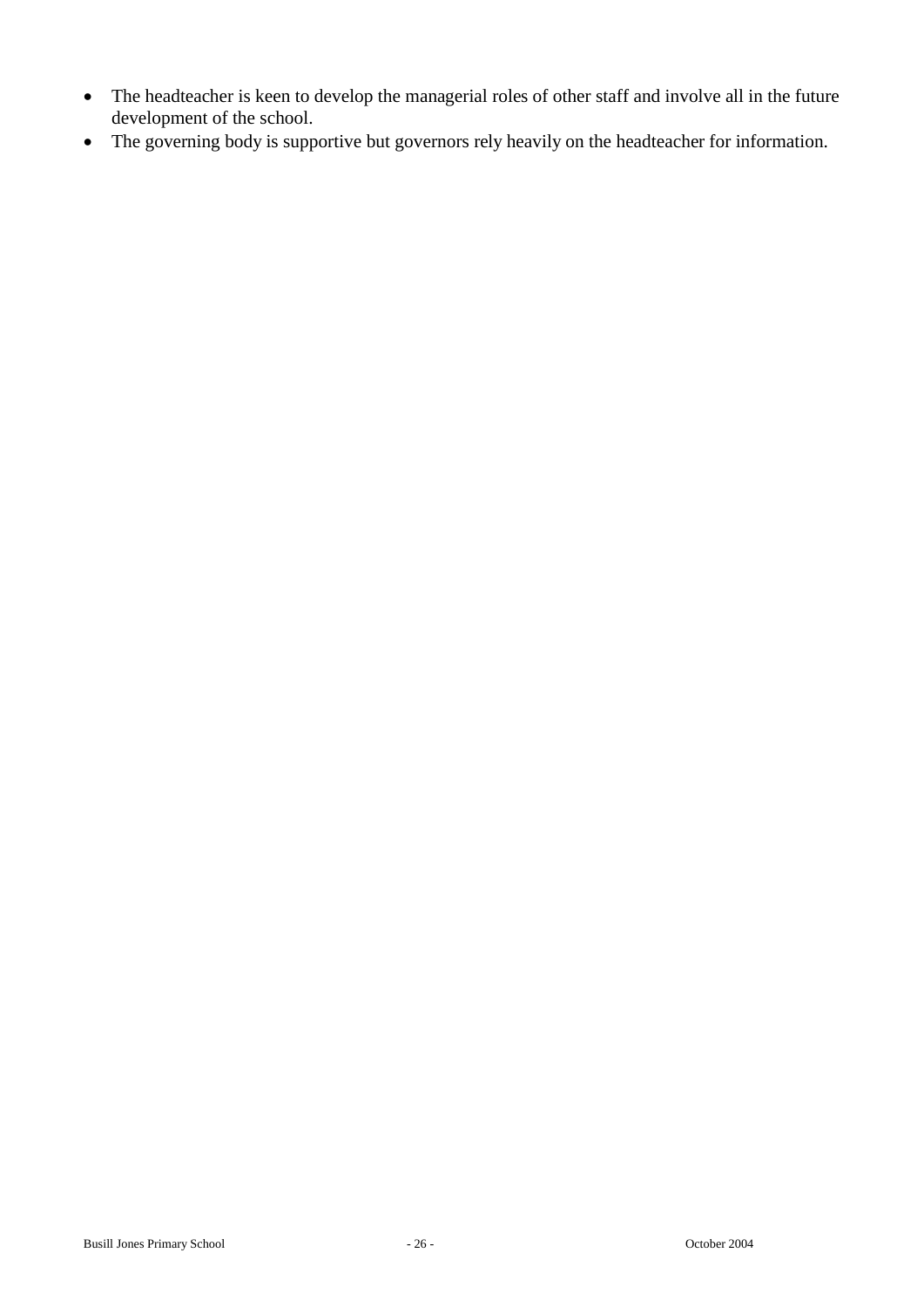- The roles of subject co-ordinators of mathematics and ICT are good and they are having a significant impact on standards in their subjects. Other managers are having less effect on the subjects they lead.
- The headteacher has carried out the role of co-ordinator for special educational needs effectively.
- The school development plan has good priorities for the school but action plans for subjects do not always have a clear link to raising standards.
- Financial management is good.

- 33. A strength of the school is the leadership of the experienced headteacher who is well respected by parents, staff and pupils. He has high aspirations for the school and has put many changes in place to redress previous weaknesses and has a good understanding of what needs to be done in order for the school to move forward. Since his appointment, the headteacher has very sensitively adjusted staffing levels to ensure the needs of the pupils are more closely met. A good example of this is the appointment of a teacher to the Nursery in an attempt to improve achievement in the Foundation Stage. The impact of some changes is starting to raise standards in the Juniors but is less evident elsewhere because of the shortness of time since their introduction.
- 34. The governors, many of whom have had a long association with the school, are supportive of its aims. They meet regularly to discuss the business of the school and have been involved, for example, in difficult decisions over staff redundancy. The chair of governors, in particular, provides a very good link between the school and the community. The governors ensure, with the advice of the local authority, that they meet their statutory obligations. However, they do not have sufficient first hand knowledge, either through training, or seeing for themselves, to challenge the school's decisions, particularly in educational matters. Too few have taken up specific interests in the life of the school, for example, there is no health and safety governor. As a result, they rely too heavily upon the headteacher for information.
- 35. The headteacher has focused on empowering subject co-ordinators and the impact of this can be seen most in the leadership and management of mathematics and ICT. Changes introduced in these subjects have been closely monitored to check on their effectiveness. Although other subjects are soundly led the lack of rigorous monitoring has made it harder to ensure that changes are effective and that all teachers follow the agreed policies and procedures. As a result, weaknesses identified in the previous report remain. This can be seen in speaking and listening where useful strategies have been identified but these are not always being applied effectively in lessons. Monitoring of teaching is carried out by the headteacher and members of the senior management team. This has been effective in adjusting staffing and deploying staff to make best use of their skills. The absence of monitoring by subject leaders has led to some lack of consistency in the quality of teaching and in the sharing of expertise.
- 36. The role of assistant headteacher has been strengthened by the very recent delegation of responsibility for special educational needs. However, the assistant headteacher does not play a full part in other management decisions and the school lacks a person with sufficient expertise to manage the school in the headteacher's absence.
- 37. Leadership and management of special educational needs provision are good. The headteacher has held this position until recently and has established good procedures to ensure the needs of these pupils are fully met. Procedures include working very closely with class teachers in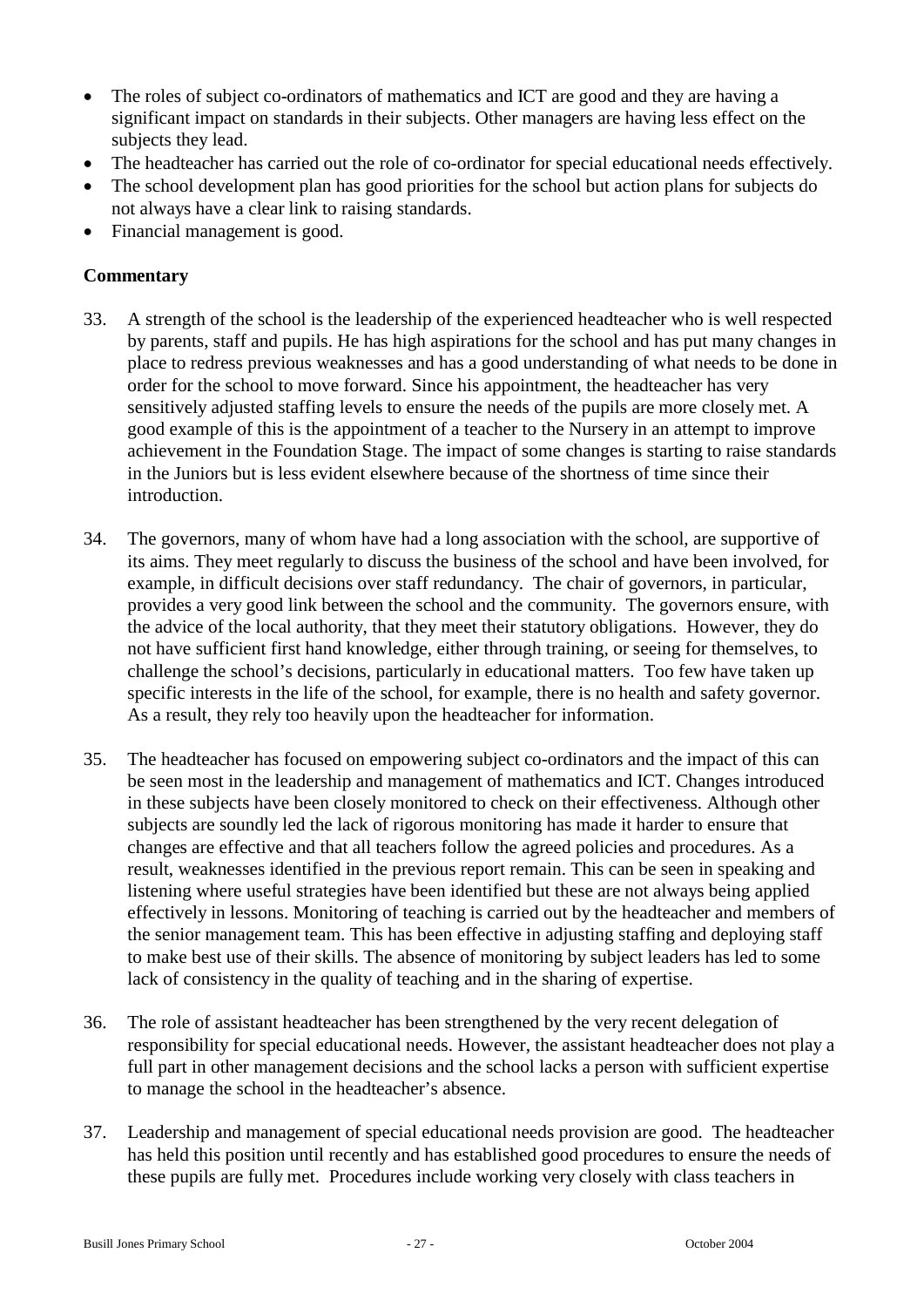drawing up pupils' individual education plans. Very good links exist with relevant outside agencies. A consultant pediatrician holds a very worthwhile half termly clinic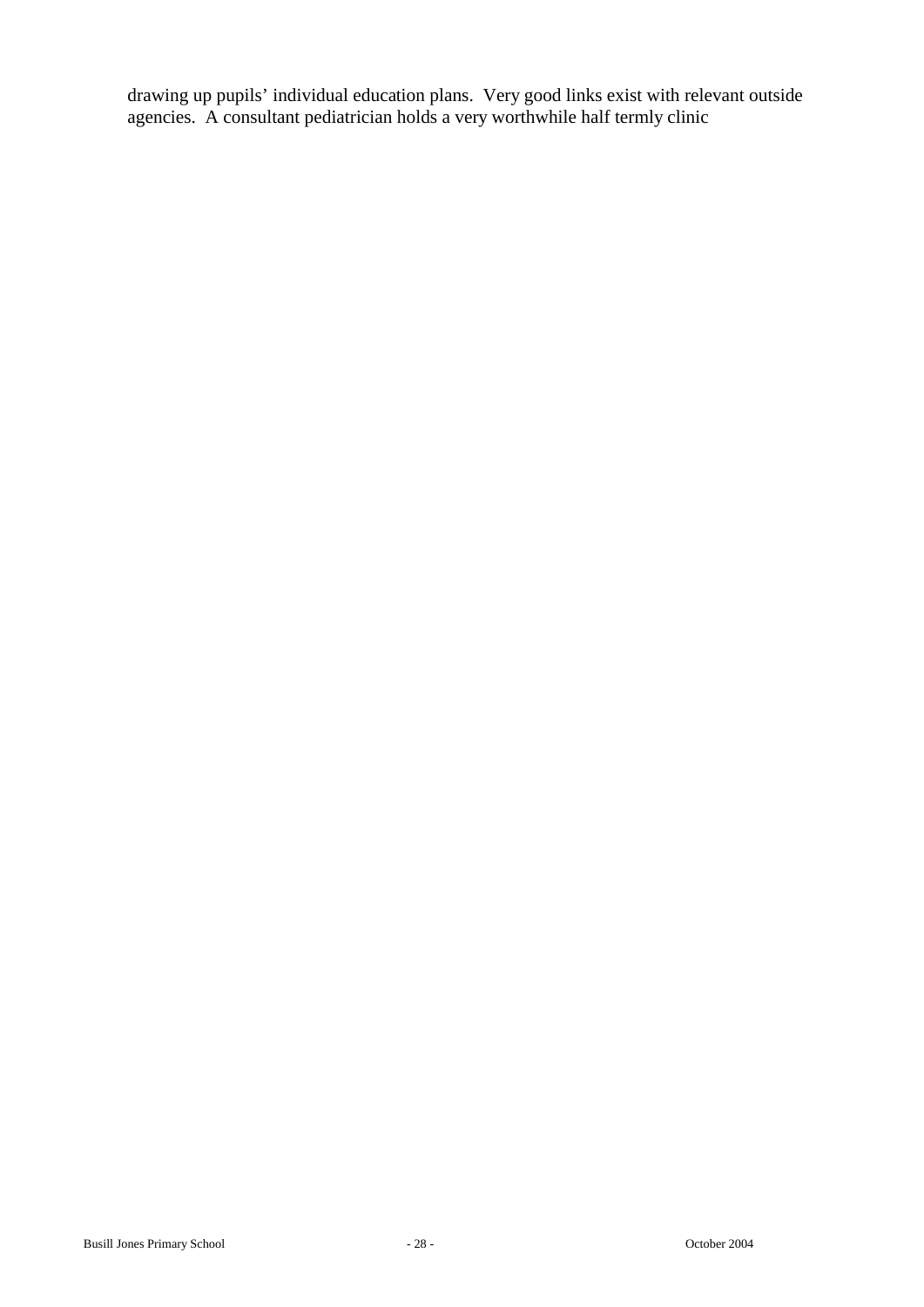for certain pupils. The school ensures that teachers and learning support assistants receive specific training so that staff confidently support pupils with a range of difficulties. This enables the school to fulfill its aim of supporting all pupils and ensuring they have full access to the curriculum.

- 38. The overall quality of strategic planning is satisfactory. A good feature managed by the headteacher is the streamlined school improvement plan which is aiming to sharpen the focus on raising standards in key areas, such as speaking and listening. The strengths in this are clarity of areas for improvement. These are guided by the headteacher's very detailed analysis of test results and effective use of the ensuing information to monitor the school's performance and set priorities for future development. To ensure other weaknesses receive attention subject co-ordinators draw up subject action plans. These are clearly set out and identify costing and monitoring procedures. This aspect of management is very new to some staff and a weakness in plans is they do not always make it clear how identified actions are to raise standards. Targets are sometimes too general and consequently it is difficult to measure success. A strength in all of these action plans is the review of all aspects of the school and this makes a good contribution to the school's self evaluation process. As a result, the school has an informed and accurate view of its strength and weaknesses.
- 39. Control of the school's finances is good. The headteacher and bursar plan to spend the money provided in line with the priorities identified in the school development plan. The current position is monitored carefully. The budget is set initially with a small surplus but this increases through the year because of the headteacher's skill in searching out additional funds. As a result, the school has moved from a deficit budget to a healthy surplus. The school has clear plans to spend this money and the current budget is to reduce this to a more prudent level. The school plans finances, as far is it can, five years ahead, taking into account pupil and staff changes and the planned expenditure on resources and maintenance. When making spending decisions the headteacher gives due consideration to how these will raise standards. This is especially the case with recent staffing changes to improve provision in the Foundation Stage.

| Income and expenditure $(f)$ | Balances $(f)$ |                                  |
|------------------------------|----------------|----------------------------------|
| Total income                 | 825,784        | Balance from previous year       |
| Total expenditure            | 754,541        | Balance carried forward to the r |
| Expenditure per pupil        | 2,789          |                                  |

| Income and expenditure $(f)$ |         | Balances $(f)$                      |        |
|------------------------------|---------|-------------------------------------|--------|
| Total income                 | 825.784 | Balance from previous year          | 74.173 |
| Total expenditure            | 754.541 | Balance carried forward to the next | 71.243 |

#### *Financial information for the year April 2003 to March 2004*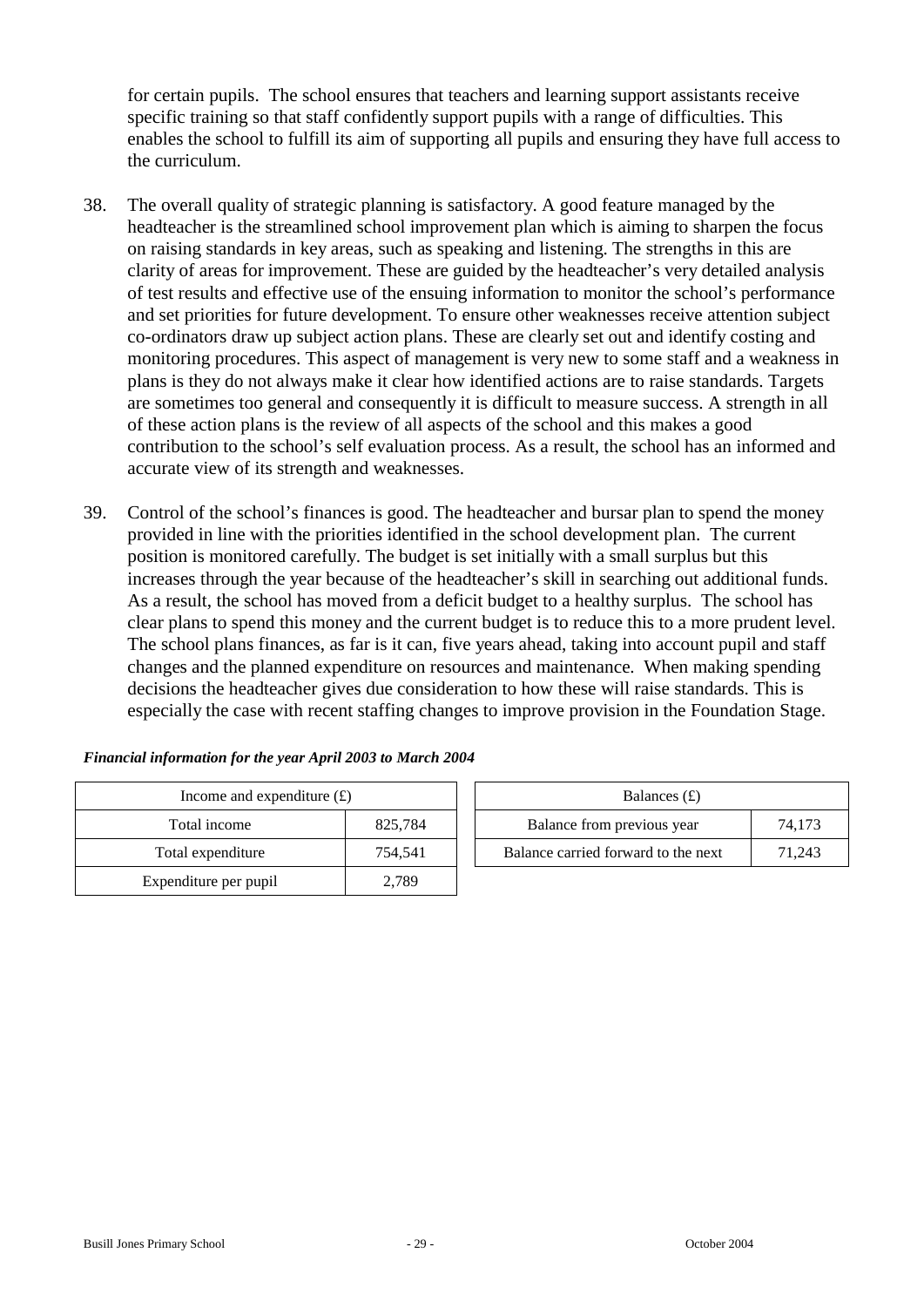# **PART C: THE QUALITY OF EDUCATION IN AREAS OF LEARNING, SUBJECTS AND COURSES**

#### **AREAS OF LEARNING IN THE FOUNDATION STAGE**

Provision is **satisfactory**. Leadership and management are **good**. The curriculum co-ordinator has led the school effectively and resolved weaknesses identified in the previous inspection. In particular, children under five now benefit from daily use of an attractive outdoor area, and teachers' planning is now securely based on the recommended areas of learning for children of this age. Very recently staffing has been enhanced by the employment of a teacher in the Nursery. The early signs of improvement have yet to impact fully on standards.

Teaching and learning are **satisfactory** overall. Children of all abilities achieve satisfactorily from well below average attainment when they start in the Nursery. Overall, they are not on course to reach the early learning goals in any areas of learning by the time they leave the reception classes.

## **PERSONAL, SOCIAL AND EMOTIONAL DEVELOPMENT**

Provision in personal, social and emotional development is **good**.

#### **Main strengths and weaknesses**

- Staff establish a calm supportive learning environment where children settle happily into school life.
- Children develop a sound awareness of other cultures through lively practical topic work.

#### **Commentary**

- 39. Teaching and learning are **good** and children achieve well from particularly low starting points.
- 40. All staff present a consistently welcoming approach which enables children to feel secure. They use praise and encouragement effectively to promote confidence. Even so, many children continue to lack self-esteem and are wary to take initiative for themselves, or express their own ideas. In the Nursery, in particular, children find it difficult to select activities independently and to maintain concentration for long. Relationships are good. Reception children are becoming keen to be chosen as class demonstrators because they are confident that their efforts will be rewarded with praise from the teacher and from the class. During the Foundation Stage, children are gradually made aware of other cultures through imaginatively planned celebrations such as the Chinese Moon Festival, or the French Day which make learning fun.

## **COMMUNICATION, LANGUAGE AND LITERACY**

Provision in communication, language and literacy is **satisfactory**.

- The promotion of speaking and listening skills is rightly given high priority.
- In the reception class, a structured approach to teaching letter sounds promotes early reading skills satisfactorily.
- Group tasks do not always reinforce learning efficiently.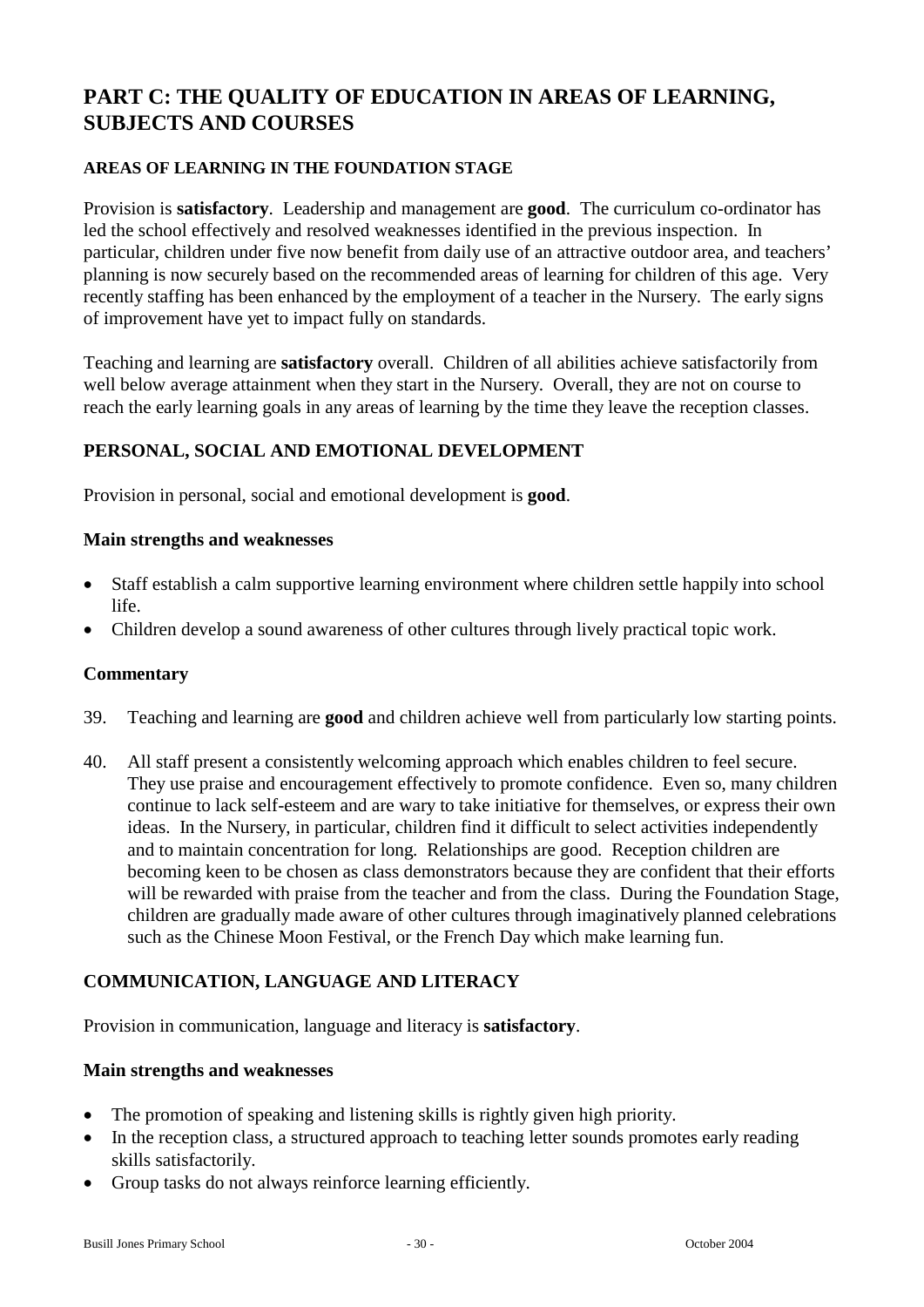41. Teaching and learning are **satisfactory** and children achieve satisfactorily from particularly low starting points. Training of teaching assistants in a form of sign language is put to good use in successfully communicating with Nursery children whose verbal skills are poor. As a result, children are drawn into Nursery routines where speaking and listening skills are fostered effectively. Appropriately short, focused story time sessions hold Nursery children's attention successfully and promote interest in books. However, the understanding of many children is poor. In the reception class, teachers use questions skillfully to help children extend their ideas verbally. Despite frequent, interesting opportunities to practise, listening skills continue to be poor with many children still unable to follow simple instructions accurately. The structured approach to learning letters and their sounds has enabled some children to begin to recognise several letters by shape and sound. The higher attainers (in the Reception/Year 1 class) recognise one or two high frequency words, for instance, copying *I am John* correctly in their sentence. Group work is not always planned effectively to follow up the teaching points of a lesson successfully and children are sometimes distracted from the main purpose by over complicated activities.

## **MATHEMATICAL DEVELOPMENT**

Provision in mathematical development is **good**.

#### **Main strengths and weaknesses**

- A wide range of interesting resources are used effectively to provide lively practical learning opportunities.
- Staff give clear demonstrations which support learning well.

## **Commentary**

- 42. Teaching and learning are **good** and lead to good achievement.
- 43. In Nursery and reception classes staff organise a good range of practical resources effectively so that children become increasingly adept at counting, matching and sorting. In the Nursery, most children are beginning to count to two with help and some are successfully learning to recognise and name numerals 1 and 2. Practical play activities, for instance, around the story of *Snow White,* are used very successfully to promote the concept of 7 with reception children. Higher attainers count out seven items accurately but many children are unsure in counting one-to-one or in applying their knowledge. With help, reception children follow the teacher's clear demonstration to recite numbers backwards and forwards to 10 along an attractive number line. Information and communication technology, including the interactive white board is used well to promote counting skills. The outdoor area is carefully organised with number lines and shape displays. As a result of clearly focused outdoor games several children can name and match circles, squares, triangles and rectangles correctly.

## **KNOWLEDGE AND UNDERSTANDING OF THE WORLD**

Provision in knowledge and understanding of the world is **satisfactory**.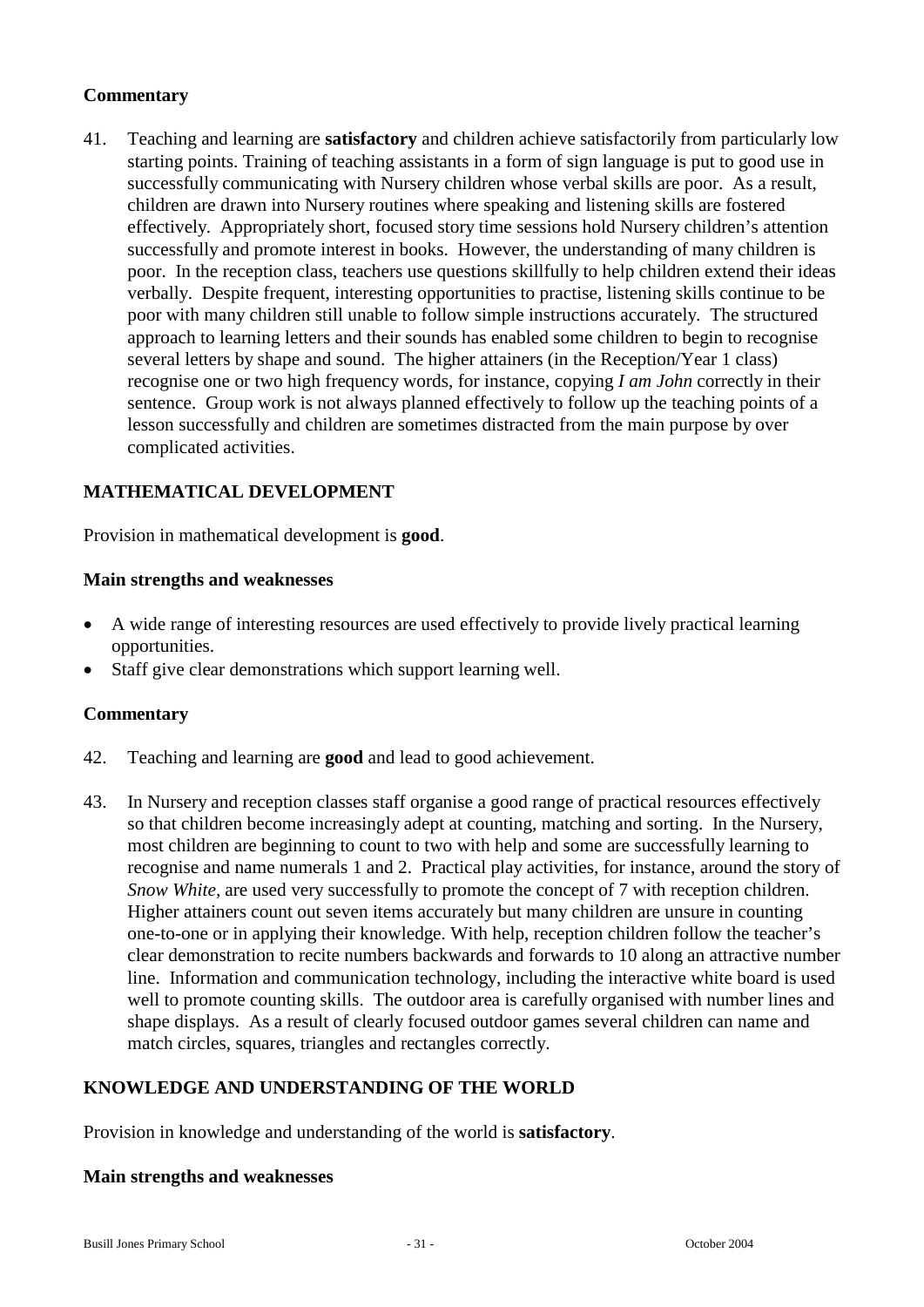- Visits and visitors are well chosen and widen children's experience successfully.
- Some investigations lack sufficient focus.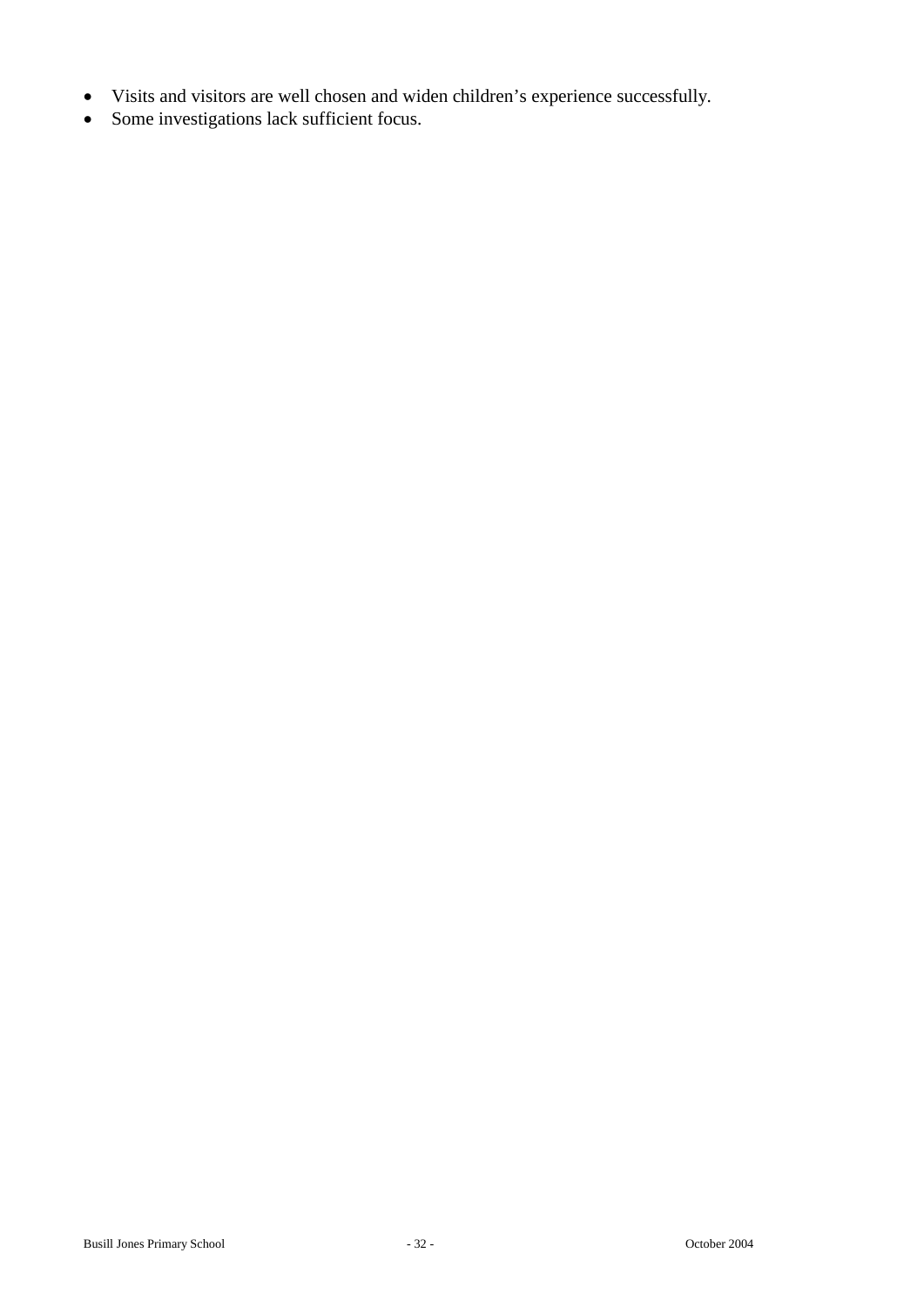- 44. Teaching and learning are **satisfactory**.
- 45. A series of topics, often backed up by visits or visitors, promotes learning well. For instance, children learn much about people who help us when the local fire service visits and a trip to the woods widens children's appreciation of the world of nature. Children explore through their senses with growing confidence, but are not good at asking questions for themselves. They have a growing understanding of different senses including touch and smell. When investigating the sense of sight, most children recognise the importance of being able to see and how items, such as binoculars, enlarge items. However, because set tasks are insufficiently focused, children do not realise the real benefit of using magnifiers for close inspection. Many reception pupils use the computer with confidence. They are adept at using the mouse to control objects on screen.

## **PHYSICAL DEVELOPMENT**

Provision in physical development is **satisfactory**.

#### **Main strengths and weaknesses**

- Use of the school hall provides good opportunities for children to develop skills of control and co-ordination.
- Not enough attention is given to the systematic development of physical skills in outdoor play.

#### **Commentary**

- 46. Teaching and learning are **satisfactory**.
- 47. Teachers manage children well in physical education lessons in the hall. They give clear demonstrations and choose children sensitively as demonstrators so that all know how to improve their work. Reception children control their bodies successfully to walk, run, slide, and crawl between and around physical education equipment. They are beginning to climb and balance independently. In the outdoor area, pupils control large toy vehicles with growing sense of space and of others. Outdoor play, however, is not always planned to promote the step-by-step development of physical skills and so children are not always challenged to learn as well as they can.

## **CREATIVE DEVELOPMENT**

A secure judgement on provision cannot be made because of insufficient evidence. Scrutiny of children's work from last year indicates that the curriculum is organised successfully towards the early learning goals. The weekly dance session, provided by a specialist instructor, enhances the curriculum for Nursery children.

## **SUBJECTS IN KEY STAGES 1 and 2**

## **ENGLISH**

Provision in English is **satisfactory.**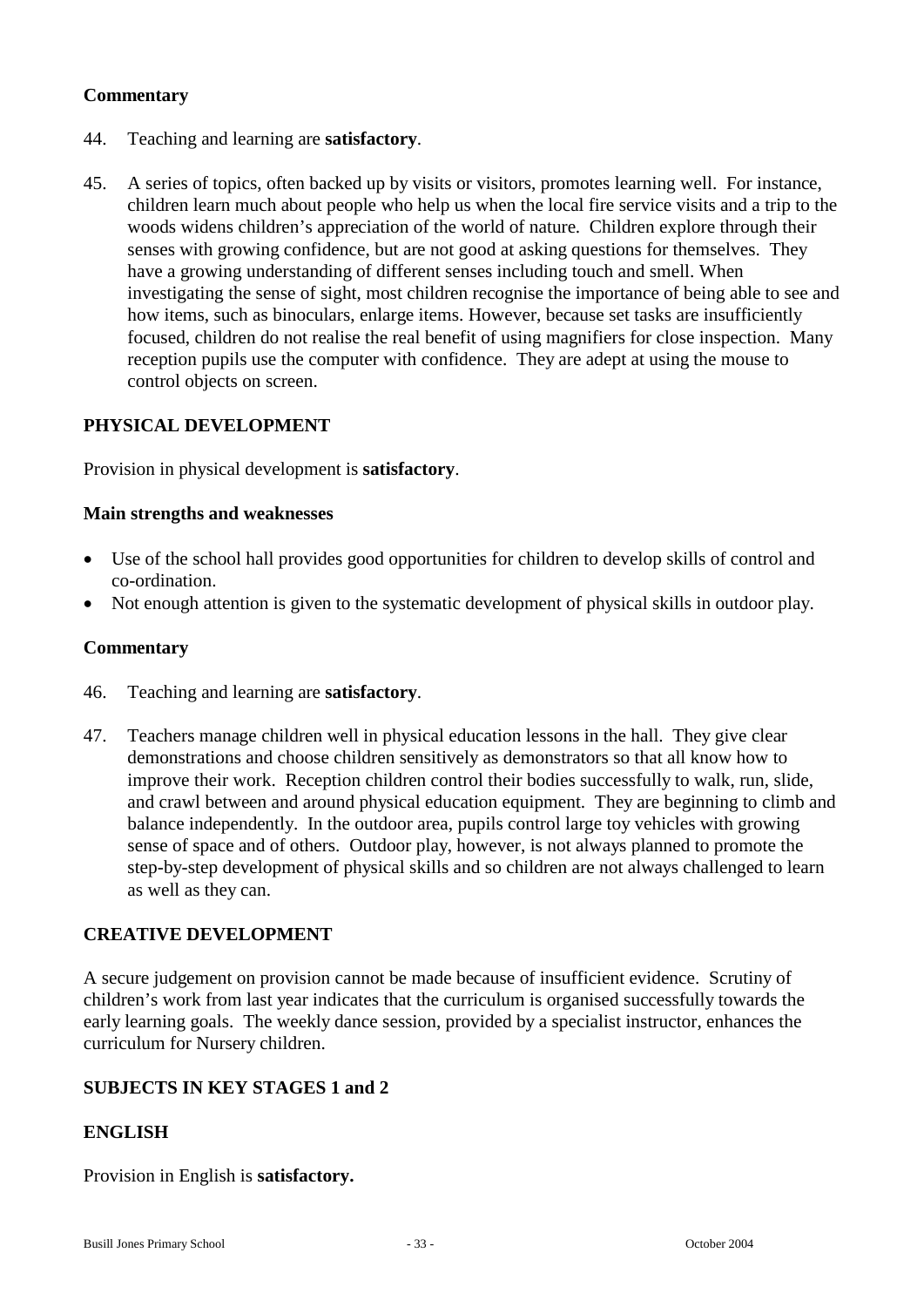## **Main strengths and weaknesses**

- Standards in writing are below average in Years 2 and higher attaining pupils underachieve.
- In Year 3 to 6 pupils make good progress in reading although standards remain below average. Pupils underachieve in writing and standards are well below average.
- There are encouraging signs of improving standards in speaking and listening.
- Teachers make effective use of ICT to support learning.
- Assessment is helping to identify pupils for extra help but pupils do not have targets to show them how to improve.
- Teaching assistants are used well in lessons and with small groups enabling pupils with special educational needs to make good progress against the targets set for them.
- Leadership and management are satisfactory but co-ordinators are not checking that agreed changes are being consistently applied.

#### **Commentary**

- 48. The school is well aware that writing is a weakness in the school and the new literacy programme soon to be introduced is an endeavour to tackle this problem. Pupils start school with low literacy skills and in the Infants achievement is satisfactory although standards are below average. Most learn their letters and sounds well and use them to read and write new words. A common weakness is in their ability to structure their sentences and use basic punctuation correctly. Higher attaining pupils are underachieving because tasks are not always enabling them to make full use of their developing skills. Many pupils underachieve in writing in the Juniors and standards are well below average. Pupils do not write neatly with a joined-up style of writing because teachers are not always insisting they do. A common weakness in much of the writing seen in Year 6 is the lack of ability to write imaginatively and to engage the reader's interest. Punctuation remains a weakness with Year 6 teachers facing the daunting task of instilling in many pupils the correct use of basic punctuation.
- 49. More attention has been given to reading and standards are starting to rise although remain below average. In Year 2, many pupils tackle their reading books confidently and show an understanding of the text. Comprehension develops in the Juniors as pupils have daily time to read and share their books with another pupil or adult. However, a lack of enthusiasm for reading a wide range of books exists throughout the school. In the Infants, especially, pupils had limited knowledge of books other than those in the school's reading scheme.
- 50. The previous inspection identified speaking and listening as an aspect requiring attention. The school has put measures in place to raise teachers' awareness of the importance of planning specifically to extend these skills and there are signs of improvement although standards remain below average. It must be taken into consideration than many pupils have poor communication skills on starting school and overall achievement is satisfactory. In the Infants, teachers often include sharing ideas with a partner. The effectiveness of this technique is variable. It is best when the discussion point has a purpose but occasionally this is not the case and pupils exchange one word responses which do not extend their skills. More debate and class discussion are included in the Juniors. Pupils in Year 6 were eager to talk about their work and a small group was enthusiastically preparing a small drama to perform in front of the whole school.
- 51. The overall quality of teaching and learning is satisfactory. Strengths are especially in Years 5 and 6 where teachers match work closely to ability and the pace of lessons is brisk and sustains pupils' interest. These teachers are very sure about what they want pupils to learn and follow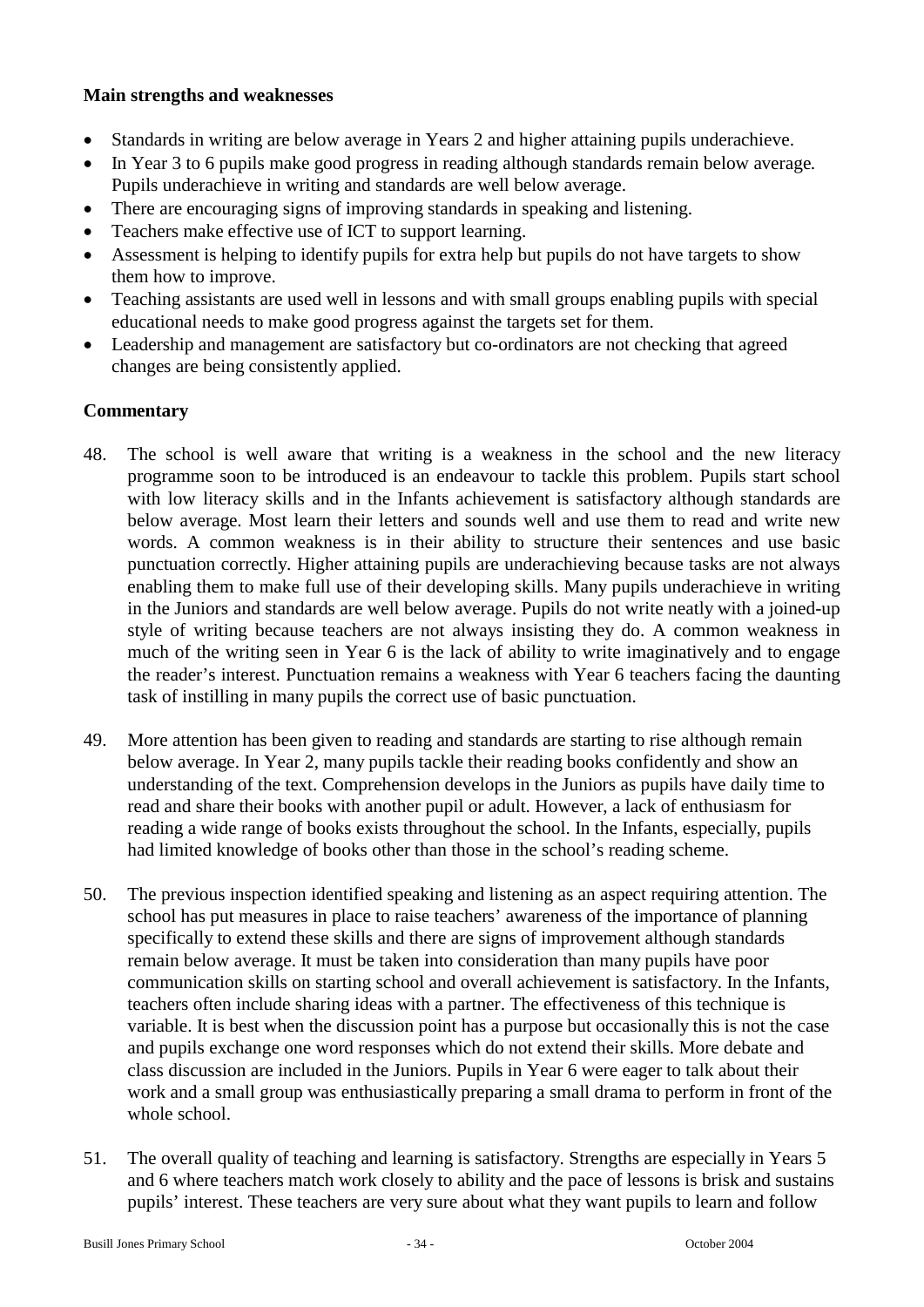clear steps to achieve this. For example, in learning about the key features of writing a newspaper the teacher included a review of examples, use of ICT and focus on key features and this enabled pupils to understand how to write their own articles. This clarity of what pupils are to learn is not always as obvious and in a few lessons seen the introduction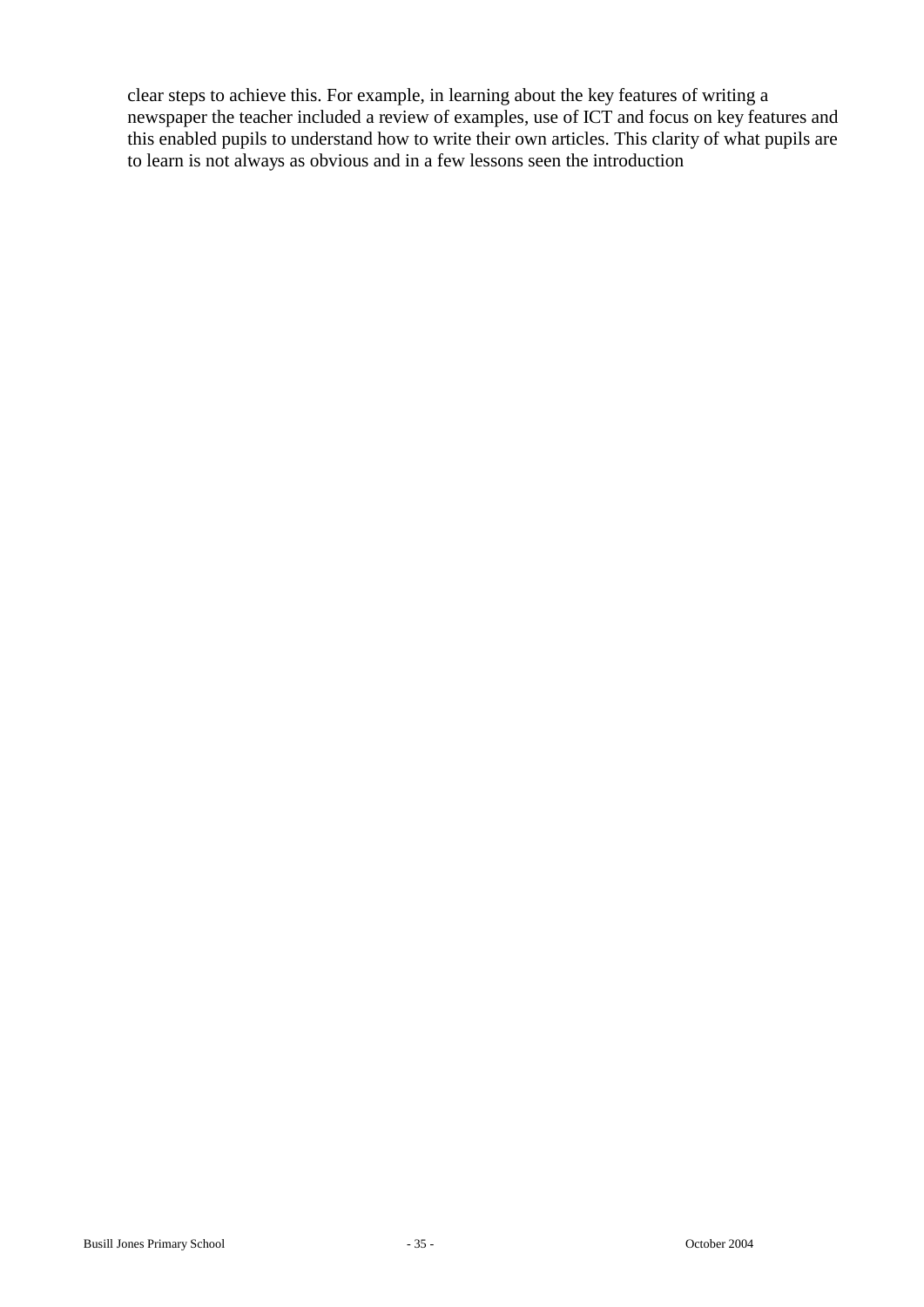was too long and this, combined with too many teaching points, confused pupils and hampered their learning. Teachers are using ICT effectively to add interest to lessons. This was very evident in the Year 5 and 6 English lesson when pupils were selected to show others on the interactive white board how to change adjectives to adverbs. This activity led to good consolidation of prior learning. Teachers are using assessment information effectively to group pupils and this is especially raising standards for pupils who receive support from the well trained support staff. Assessment is not always used effectively to indicate to pupils how they can improve and this leads to pupils not fully consolidating basic skills before moving on to new learning. As yet, pupils do not have individual targets and when asked few had a clear idea about the next steps they need to take to improve.

52. Leadership and management are satisfactory but, since the last inspection, insufficient attention has been given to checking that introduced changes are having an effect on standards. Overall improvement since the last inspection has been satisfactory although results in national tests have remained stubbornly low in the Infants. More improvement is evident in the Juniors especially in reading and speaking and listening. The headteacher has focused on extending the management role of subject leaders and some improvement is evident. The action plans to lead the subject forward show that useful evaluations of all aspects of the subject have been carried out. They carefully identify spending priorities but success criteria are not always easy to measure to get a clear picture of success.

#### **Language and literacy across the curriculum**

53. The promotion of language and literacy in other subjects is good. Teachers are aware of the need to encourage discussion and in science, for example, encourage the use of technical vocabulary. Writing is also developed and in science pupils record their results of investigations and in history record their feeling as evacuees during the war.

## **MATHEMATICS**

Provision in mathematics is **good.**

#### **Main strengths and weaknesses**

- Standards by Year 6 have improved since the previous inspection.
- Standards by Year 2 are below average.
- Good teaching is enabling all pupils to achieve well.
- Leadership and management are good and are a significant factor in raising standards.

#### **Commentary**

- 54. By Year 2, all groups of pupils achieve well. Nevertheless, standards are below average. The pupils are making good progress from a well below average base on entry to the school and standards are beginning to improve especially for higher attaining pupils. Achievement in Years 3 to 6 is good and standards in Year 6 are broadly average, which is a good improvement since the previous inspection. These rising standards are the result of good teaching leading to effective learning. There is no significant difference in the attainment of boys and girls.
- 55. By Year 2, higher attaining pupils make quick mental recall of number bonds, but lower attainers are much less confident. Basic numeracy skills of the latter are weak. For example, in a Year 2 lesson, many pupils confused the addition of 1 with adding 10. Higher attainers solve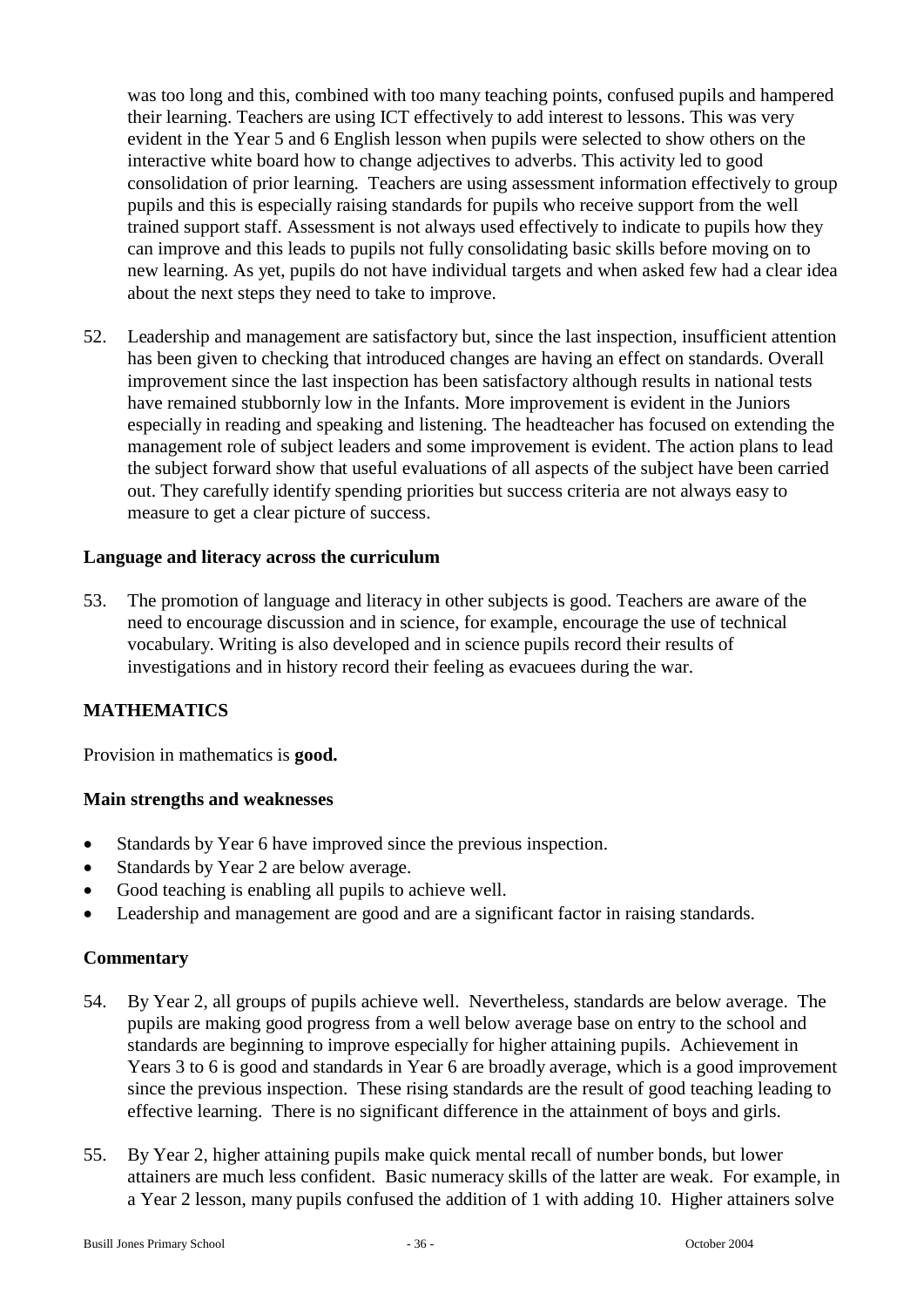simple problems involving money, whilst others find this much more difficult. The pupils measure classroom objects in centimetres, but not always accurately. They make sound use of their computer skills to generate accurate pictograms of their favourite foods and of the ways by which they come to school.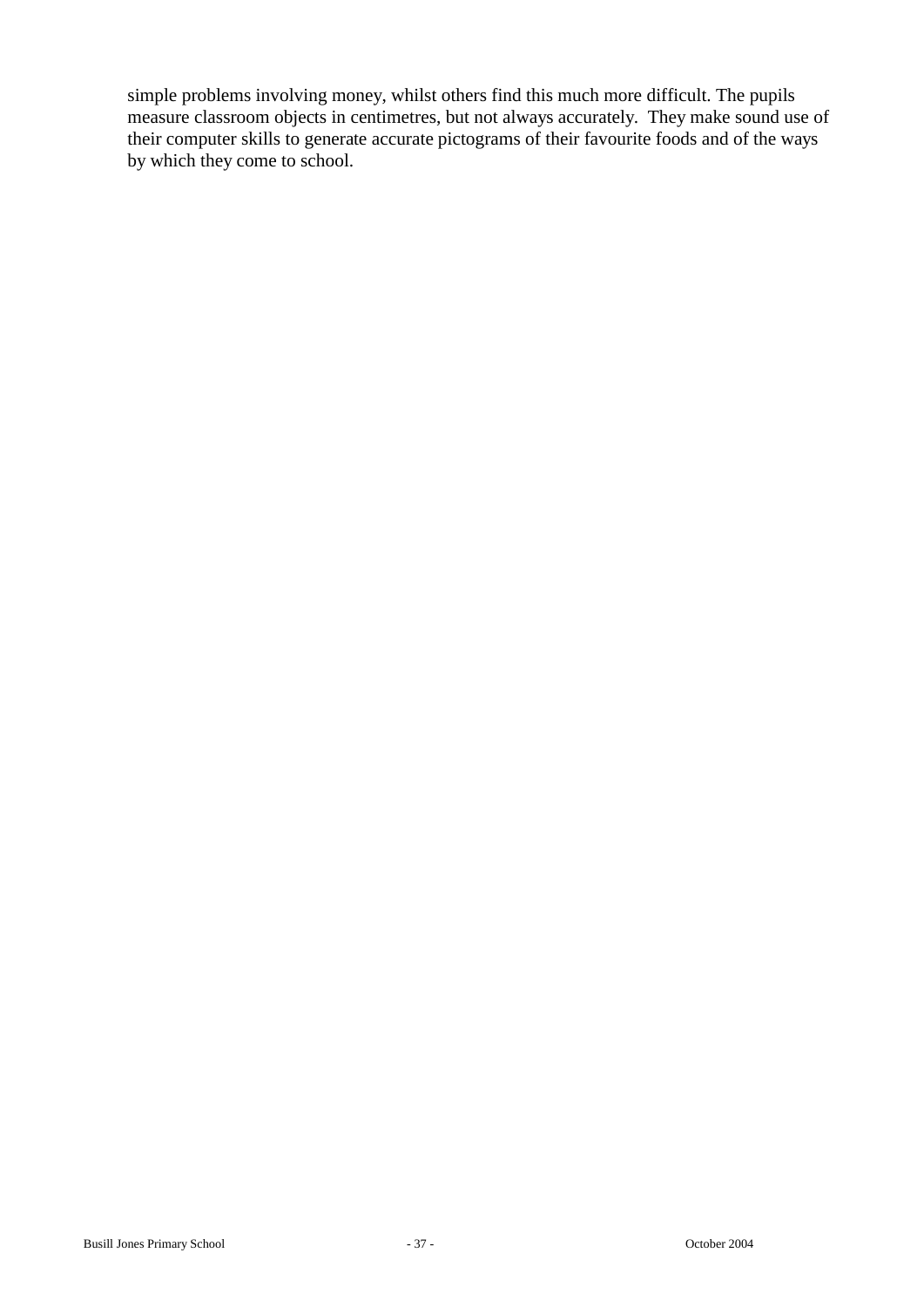- 56. By Year 6, pupils' skills in basic numeracy are satisfactory. They use all four number operations to make quick mental calculations. They use written methods satisfactorily to add and subtract three-digit numbers, but they are less confident with multiplication and division. Lower attaining pupils find it hard to apply their skills to solve real life problems. Weak literacy skills hinder their understanding of what information is being provided and what exactly they have to find out. This also hinders pupils' ability to explain their methods clearly. Many pupils find it difficult to retain what they have learnt previously. The pupils measure angles, although not always accurately. They represent data by means of accurate graphs and diagrams.
- 57. Teaching and learning are good. A strong focus is placed on developing the pupils' ability to make quick mental calculations. Teachers give clear explanations and use questioning well, in order to make pupils think carefully. Problem solving is better because of teachers' strong emphasis on developing these skills through practical activities. Teachers organise group work efficiently, matching tasks closely to pupils' differing needs. This is helped by teaching Year 5 and 6 pupils in groups according to their ability. A lesson observed for the highest attaining pupils in Year 6 really challenged their thinking skills in work on decimals and learning was most effective. Teachers deploy assistants effectively and this helps lower attaining pupils and those with special educational needs to make good progress. Information and communication technology is used very effectively as an aid to both teaching and learning. In a Year 1 / 2 lesson, this helped the pupils to consolidate their understanding of the properties of twodimensional shapes and in lessons in Year 5 / 6, it impacted well on the pupils' understanding of equivalent fractions and of the relationship between fractions and decimals. Plenty of practical apparatus helps lower attaining pupils to understand concepts. The teachers monitor pupils' progress carefully and tasks set build well on previous learning. Plenary sessions successfully recap learning and teachers use them effectively to assess progress and to set regular homework. Teachers mark pupils' work positively, often suggesting ways in which work could be improved.
- 58. Leadership and management are good and are a significant factor in raising standards. More improvement has occurred in mathematics than other subjects because of the good procedures for assessing and tracking pupils' progress. This information is used effectively to plan the next steps in learning and to target groups of pupils who need an extra push to improve. The co-ordinator checks carefully the quality of colleagues' planning and pupils' work, so as to gain an overview of standards, but she has not yet had the opportunity to monitor teaching.

#### **Mathematics across the curriculum**

59. There are good opportunities for the pupils to use their mathematical skills in other subjects. In science, for example, pupils in Year 6 draw accurate line graphs to show the insulation properties of different materials, pupils in Year 4 use clear Venn diagrams to sort materials and pupils in Year 3 draw accurate bar graphs of the absorbency of different types of paper. In ICT work, pupils in Year 5 / 6 equip a bedroom within a specified budget and in geography they generate accurate pie charts showing the results of a local traffic survey.

#### **SCIENCE**

Provision in science is **satisfactory**.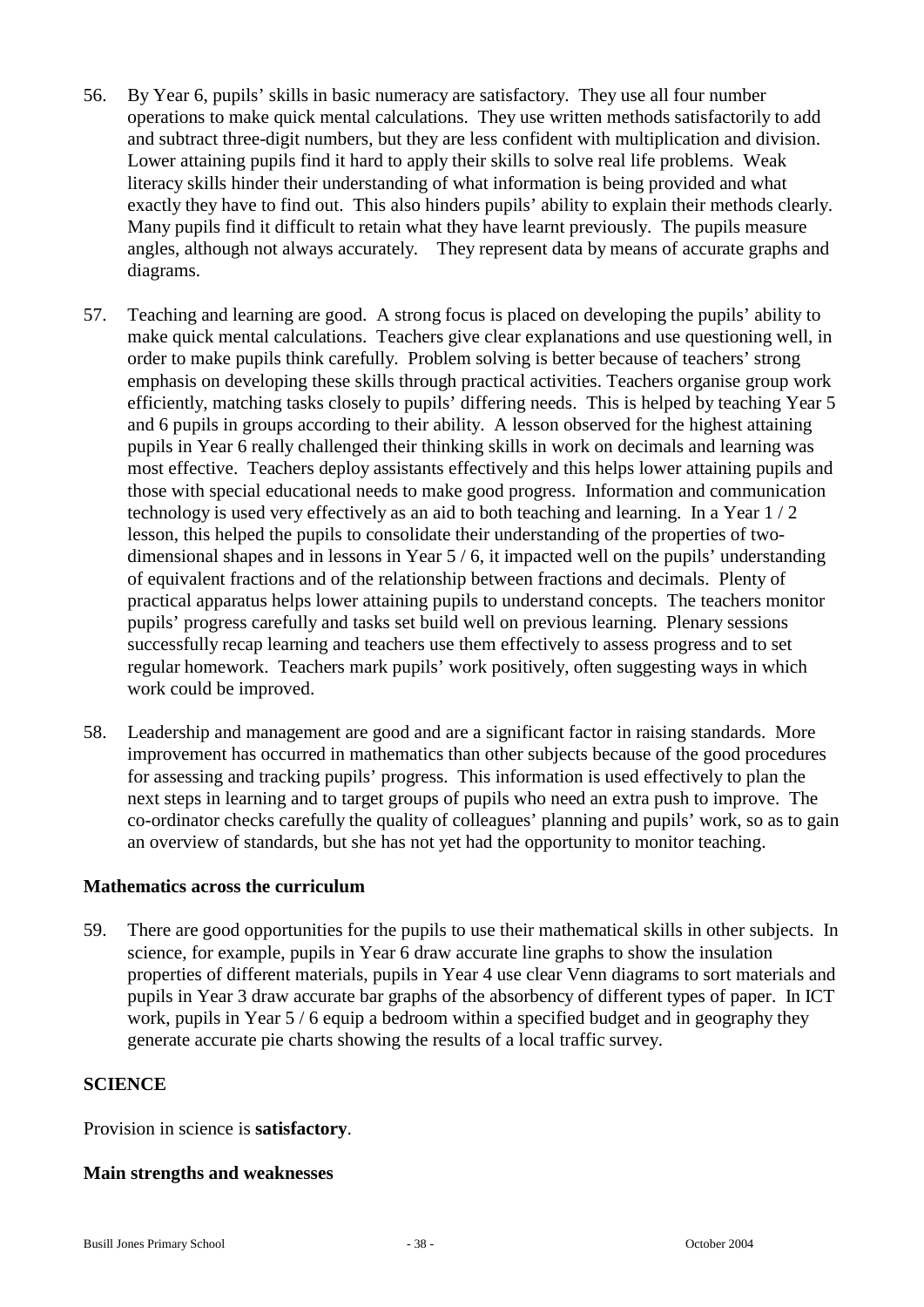- Standards are well below average in Year 2 and below average in Year 6.
- Standards in investigational science are weak throughout the school.
- Overall achievement is satisfactory.
- Teachers do not make enough use of assessment to match work consistently to pupils' needs.
- The monitoring role of the subject leader is insufficiently developed.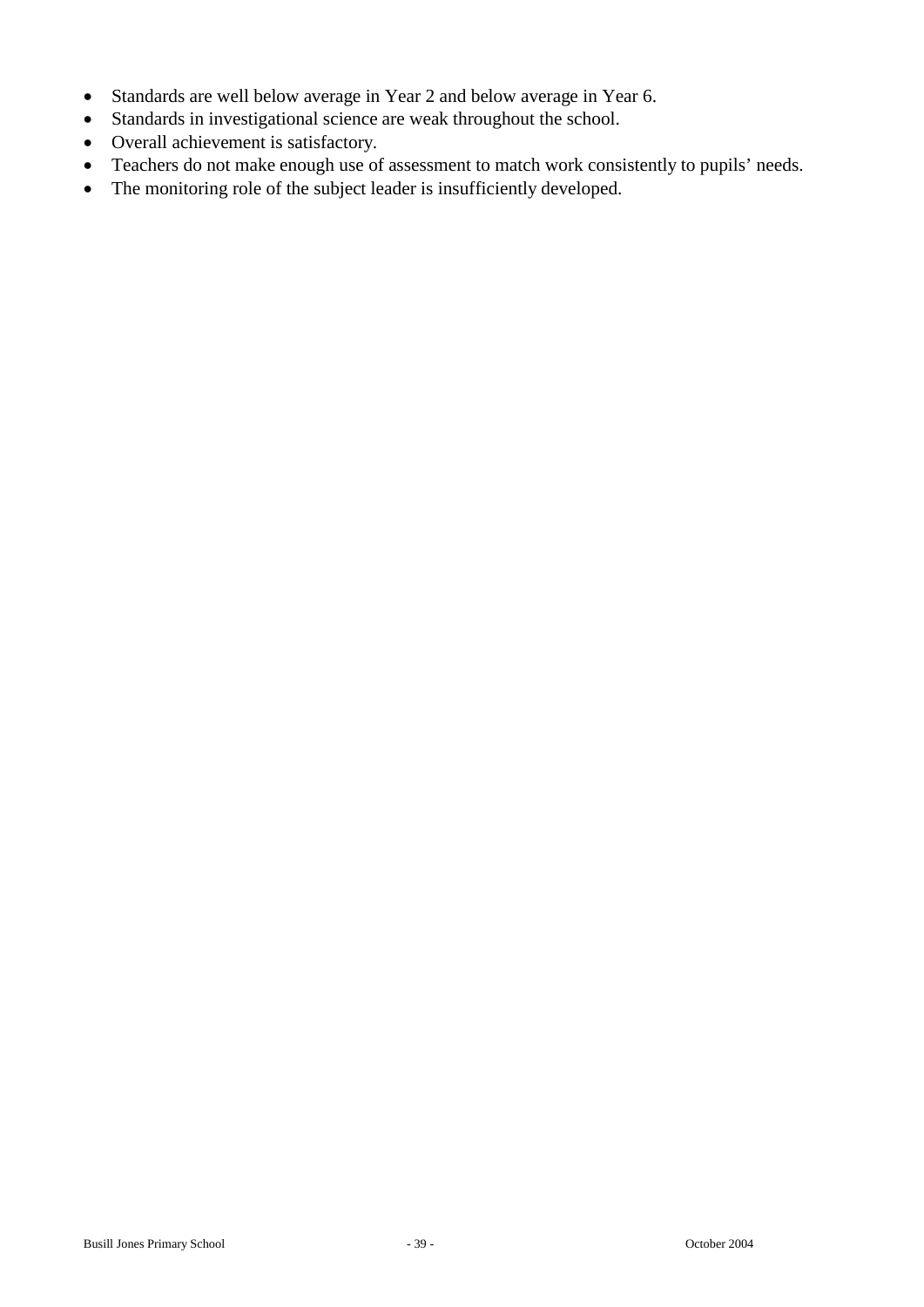- 60. Current standards in Year 2 remain well below average, as they were at the time of the last inspection. In Year 6, standards remain below the national average, although test results show satisfactory improvement has been made since the last inspection especially in the number of pupils exceeding the level expected for their age. When test results are compared with similar schools they are close to average. Overall achievement is satisfactory but many pupils have underachieved in their ability to predict results or suggest how to set up investigations. From a low starting point pupils make steady progress but this is not enough to enable all pupils to catch up to average levels. Pupils with special educational needs are supported effectively in class and make satisfactory progress alongside their peers. Good arrangements are made to include Traveller children so that their progress is also satisfactory.
- 61. The quality of teaching and leaning is satisfactory overall. Relationships are good and teachers praise and encourage pupils so that they enjoy the subject. Teachers are skilled in a range of management techniques and are successful in establishing a calm, purposeful working atmosphere, which successfully supports learning in class. Although teachers cover all aspects of the curriculum they give insufficient focus to the teaching of investigational science. As a result, pupils do not always learn skills effectively. Pupils in Year 6 have difficulty in planning an investigation, for instance, in articulating exactly what it is they need to find out. They are unable to organise their ideas and select appropriate equipment or data. Teachers use questions purposefully to extend pupils' thinking and also to assess what they know. There is, however, no consistently used whole school system for assessment. Whilst there is a good example in Years 5 and 6, where the teacher clearly builds on what pupils already know, assessment is not used routinely to plan new work. Neither does the marking of work in books show pupils how to improve. Consequently, clear individual or group targets are not set, and tasks do not always challenge pupils to make good progress.
- 62. Leadership and management are satisfactory. The subject leader has a sound overview of the school's performance but is more effective in the Juniors than in the Infants. The monitoring role of the subject leader in order to pinpoint areas for development is not fully developed.
- 63. Links with literacy especially with speaking and listening are well developed in frequent planned discussion and in the attention given to correct use of subject specific vocabulary. Information and communication technology, for instance, interactive whiteboards, digital cameras and sensors and monitoring equipment, is used effectively to support learning in science. Mathematical skills in drawing graphs, tables and learning the importance of accurate measurement are also promoted successfully.

## **INFORMATION AND COMMUNICATION TECHNOLOGY**

Provision for information and communication technology (ICT) is **good.**

- Provision for ICT has improved significantly since the previous inspection and this is leading to rising standards.
- Teaching is good overall and this enables all groups of pupils to achieve well.
- Good leadership and management are a significant factor in improved provision.
- An Award Scheme provides a good system for motivating the pupils and for assessing their progress.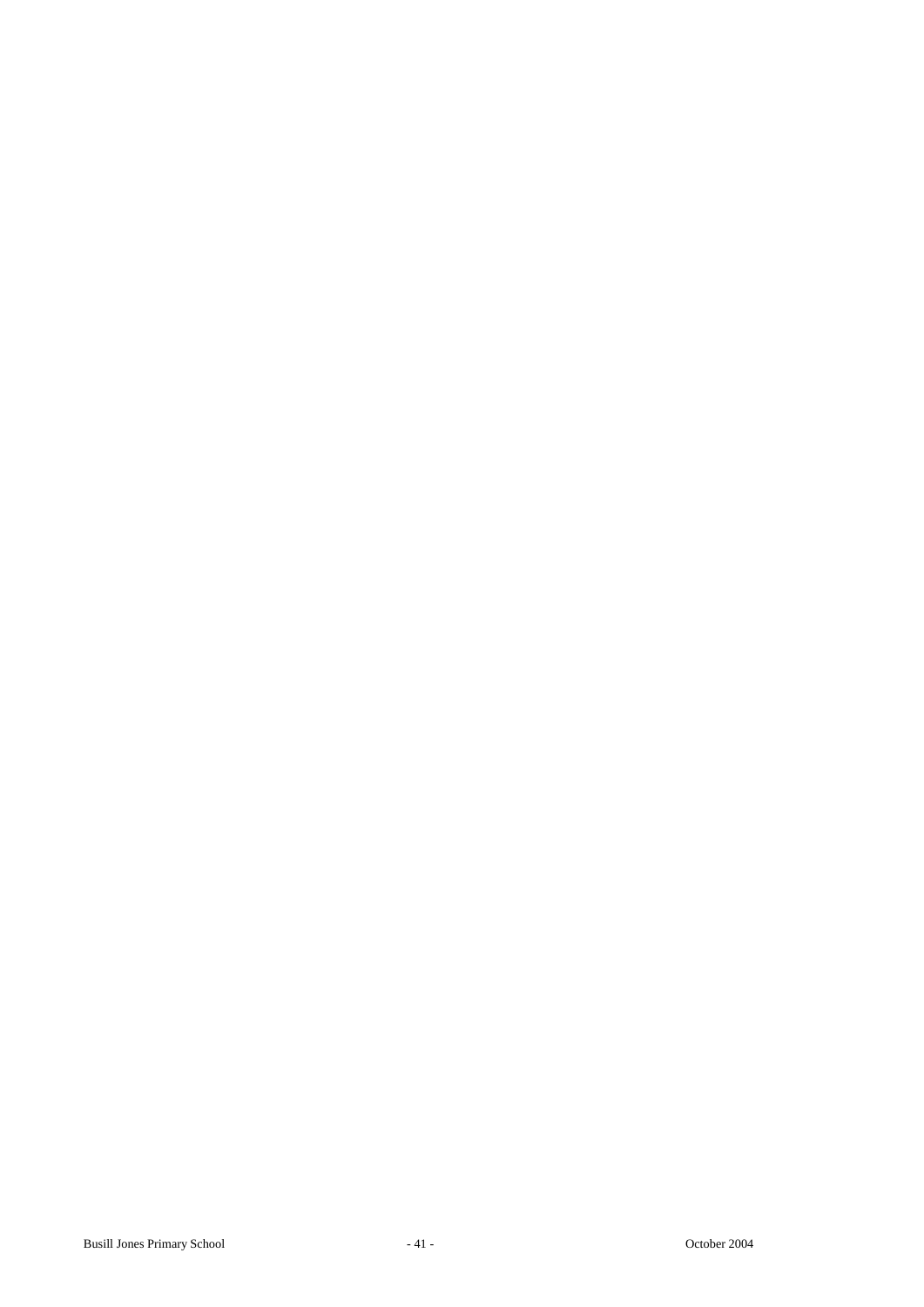- 64. Achievement is good throughout the school. Standards are average, which is a significant improvement since the previous inspection. This results from improved resources and good quality teaching.
- 65. By Year 2, the pupils confidently change colour using the keyboard accurately and in manipulating the mouse. They alter the size, style and colour of font to suit their writing. With adult help, they print, save and retrieve their work. With similar help, they access the Internet and CD Rom to find information about various topics. They move images around the screen to create effective pictures and patterns on a number of themes, such as *environments around the world*. They devise accurate instructions to move a floor robot.
- 66. By Year 6, the pupils access the Internet to research information in a variety of subjects. They bookmark their favourite websites and they use hyperlinks to search out other sites. The pupils show satisfactory word processing skills in producing accounts of school visits, combining text and graphics imaginatively. They use spreadsheets accurately to enter, analyse and retrieve data. In art, the pupils make effective use of digital cameras on the theme of 'a sense of place' and in science, they use sensors to monitor changes in water temperature and to log data about insulation. Most pupils create satisfactory multi-media presentations on topics of their own choice. They happily communicate by e-mail.
- 67. Teaching overall is good and leads to effective learning. Teachers' expertise with ICT has improved since the previous inspection and this is helping to develop the pupils' confidence. In a Year 1 / 2 lesson, for example, this helped the pupils in using an art program effectively to generate portraits of their partners. The balance between instruction and hands on experience is good and sustains pupils' interest and enthusiasm for the subject. The organisation of lessons is good in the ICT suite with staff circulating well to ensure all understand and are able to complete their tasks. Assessment is good and this is enabling teachers to have an informed view about the skills needing more attention.
- 68. Leadership and management are good and are a significant factor in rising standards. The coordinator monitors planning and pupils' work, in order to gain an overview of standards, but she has not yet had the opportunity to monitor teaching. Very good procedures for assessing and tracking pupils' progress are in place, including an innovative Award Scheme of certificates, linked to National Curriculum levels of attainment.

#### **Information and communication technology across the curriculum**

69. Planning has improved and the teachers ensure that ICT is used effectively to enhance teaching and learning in many other subjects. Pupils in Year 5 / 6, for example, access a website to compose their own music, complete with video effects, and, in history, they access the Internet to research information about life during the Second World War. Learning in mathematics lessons, in particular, is enhanced by effective use of the interactive whiteboards.

## **HUMANITIES**

70. No judgement is made on the overall provision in **history and geography**. It was not possible to observe any lessons during the inspection, with the result that these subjects were sampled.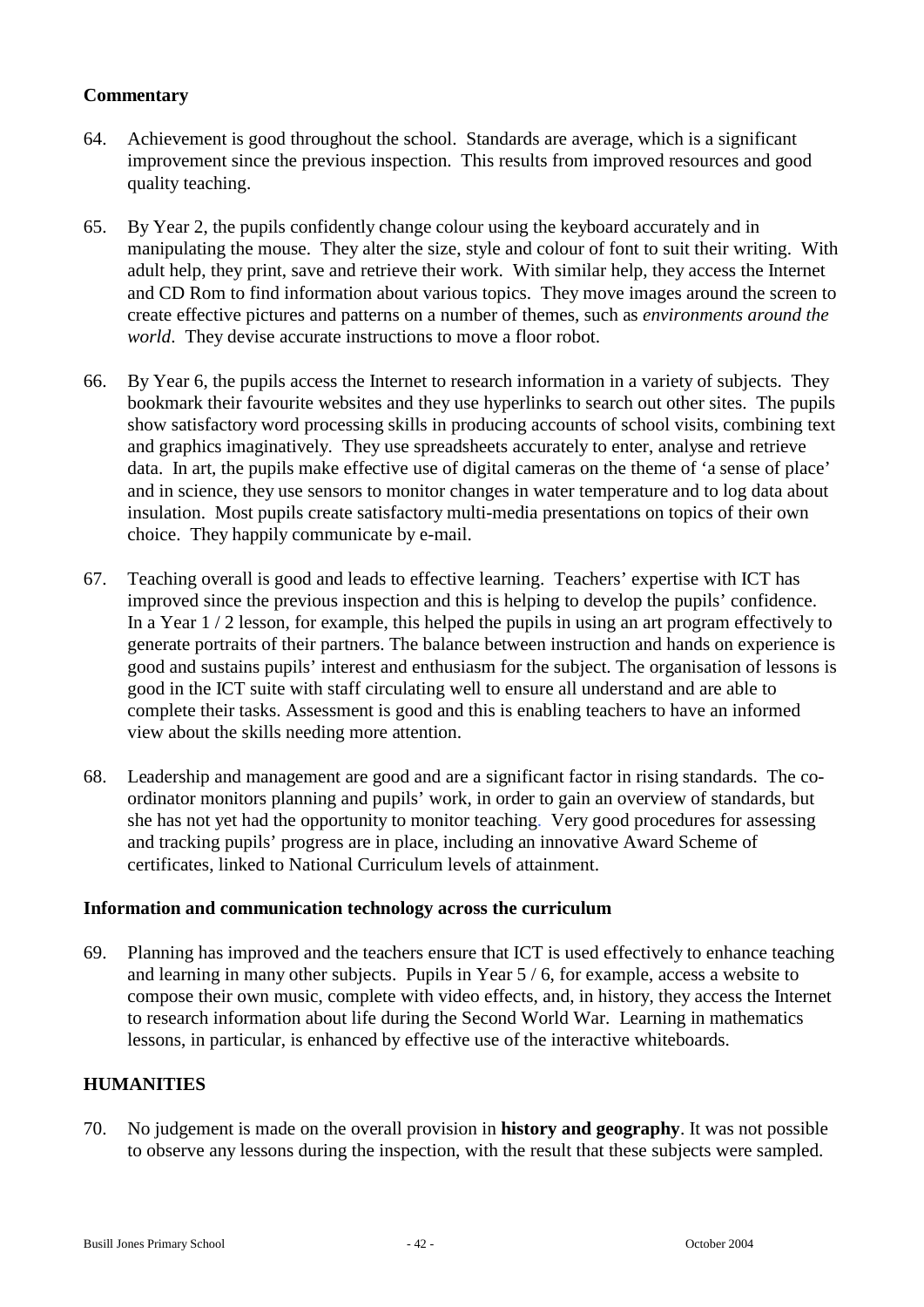71. A review of pupils' books shows that pupils in Year 2 are beginning to understand how things change over time and how they need to look for clues about the past. Higher attainers make sound use of their literacy skills to describe how seaside holidays have changed over the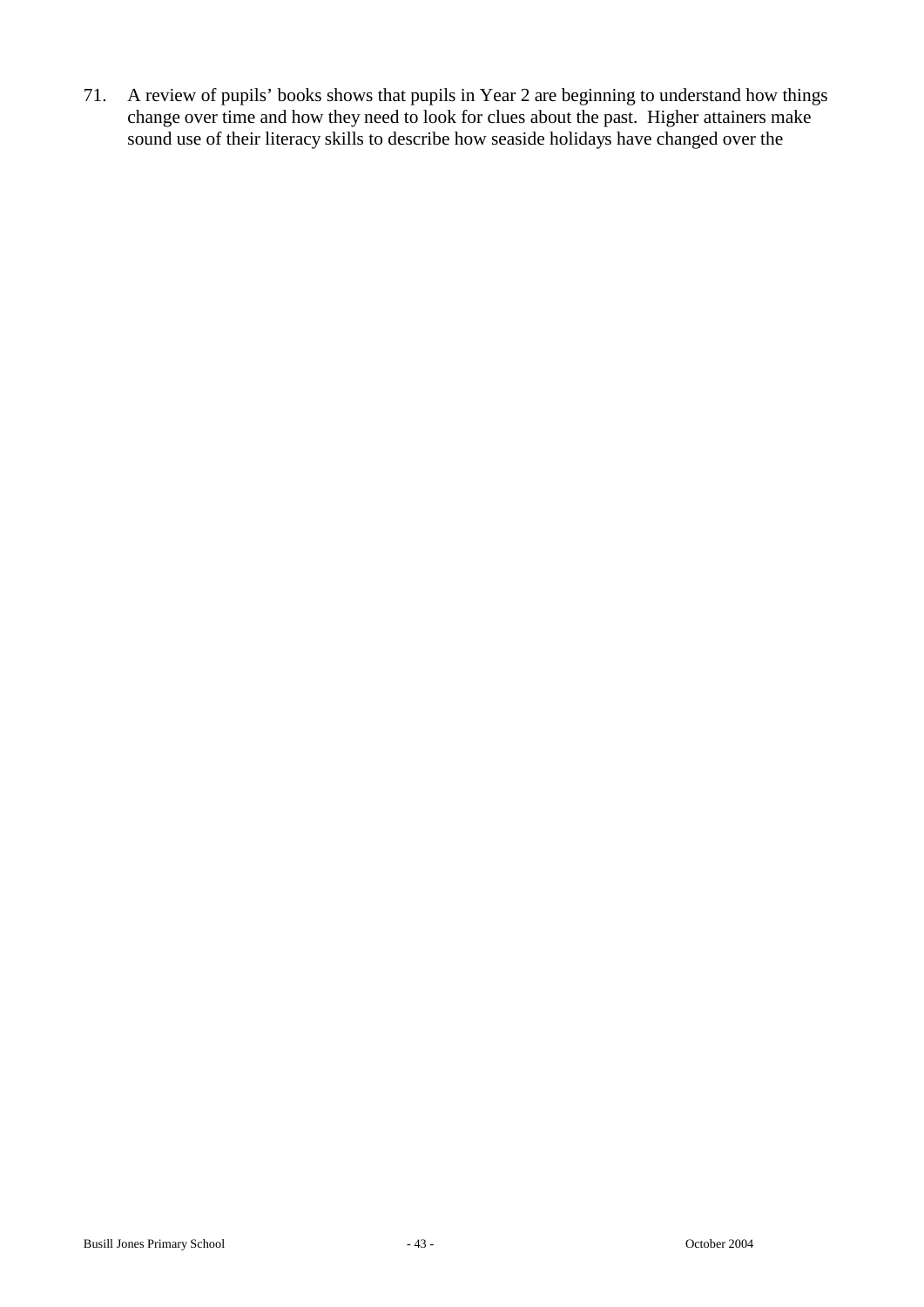years and to write about some famous personalities of British history, such as Florence Nightingale and Grace Darling. In geography, pupils understand the idea of a map or plan as a view from above and they draw simple plans of their bedrooms and classroom and of their route to school. They know about people in the community who help them. They understand how we must adapt to differing types of weather throughout the year. They name some of the physical features seen at the seaside.

- 72. By Year 6, the pupils have a satisfactory understanding of life in Tudor and Victorian times and of life during and after the Second World War. Their learning is enriched by visits to Oak House, the Black Country Museum and the Museum of Cannock Chase and by a very stimulating school museum. Higher attaining pupils make good use of their literacy skills to describe their school visits and write effective letters in the role of a Victorian child working in the coalmines and of a wartime evacuee. The weak literacy skills of lower attaining pupils hinder their progress here. In geography, the pupils investigate local environmental issues, such as traffic problems in Ashley Road and Bloxwich High Street. They have a satisfactory understanding of the water cycle and of the changing nature of a river and its valley from source to mouth and they investigate the speed of flow of a stream on Cannock Chase. They are aware of environmental pollution and of the need for conservation and recycling.
- 73. Leadership and management are satisfactory. The stimulating displays of artefacts in the school and photographs of visits show the school's emphasis on making these subjects interesting for pupils. Subject leaders have managed the organisation of the curriculum well to avoid any duplication or repetition in the mixed age classes. Their role in monitoring teaching and learning is not yet fully developed and the lack of detailed assessment information makes it difficult for co-ordinators to gain a clear picture of provision in the school.

## **RELIGIOUS EDUCATION**

Provision in religious education is **satisfactory.**

#### **Main strengths and weaknesses**

- Standards have improved since the previous inspection.
- The subject contributes positively to the pupils' personal development.
- Weak literacy skills hinder progress of the lower attaining pupils.

## **Commentary**

- 74. Insufficient lessons were observed during the inspection to judge the overall quality of teaching. However, an analysis of pupils' work indicates that, by Year 2 and Year 6, all groups of pupils achieve satisfactorily. Standards match the requirements of the locally agreed syllabus, which is good improvement since the previous inspection.
- 75. By Year 2, the pupils have a satisfactory understanding of the idea of belonging, whether to a family, school, club or church. They are familiar with some Bible stories, including the miracles of Jesus. Higher attaining pupils make sound use of their literacy skills to write about these stories, though others find this much harder. The pupils understand why the Cross is special to Christians. They are familiar with some of the festivals of Hinduism and Judaism.
- 76. By Year 6, the pupils discuss feelings and they understand how people express their faith through the arts. They know how certain books are sacred to various religions. The pupils visit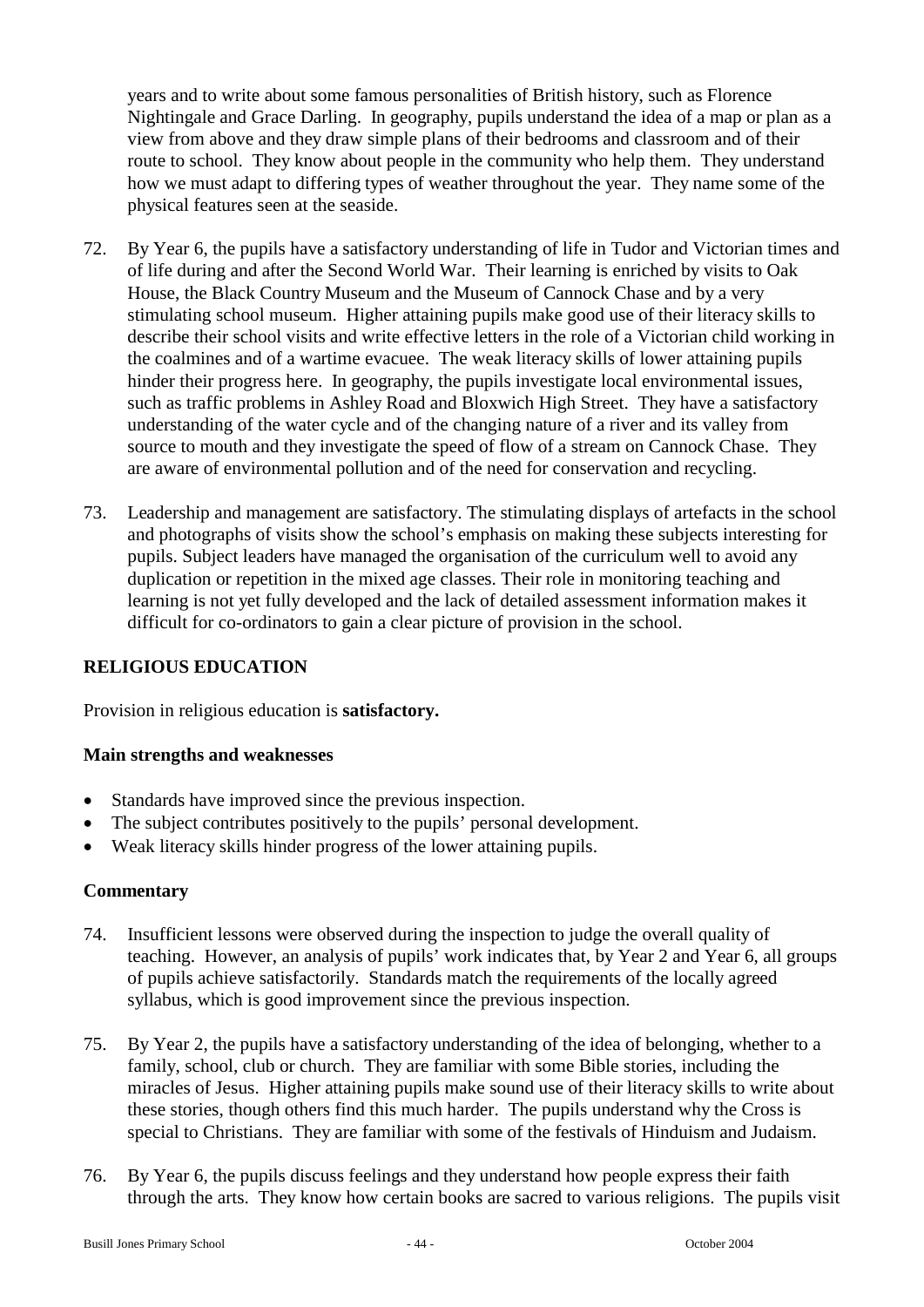local churches to learn about the significance of various features. They are aware of the multicultural nature of British society and of the need to develop tolerance and respect for people of differing faiths. They know about some aspects of the world's major religions.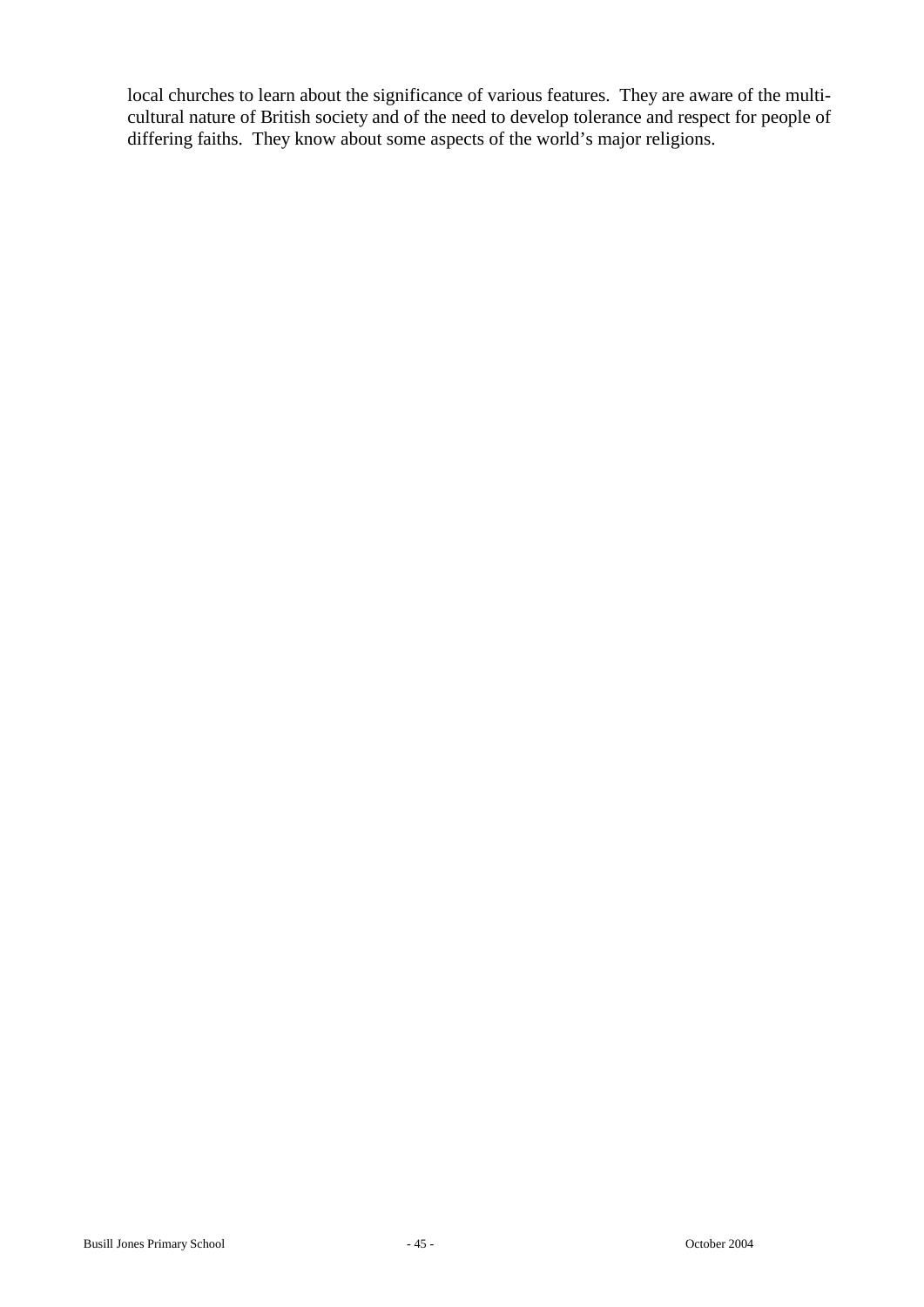Higher attaining pupils, for example, use their literacy skills effectively to write about Muhammad's early life. The weak literacy skills of lower attainers hinder their ability to record what they know.

77. The subject is soundly led and managed. The co-ordinator has successfully increased resources for teaching and learning. The monitoring role needs further development. A lack of wholeschool procedures for assessing and recording pupils' progress makes it difficult for the coordinator to gain a clear picture of strengths and weaknesses in the subject. Learning is enriched by visits to local churches and by visiting speakers.

## **CREATIVE, AESTHETIC, PRACTICAL AND PHYSICAL SUBJECTS**

#### **Design and technology, art and design, music and physical education**

- 78. These subjects were sampled during the inspection, but not in sufficient detail to provide a judgement on provision. Only one lesson was seen in art and design, music and physical education and two in design and technology. Evidence from teachers' planning and from samples of work indicates that topic work follows national guidance and that statutory requirements are met. Leadership and management by the subject leaders are satisfactory but their roles in monitoring standards, teaching and learning are not fully developed. Formal assessment systems are not in place to measure pupils' progress as they move through the school.
- 79. In **art and design** the standard of work on display in Years 2 and 6 is similar to that seen in most schools. In Year 2, pupils make pencil sketches in preparation for painting portraits. Their work shows careful observations of detail, in painting features of the face and mixing shades of colour for hair and skin tone. In Year 6, pupils have worked carefully with control to translate a digital image of their chosen place in a range of media including line drawing, pastel, watercolour and collage. In the lesson seen, teaching and learning were satisfactory. Relationships were good and instructions clear so that pupils were confident to explore materials and ideas. The pace of the lesson was disrupted by too many breaks for discussion.
- 80. In **design and technology** limited evidence was available because it was so early in the school year and pupils' work from the previous year had been taken home. In the lessons seen, teaching and learning were satisfactory. Teachers showed good knowledge and understanding of the designing and making process and gave due attention to encouraging pupils to evaluate their work. Organisation of pupils and resources was not always efficient and some time was wasted in queuing for tools.
- 81. In its determination to expand pupils' self-esteem the school has put additional funds into extending pupils' **musical experiences.** A music specialist teaches most lessons and in the lesson seen in Year 2 teaching was good. Pupils understand how to respond to symbols representing long and short sounds and select suitable instruments to play. The school also funds a specialist to organise the school choirs. These are enriching the curriculum as well as extending the singing skill of those who opt to join. The Junior choir is especially challenged with good use of musical terminology and testing activities which they perform well.
- 82. In the lesson seen in **physical education** in the Infants teaching and learning were good and enabled pupils to work at standards higher than usually seen for this age range. The teacher has high expectations of performance and many pupils link movements together in a short sequence and adapt their movements to a partner. Pupils are eager to evaluate and improve their work.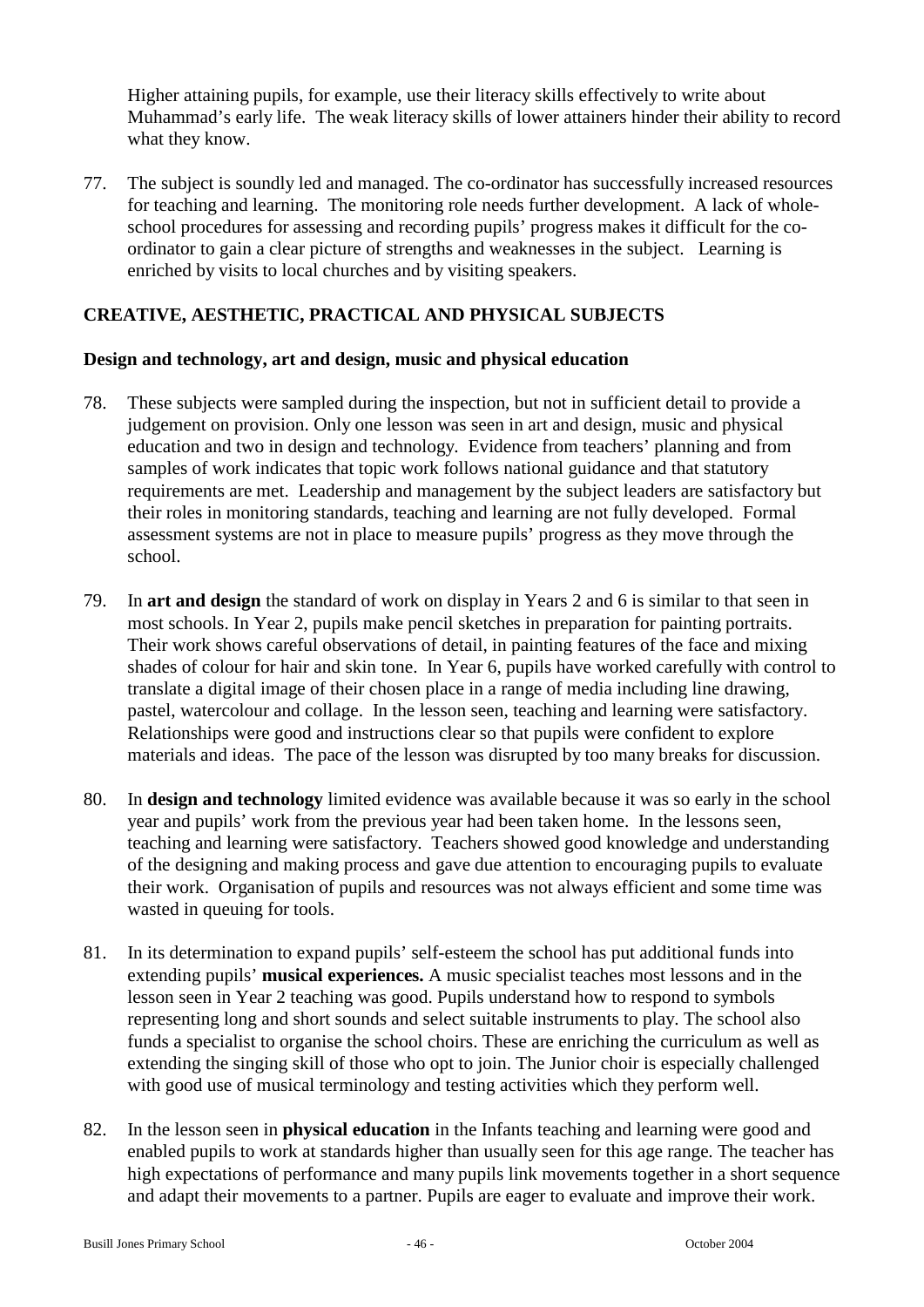They have a good knowledge of the benefits of exercise on the body because the teacher has explained this in science and reminds pupils during the vigorous warm-up that starts the lesson.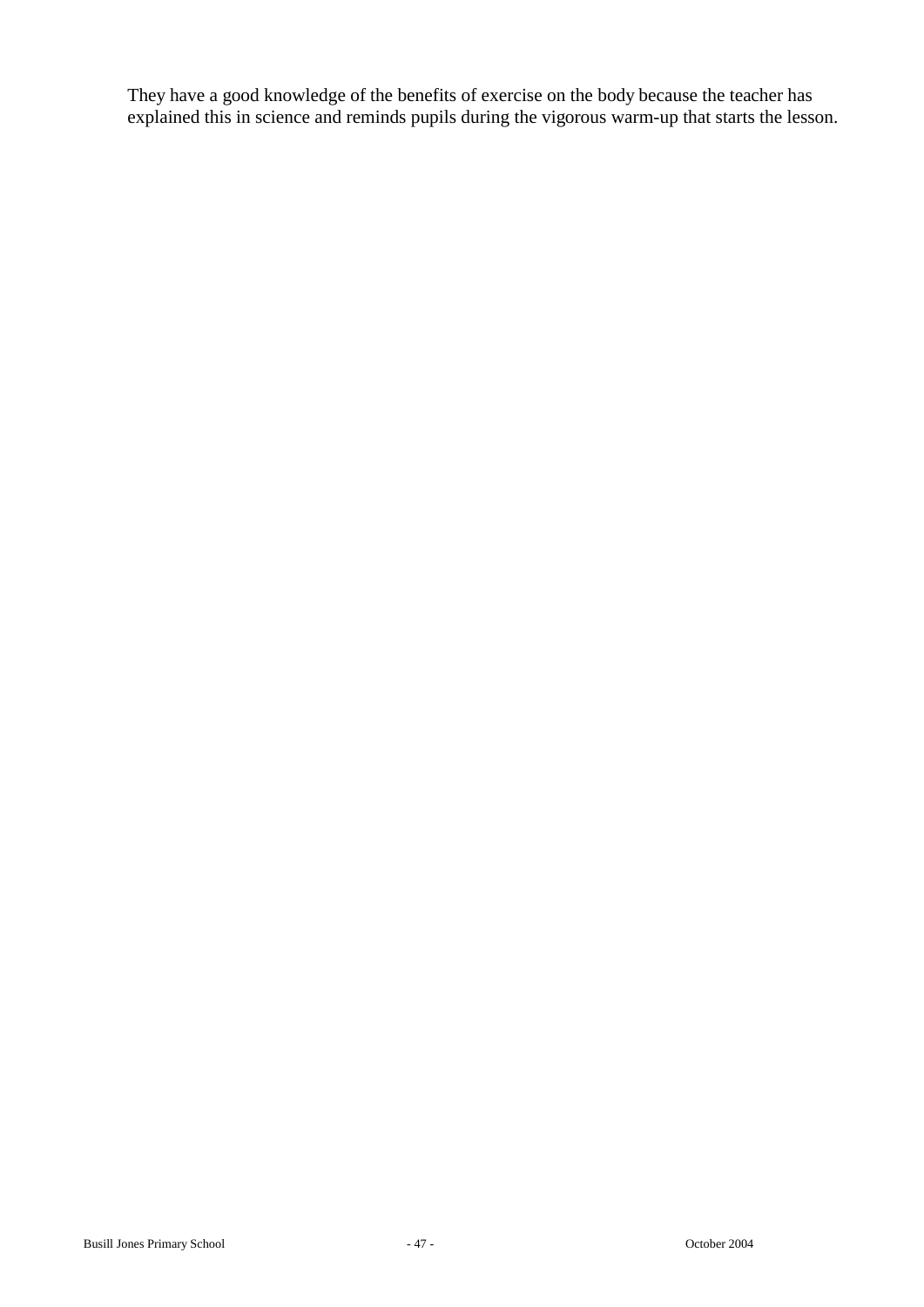## **PERSONAL, SOCIAL AND HEALTH EDUCATION AND CITIZENSHIP**

- 83. No lessons were seen during the inspection and so it would be inappropriate to make an overall judgement on provision. Nevertheless, the subject receives good attention in the school and every class has a lesson dedicated to developing pupils' personal, social and health education. As an introduction Circle Time<sup>5</sup> is timetabled in the Infants and then longer lessons for the older pupils include more focus on relationships and how to handle difficult situations. A review of displays shows these topics are often covered in imaginative ways. For example, the teacher in Year 3 used a puppet to encourage pupils to talk about bullying. This enabled them to talk about how it feels and how to deal with any problems. This was followed up effectively by using ICT to make anti-bullying posters. In art and design, pupils have painted portraits of relationships and these show an understanding of the closeness between friends and family. It has also led to discussions about feelings, such as anger and sadness.
- 84. The school has recently adopted national planning guidelines to help teachers. Whole school activities also contribute to pupils' personal and social development. For example, they raise money for various charities and so learn about their contribution to helping others less fortunate than themselves.

 $\overline{a}$ 

 $<sup>5</sup>$  During Circle Time pupils discuss a wide range of personal and general issues. It is agreed by all pupils that no interruptions should</sup> occur and only one person at a time will speak. Respect for other pupils' views will occur at all times and therefore pupils feel confident that they can talk free from any interruption by other children.